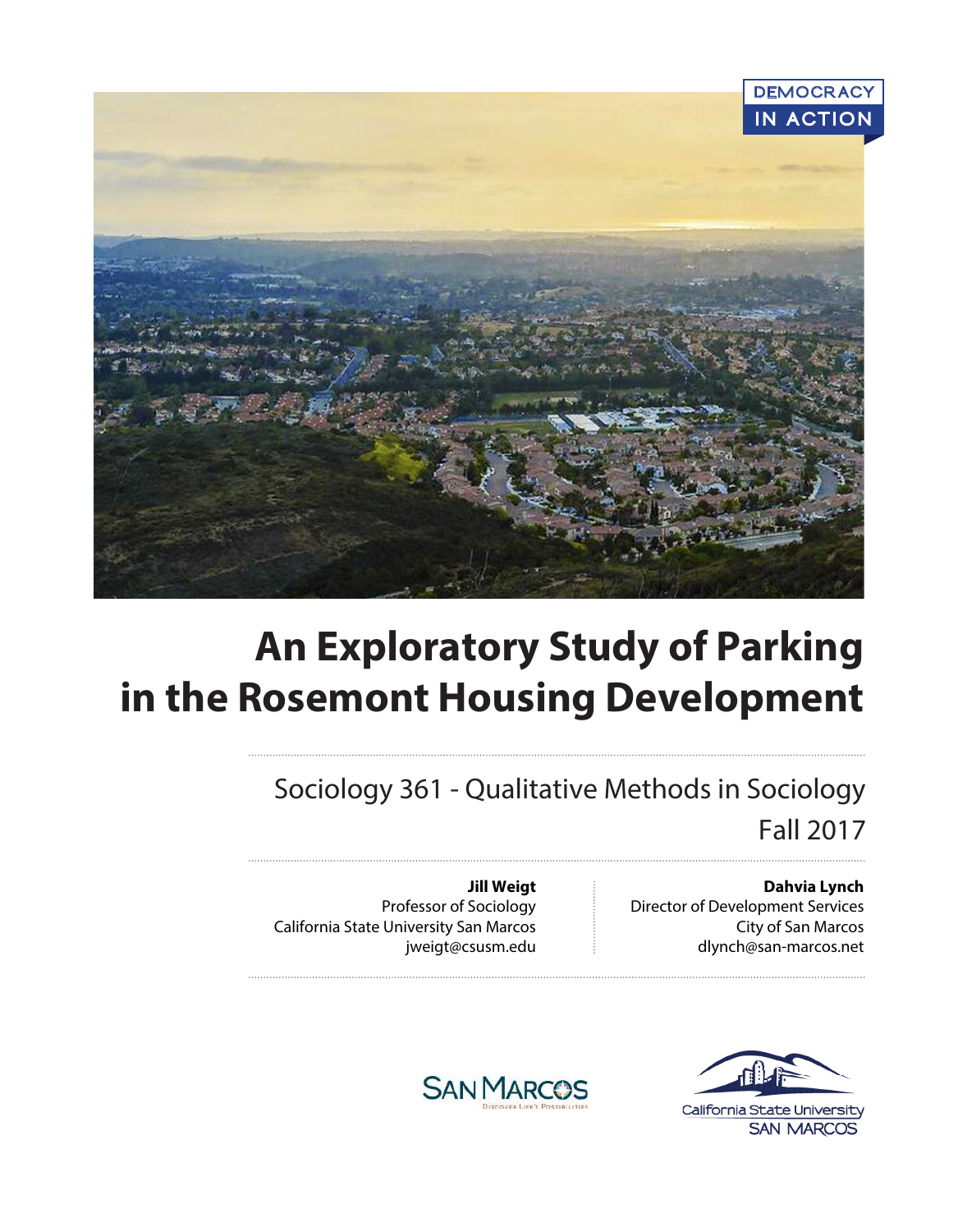# **An Exploratory Study of Parking in the Rosemont Housing Development, City of San Marcos**



Sociology 361 – Qualitative Methods in Sociology





**SAN MARCOS** 

# **EXECUTIVE SUMMARY**

# **Introduction**

During the fall semester 2017, a Qualitative Methods in Sociology class at California State University San Marcos (CSUSM) partnered with the City of San Marcos and Democracy In Action through the University's Office of Community Engagement to conduct an exploratory study of parking in San Marcos' Rosemont neighborhood. Thirty-four undergraduate students collaborated on this multi-faceted research project to better understand long-standing parking issues in the Rosemont development, a residential neighborhood not far from campus. The following research questions guided our work:

·What is the problem? ·Who is involved? ·What expectations do stakeholders have about parking? ·How do those involved understand the origins and nature of the problem? ·What is being done in other locations to address similar challenges? What are some solutions that may be effective in San Marcos to address t his particular set of challenges?

# **Methods**

We employed the following qualitative methods with the groups listed:

**In-depth Interviews (n=28)**

Rosemont residents, including 3 HOA Board members (n=11) Representatives of Businesses on Industrial Avenue (n=3)  $CSUSM$  parking officials (n=2) CSUSM students (n=4) Palomar parking officials  $(n=1)$ Campus Pointe II employee (n=1) 850 Crest Apartment Homes resident (n=1) City of San Marcos officials  $(n=5)$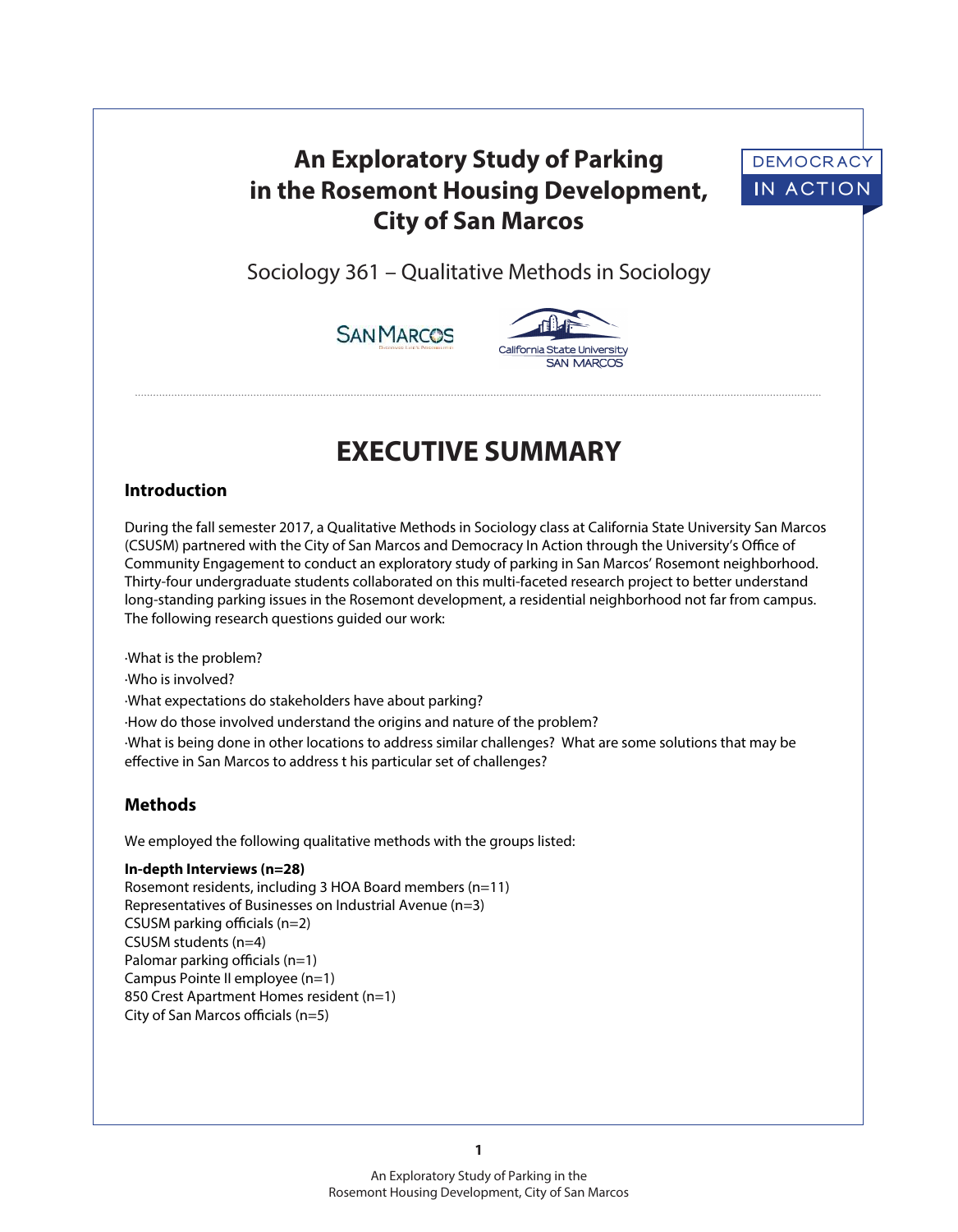#### **Focus Groups (n=7)**

CSUSM students (n=3, 4)

And the following quantitative methods:

#### **Surveys (n=50)**

Non-resident parkers (n=27) 850 Crest Apartment Homes residents (n=9) Tesoro construction workers (n=14)

# **Findings**

#### **What is the parking problem in Rosemont?**

The parking issue in Rosemont is characterized by the residents we interviewed (n=11) as a serious problem which has been building for over 10 years. Residents report that they deal with limited parking, trash, unsafe driving, strangers in their neighborhood, and noise. Residents feel frustrated that the City has not taken action to resolve the problem.

**DEMOCR A CY IN A CTION**

Those representing the City (n=5) felt Rosemont residents' concerns should be addressed but were not able to substantiate all of their claims.

#### **Who is actually involved?**

Forty-eight percent of non-resident parkers (n=27) in Rosemont told us they park there because parking on campus is expensive and/or space is limited. An additional 48 percent reported that they park in Rosemont because parking is limited or too expensive in their apartment complexes. All of those surveyed in a nearby apartment complex (n=9) said they regularly park on Village Drive or surrounding streets because parking in the complex is limited. Though our survey response rate for Campus Pointe II employees was low, we were told anecdotally in an interview and in conversations that employees commonly park in Rosemont. None of the Tesoro construction workers surveyed reported that they park in the neighborhood  $(n=14)$ .

Our data leads us to conclude that the majority of non-resident parkers are students and apartment dwellers (who, in some cases, are also students) and secondarily, employees from Campus Pointe II.

#### **How do those involved understand the origins and nature of the parking problem?**

**Residents** feel that the problem originates from students, apartment inhabitants, and Campus Pointe II employees using their neighborhood as a parking lot and from poor City planning. They are increasingly aggravated about the appearance of their neighborhood, what they perceive of as lack of respect for their community and their property, safety concerns, inconveniences, and limited parking,

**Campus community**: Some students find it difficult to pay for and/or find parking on campus which leads them to park off campus in surrounding neighborhoods. A CSUSM parking permit costs \$338 per semester. It is worth noting that a recent study found that approximately 50 percent of CSUSM students dealt with issues of food insecurity. CSUSM officials must work with the bureaucracy of the California State University System which results in limited local control of parking and high permit prices on campus.

Those from the surrounding community, which includes Campus Pointe II and the nearby apartments and condominiums, told us that parking was very limited where they worked or lived and that they must regularly look for parking on Village Drive and the surrounding areas.

#### **What are stakeholders' expectations regarding parking in Rosemont?**

**2**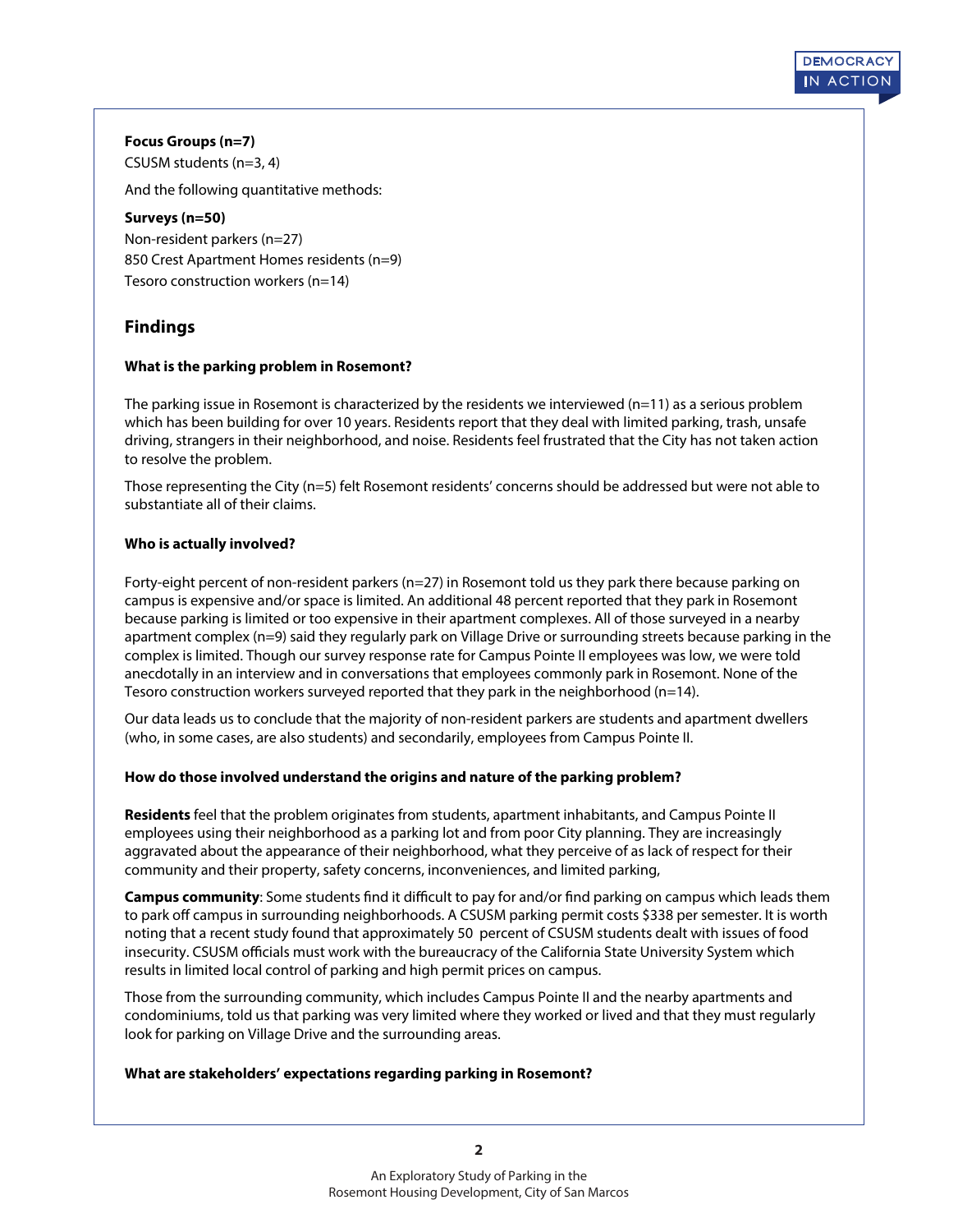**Residents** expect that parking in the Rosemont neighborhood should be available primarily for residents and their guests and, at the very least, the street should not be used for long-term or commuting purposes. Working with the City, they expect to find a permanent solution to the problem, preferably in the form of a parking permit program. The neighborhood also hopes to work with the University to solve the parking issues.

**Campus Community**: Our data from student interviews (n=5), student focus groups (n=7), and non-resident parker surveys (n=27) revealed that some students are willing to park off campus to save money and avoid the hassle of finding parking on campus while others do not want to be bothered with the trouble and/or do not need to exercise the option.

Data from the **surrounding community** (non-resident parker surveys (n=27), an in-depth interview (n=1) and surveys with Crest 850 Apartment Homes inhabitants (n=9), and an in-depth interview with a Campus Pointe II employee (n=1)) demonstrates that, while the surrounding community understands Rosemont's frustration, given the limited parking employees and apartment dwellers deal with on a daily basis, they feel they have no choice but to use the public parking the neighborhood provides.

# What are some solutions that may be effective in San Marcos to address this particular **set of challenges?**

Our conversations with parking officials at other educational institutions, a city planner from northern California, and the director of the local transit district, combined with online research, brought the following possible solutions to our attention:

#### **What can the City do?**

Create a parking permit program in Rosemont Establish park-and-ride lots with shuttles for Campus Pointe II employees and patrons and others who frequent the area Time limit parking in Rosemont Install trash receptacles in Rosemont Publicize existing public transportation

#### **What can the University do?**

Establish more metered parking Lower the cost of parking Include parking permits in the financial aid package Create park-and-walk lots Build another parking structure Rent an off-site lot and shuttle students to campus

# **Conclusion and future steps**

We found diversity of opinion across stakeholders. Basic agreement exists about the origins of the problem in Rosemont but parties disagree about the extent and nature of the problem and what should be done to resolve it.

Our findings show that the problem is multi-faceted and needs to be approached on a number of fronts – at the University, in the surrounding community, and in the Rosemont neighborhood.

We suggest 1) exploring solutions for easing the parking issues at Campus Ponte II and in the nearby apartment complexes and 2) establishing a partnership between the University and the City to implement some of the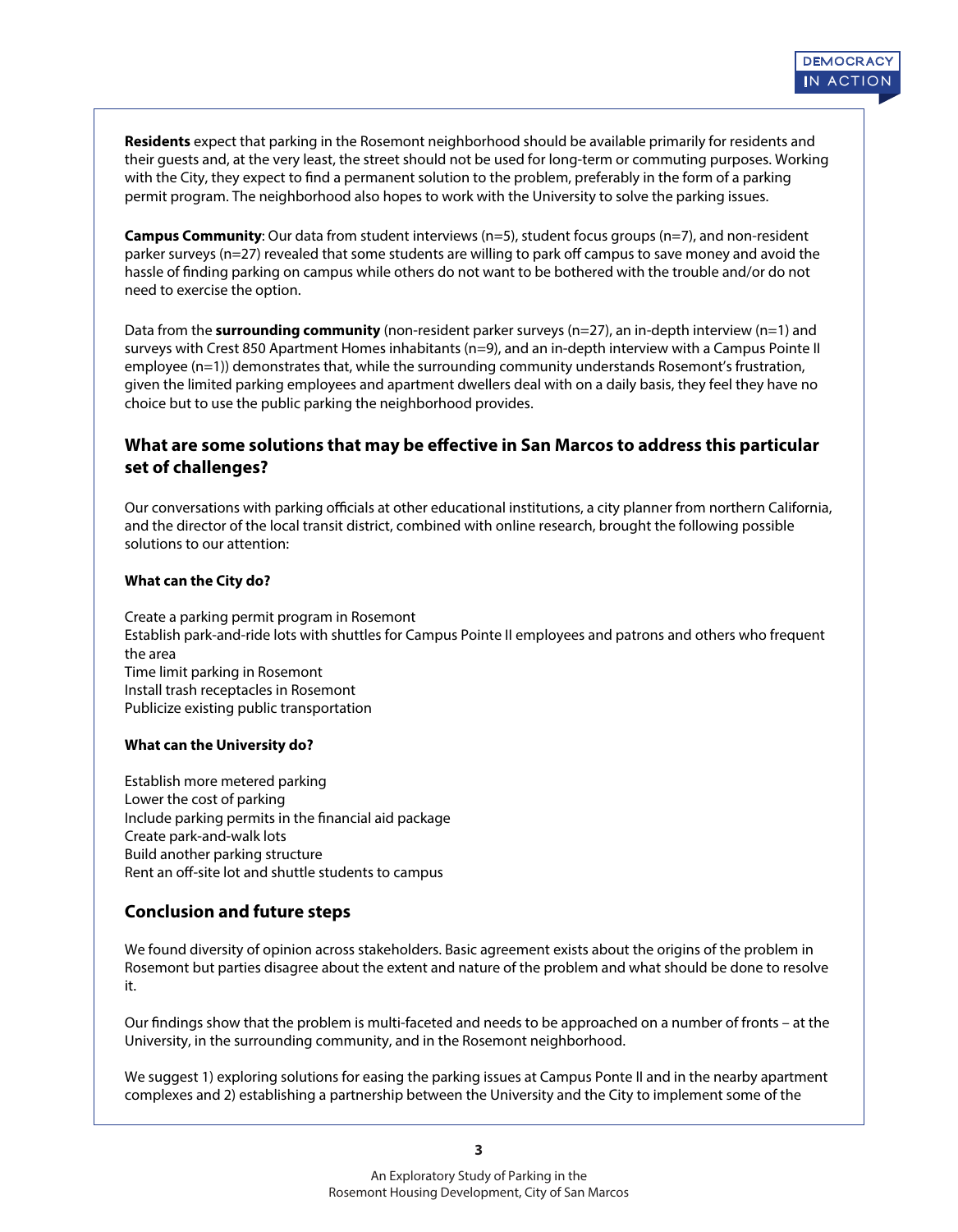solutions discussed in this report, 3) further exploring a permit program and time-limited parking in Rosemont, and 4) moving forward with solutions in a timely manner as the problem will only become more complicated as the City and University grow.

# **Introduction**

By Lisa Tomei

During fall 2017, Qualitative Methods in Sociology students at California State University San Marcos (CSUSM), supervised by Professor Jill Weigt, partnered with the City of San Marcos and Democracy In Action through the University's Office of Community Engagement to conduct an exploratory study of parking in San Marcos' Rosemont neighborhood.

The Rosemont Development is home to approximately 200 residents. Bordered by Twin Oaks Valley Road to the east and Village Drive to the south, the neighborhood lies within the Barham/Discovery Hills Community, less than a mile from the CSUSM campus. CSUSM groundbreaking occurred in 1990 and the Rosemont development was completed in 2005. Almost immediately after moving in, residents filed complaints about non-residents parking on the streets of their neighborhood. Over the years, as the area has become busier and more populated and the University has expanded, residents' concerns have grown. Residents now report speeding, noise, litter, and the presence of strangers in their neighborhood as common and pressing problems.

This study uses in-depth interviewing, focus groups, and surveys to examine multiple perspectives to better understand the parking issues in the Rosemont neighborhood. Before the semester began, the course professor collaborated with Dahvia Lynch, Development Services Director for the City of San Marcos, to develop research questions to guide the project. These questions included:

- What is the problem?
- Who is involved?
- How do those involved understand the origins and nature of the problem?
- What expectations do stakeholders have about parking?
- How have other locations with similar issues successfully solved their parking issues? Which of these would be the best fit for the City's challenges?

These questions also structure this report, in which we 1) detail the research methods used, 2) give an overview of the parking problem in Rosemont from the perspective of the residents and the City, 3) discuss our conclusions about who the non-resident parkers are, 4) discuss how the multiple parties involved understand the origins and nature of the problem and the expectations for parking in Rosemont that the residents, campus community and surrounding community have, and 5) offer possible solutions based on our own findings and research on how other communities have dealt with similar issues.



Map of the Rosemont Development, City of San Marcos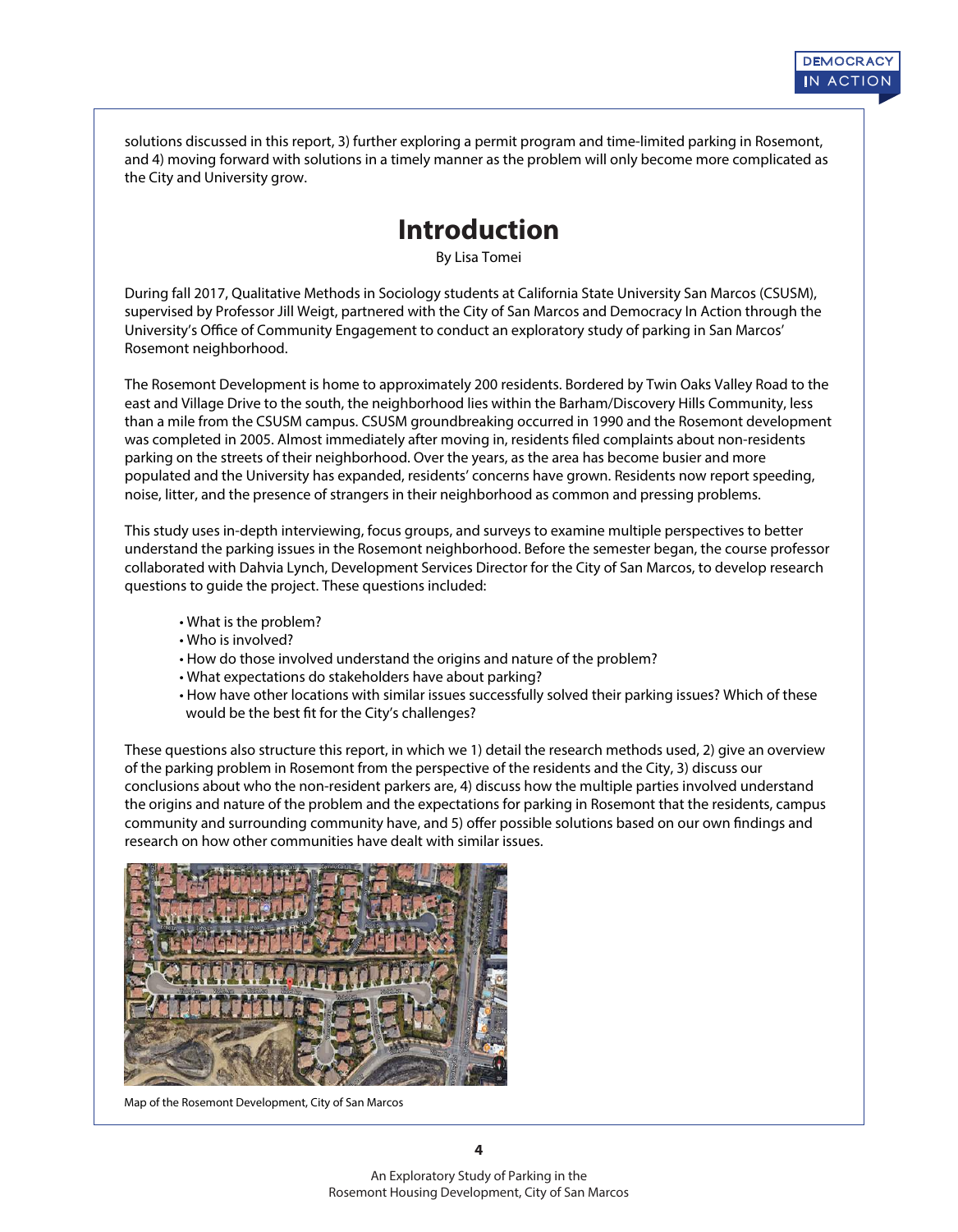# **Methods**

By Bree Pasefika and Jazmin Solorio

During the fall semester 2017, Professor Jill Weigt's Qualitative Methods in Sociology course partnered with the City of San Marcos through CSUSM Community Engagement's Democracy In Action project. Dahvia Lynch, Development Services Director for the City of San Marcos, and Jill Weigt, Professor of Sociology and Social Sciences at CSUSM, collaboratively drew up a set of research questions suited to the Rosemont parking issue which could be addressed by qualitative research methods. The following research questions guided our work and structure this report:

- What is the problem?
- Who is involved?
- What expectations do stakeholders have about parking?
- How do those involved understand the origins and nature of the problem?

Findings detailed in this report rely primarily on qualitative research methods. Qualitative methods allow researchers to gain in-depth information through data collection, to understand social processes in context and to examine social phenomena intensively (Esterberg, 2002). Rather than testing hypotheses, qualitative research uses inductive reasoning which means researchers gather the data first before linking the data to theories.

Because qualitative methods help us to reflect the social world in a specific time and place, qualitative researchers do not focus on the generalizability of their findings; rather, our findings point to common patterns in social interaction and social life (Warren and Karner, 2010). Our study findings cannot be generalized from this sample to the greater population, as with quantitative research, but they can give us insights into similar situations in similar areas and they can help us to better understand the particular corner of the world that we are studying. Furthermore, the validity of qualitative research is represented in the account that the study depicts the truth about the setting and situation, "as the [researchers] has come to know it" (Warren and Karner, 2010:8). Qualitative research is based on the interpretation of the data by the researcher whose goal is to portray the lifestyle of the people and settings they are studying as accurately and objectively as possible. We judge qualitative research to be reliable if different researchers can come to the same conclusions when examining the same data (Warren and Karner, 2010). However, since qualitative epistemology starts from the assumption that social actors construct their social worlds in a given time and place, it can be nearly impossible to replicate the data (Warren and Karner, 2010). Therefore, reliability is based on "the degree to which there is consistency in the research process" (Angrosino 2007:124, cited in Warren and Karner, 2010:8).

This study was designed to be exploratory in order to give the City and the Rosemont development more solid leads from which to base future research or actions. Given the very small sample sizes of some of the groups with whom we spoke and our sampling methods (we primarily used convenience sampling), we make no claims that our data represents the perspective of each group we interviewed, nor that our findings are generalizable; our only claim is that we have expanded understandings of the problem, the ways it has affected the neighborhood and other stakeholders, and the ways we can think about solving it.

# **Qualitative Data Collection**

#### Our findings rely on data collected in the following ways:

**In-depth Interviews and Focus Groups**: Each student in the class conducted one in-depth interview or teamed up to conduct a focus group. These interviews took place in various locations such as at respondents' homes, in offices and restaurants. Students interviewed eight residents of Rosemont, plus three members of the Homeowners' Association Board and four officials from the City of San Marcos familiar with the parking situation in Rosemont. Additionally, we interviewed two CSUSM parking officials and one Palomar College parking official. Both the City of San Marcos officials and the CSUSM parking official were interviewed to better understand the problem, its severity, and possible solutions. The Palomar parking official was interviewed because Palomar College and its surrounding neighborhoods faced similar issues in recent history. Five CSUSM students were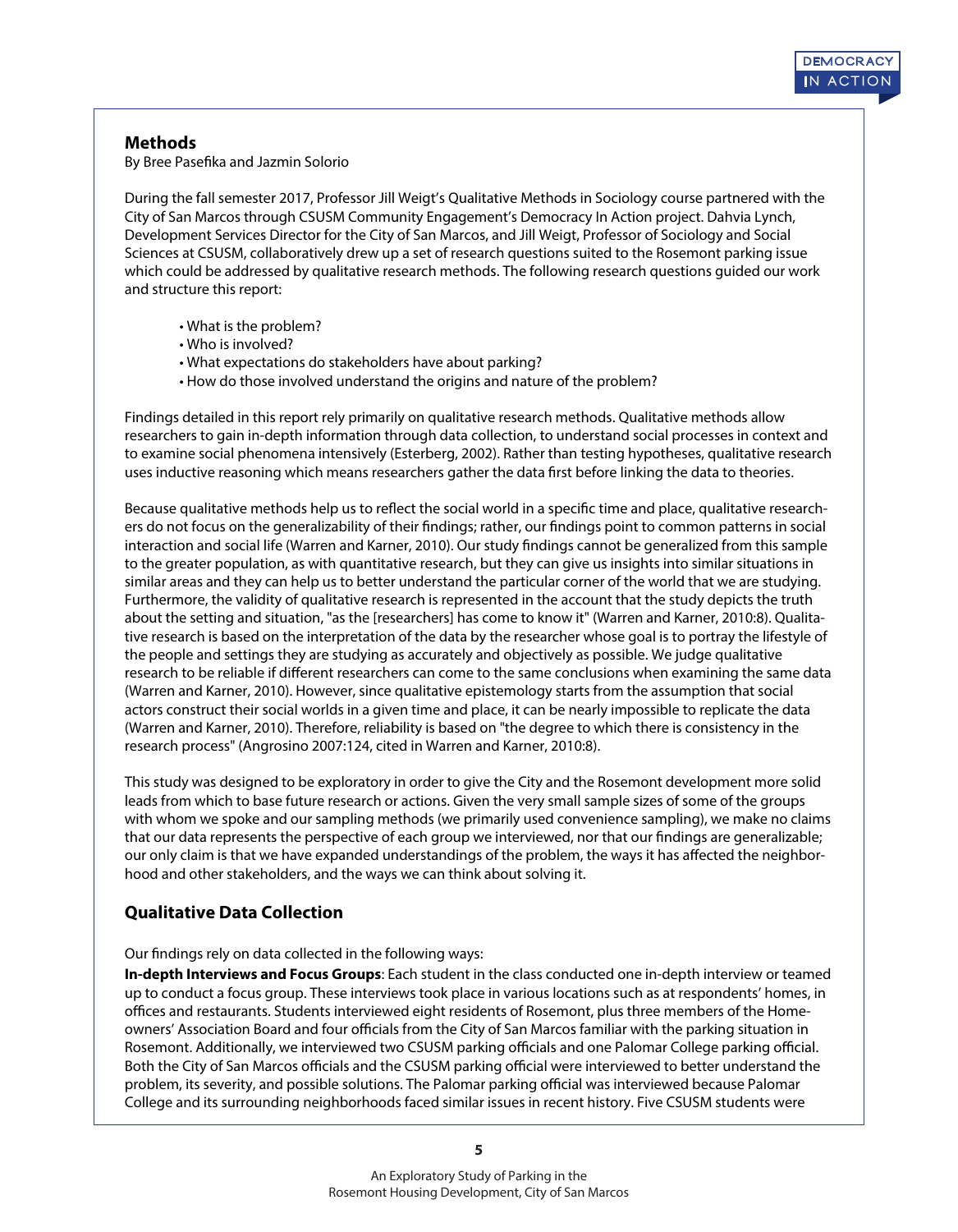interviewed to gain insight into their personal experiences with parking on and off campus. To explore possible parking issues in the area and parking trends, we interviewed one employee of Campus Pointe II and one resident of 850 Crest Apartment Homes. We also interviewed three representatives from businesses on or near Industrial Avenue in San Marcos near campus to better understand the issues they had experienced with students parking in the area and how those issues were resolved. Four City of San Marcos officials familiar with the issues in the neighborhood were recommended by the Director of Development Services and interviewed for the City's perspective. Two with the same position were interviewed together. The Director of Development Services was also interviewed for a total of five interviews. Most of our interviews were solicited via convenience sample; that is, we interviewed those we had access to who agreed to be interviewed. Residents were recruited via a flier (see Appendix) which was posted near community mailboxes and sent electronically to residents; those interested in the study then contacted our professor to schedule an interview. HOA Board Members were recruited through the Board president. Finally, we conducted two focus groups with CSUSM students ( $n = 4$  and 3) who were recruited via fliers posted around campus.

Interviews ranged from 6 to 20 minutes long. To meet pedagogical objectives for the course (to ensure each student had opportunities to interview and complete other tasks), we had to redesign our project during the process of collecting data. We intended to interview more of certain groups (for example, residents) and had to adjust accordingly to ensure each class member had an interview to conduct. Each interview was recorded and transcribed verbatim by the student interviewing the individual in question. Interview questions for each group interviewed were written by the students and are available in the Appendix.

| Group                                  | $N =$          | <b>Data Collection Method</b> |  |
|----------------------------------------|----------------|-------------------------------|--|
| <b>Rosemont Residents</b>              | 8              | In-depth interviews           |  |
| Board members, Rosemont HOA            | 3              | In-depth interviews           |  |
|                                        |                |                               |  |
| <b>Businesses on Industrial Avenue</b> | 3              | In-depth interviews           |  |
| City of San Marcos Officials           | $\overline{4}$ | In-depth interviews           |  |
| <b>Students</b>                        | $\overline{4}$ | In-depth interviews           |  |
|                                        | 3 & 4          | Focus groups (2 groups)       |  |
| <b>CSUSM Parking Officials</b>         | 2 <sup>1</sup> | In-depth interviews           |  |
| Palomar Parking Official               |                | In-depth interview            |  |
| Campus Pointe II Employee              |                | In-depth interview            |  |
| City of San Marcos Officials           | 5 <sup>2</sup> | In-depth interviews           |  |
| 850 Crest Apartment Homes Resident     | 1              | In-depth interview            |  |
|                                        |                |                               |  |
|                                        | 9              | Surveys                       |  |
| Non-resident Parkers                   | 27             | Surveys                       |  |
| <b>Tesoro Construction Workers</b>     | 14             | <b>Surveys</b>                |  |
| <b>Total</b>                           | 32             | In-depth interviews           |  |
|                                        | 7              | <b>Focus groups</b>           |  |
|                                        | 50             | <b>Surveys</b>                |  |

1 One of these interviews was not transcribed

2 These five officials were interviewed in four interviews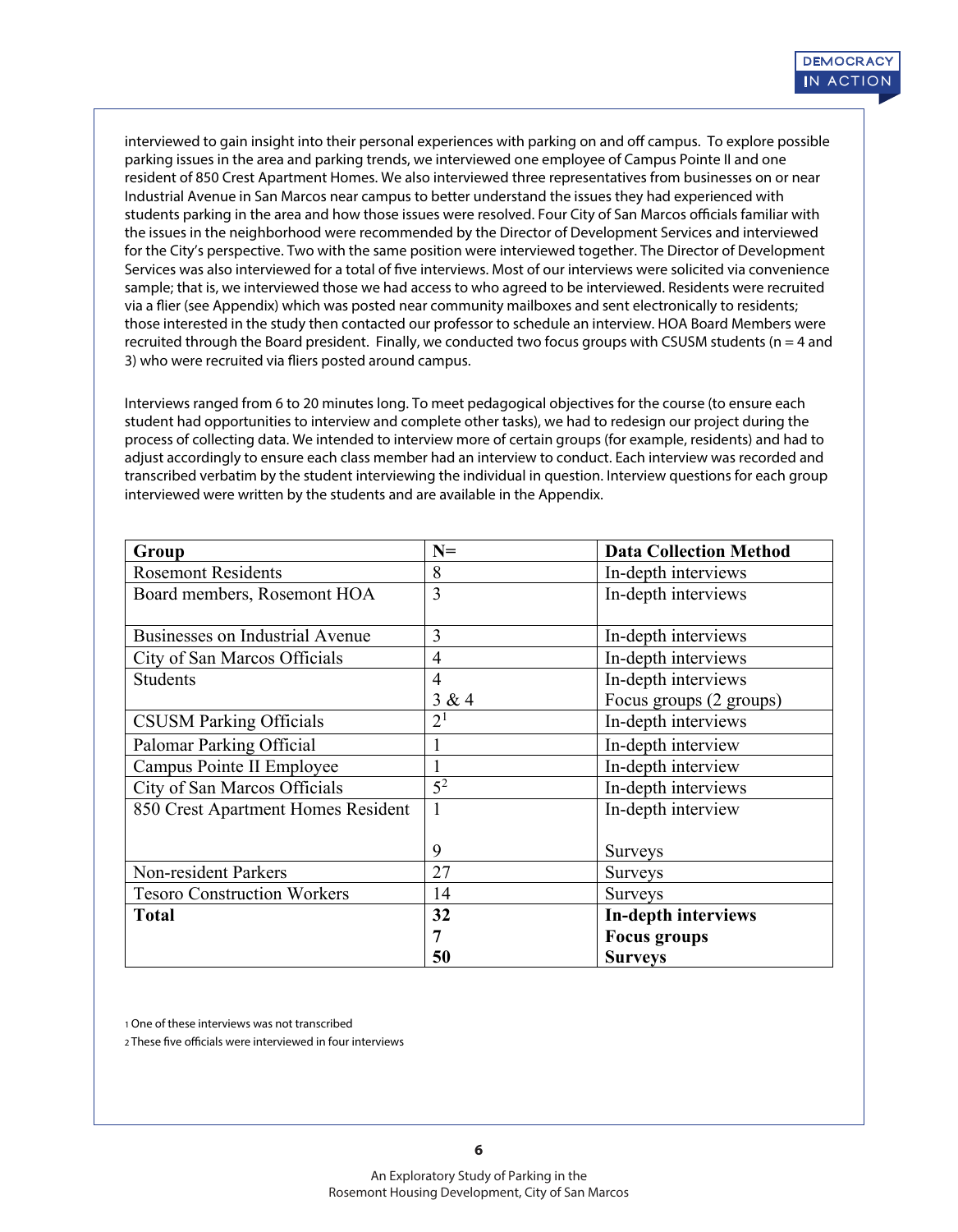# **Quantitative Data Collection**

 We used some data collection techniques commonly associated with quantitative research to bolster our exploratory, qualitative data. These included:

**Surveys of those who live and work in the area**: We distributed questionnaires written by students to Tesoro construction workers, 850 Crest Apartment Home residents, and Campus Pointe II employees. All three sites have limited parking and are in close proximity to the Rosemont area.

Questions (available in the Appendix) were based on specific criteria important to our study, including where respondents park, their experiences with parking in the area, issues with parking, and suggestions for solutions to the area's parking issues.

Fifty questionnaires were distributed to the managers of three businesses at Campus Pointe II. In the case of one business, only two surveys were completed by employees because the manager stated that they stopped distributing the surveys when all the employees agreed that there was a parking problem in the area. The manager of another business declined to participate because they feared the findings would bring sanctions on their employees. In another case, the manager seemingly did not distribute the questionnaires as the employees, when questioned, were unaware of the questionnaires. Informal conversations with Campus Pointe II employees, one formal in-depth interview with an employee, and managers' unwillingness to fully participate suggest to us that at least some of the employees are at least occasionally parking in the Rosemont development.

We also designed a survey for residents of the 850 Crest Apartment Homes complex behind Campus Pointe II. The manager of the complex, when approached, refused to let our team distribute surveys in the complex. We were able to get around this by having a member of the class who was also a resident of the complex leave twenty surveys for residents. However, none of the residents returned the surveys. Our student-resident went door to door and was able to survey nine residents about their parking problems and practices.

Tesoro is a new neighborhood under construction near the Rosemont neighborhood. Not knowing if they have space to park or not, we wondered whether the construction workers contributed to parking issues in the neighborhood. Students constructed questionnaires which were left with the site supervisor. After a few weeks, this student collected the completed questionnaires (n=14), and tabulated all the responses.

**Surveys of non-resident parkers in the Rosemont development**: Students surveyed non-resident parkers in Rosemont by "staking-out" the neighborhood during times recognized by residents as the most problematic – weekdays, between 7:00 a.m. and 9:00 a.m. and 3:30 p.m. and 5:30 p.m. (see the survey in the Appendix). As scheduling permitted, teams of two to three students would approach and survey non-resident parkers and count and record the number of cars parked on Carnation, Yarrow, and Violet during their shift (see Table 2). Stake-outs were conducted to validate the residents' concerns about how many cars were parked in these neighborhoods at these specified times. The surveys produced data regarding how often, how long, and duration non-residents parked in the area ( $n=27$ ). Students were able to compare the data from field notes and surveys to claims that residents were making. Non-resident parkers who agreed to be surveyed were compensated with a \$5 Starbucks card for their time.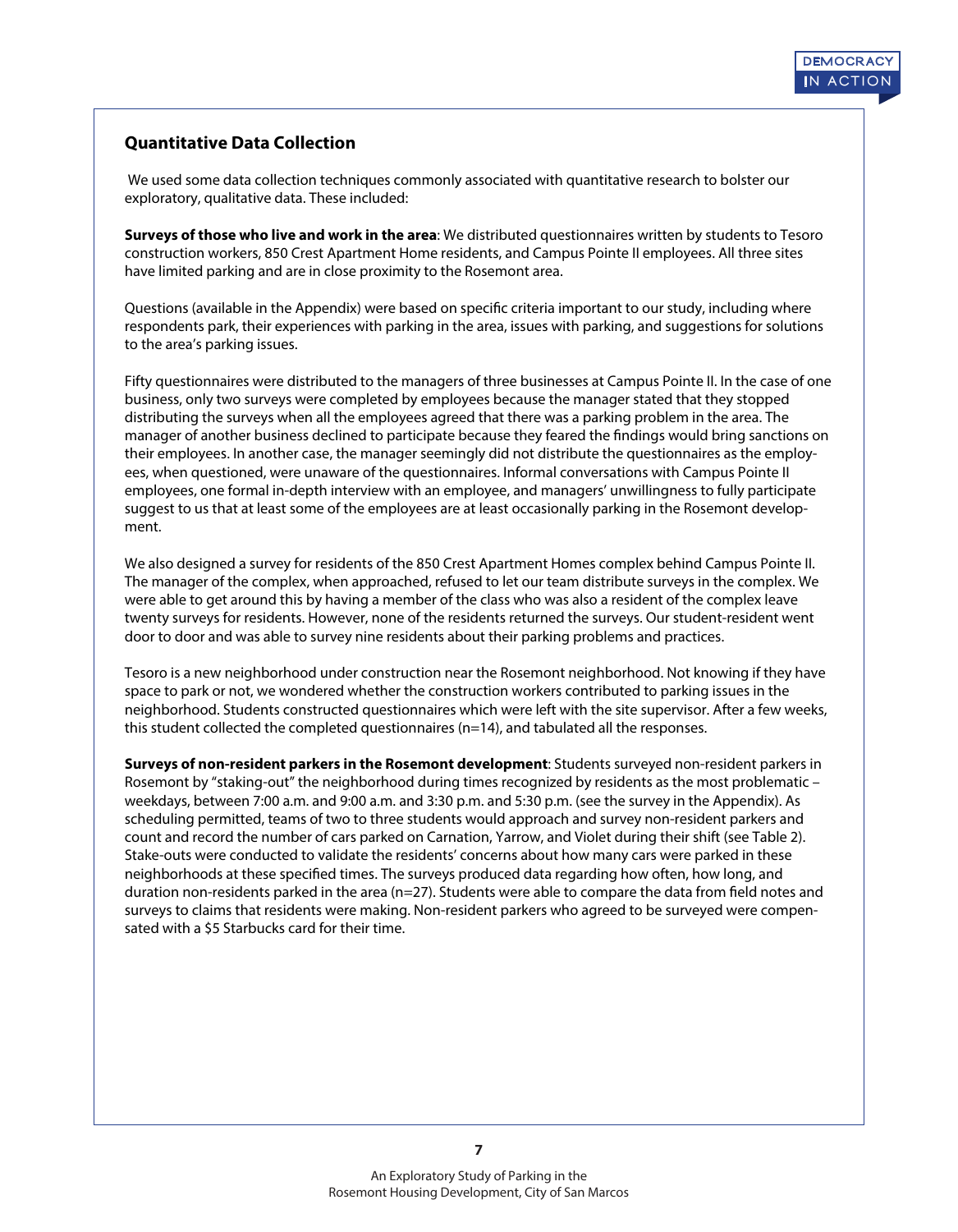|           | # of cars parked on: |        |               |               | $#$ of non-<br>resident |
|-----------|----------------------|--------|---------------|---------------|-------------------------|
| Date      | <b>Carnation</b>     | Yarrow | <b>Violet</b> | <b>Total</b>  | parkers<br>surveyed     |
| 10/19 AM  | 10                   | 12     | 15            | 37            | $\mathbf{3}$            |
| 10/25 AM  | 7                    | 11     | 21            | 39            | 1                       |
| 10/26 AM  | $\overline{7}$       | 9      | 33            | 49            | $\overline{3}$          |
| 10/31 AM  | 14                   |        |               |               | $\overline{2}$          |
| 11/1 AM   | 11                   | 10     | 39            | 60            | 5                       |
| 11/1 PM   |                      |        |               | 25            | 3                       |
| $11/2$ AM | $\overline{7}$       | 5      | 18            | 30            | $\overline{2}$          |
| 11/3 PM   |                      |        |               | 47            | $\overline{2}$          |
| 11/8 AM   | 10                   | 10     | 28            | 48            | $\overline{2}$          |
| 11/8 PM   |                      |        |               | 36            | $\mathbf{1}$            |
| 11/9 AM   |                      |        |               |               | $\overline{2}$          |
| 11/9 PM   |                      |        |               | 41            | $\mathbf{1}$            |
|           |                      |        |               | <b>Total:</b> | 27                      |

**Table 2. Surveys of non-resident parkers and number of cars in neighborhood**

**Solutions**: As part of the additional tasks completed, a group of students researched solutions. They separated into two subgroups that interviewed and examined similar situations at other universities and cities. The city solutions subgroup briefly interviewed a senior planner for the City of Arcadia and an employee of Alta Murrieta Elementary School in Murrieta with knowledge of parking issues. The group gathered online articles related to parking issues experienced by other cities and potential solutions to those issues. To gather information about issues experienced at other educational institutions and solutions which had worked for them, the students in the university subgroup spoke with the director of SDSU parking, the director of Cal Poly San Luis Obispo parking, a parking official from the CSUSM/Temecula campus, an Irvine Valley College parking official, and the Director of Facilities & Project Management at the North County Transit District (NCTD). They also gathered online articles about university-related parking issues and how to resolve them. The information collected by both subgroups was used to inform possible solutions to resolve the situation in the Rosemont area.

# **Data Analysis**

Students analyzed their data by open coding their own and other students' interviews. To develop themes, the students looked for variation and nuances within and across codes. Each interview group (city officials, students, residents, etc.) focused on their own set of codes, to ensure consistency across codes. Then students applied a nal set of codes to all the interviews and further developed themes related to our research questions.

# **Possible Limitations**

Qualitative research is based on interpretation which allows for the researcher, or team of researchers, to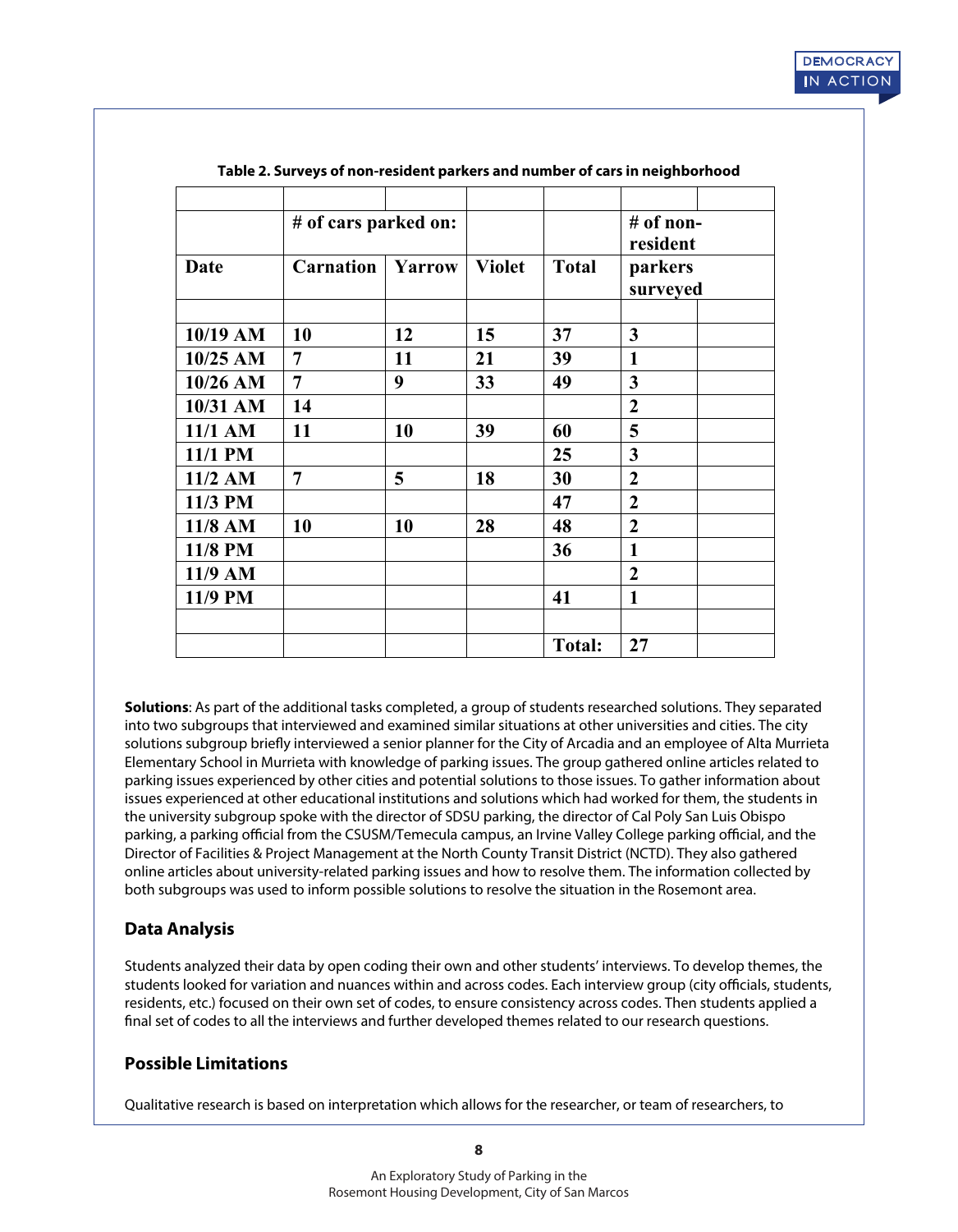interpret the data in their own way. This will also include biases in how they interpret the data. Biases can be found in every type of research than humans conduct. As a practice, qualitative researchers openly confront the biases because their research is widely based on interpretation. Our team is comprised of students who attend California State University, San Marcos. A majority of our team drives to school and parks on campus more than once a week, paying for the University's parking passes as needed. All of the students who worked on this report believe that there are parking issues at the school, including a lack of parking spaces and the cost of parking passes. Our bias centers on our desire to increase parking at CSUSM and decrease the price of parking which may have subtly influenced the kinds of data we collect and our interpretations of that data. Furthermore, interviewees may have been reluctant to express their concerns about students parking in the neighborhood or business lot with student researchers.

If this had been a quantitative methods course, we would have worked harder to increase our survey response rates to bolster our claims about representativeness and generalizability. However, we were forced to balance pedagogical needs with those of the study; thus, we focused our efforts and time on the qualitative components of the study, consistent with the demands of our course, and consider the quantitative aspects of the study to be supplementary. Moreover, we used convenience samples for most of our study which may have influenced which perspectives we captured, specifically, those more willing to speak with us.

#### **What is the parking problem in Rosemont?**

By Erica Pereida, Jessica Valera, and James Moore

Resident Perspectives: In interviews, residents of Rosemont told us they assume students from California State University San Marcos are parking in their neighborhood. This assumption is based on the hours when non-resident parkers' park, as well as the CSUSM parking permits displayed on the cars' windshields. Some residents have noticed some of the people that are walking through the neighborhood have backpacks. Non-residents park in the neighborhood mostly during the week but can also be a nuisance on the weekends. One resident said, "The weekends are usually when people will just come and park their cars and just leave them for the entire weekend." Another resident stated, "When school is closed, it is so amazing, because there's not one car on the street."

After several interviews, the residents made it clear that the students are not the main problem since the neighborhood gets more crowded when school is almost over; seven of the eight residents interviewed made this claim. According to the residents, the non-resident parkers are most likely coming from nearby apartment and condominium complexes and Campus Pointe II. Residents on Violet Avenue report that non-resident parkers have been seen walking into the condos. Also, because the Campus Pointe II business area has very limited parking, some Rosemont residents believe that some of those customers park on Violet Street. Some residents have observed individuals getting in and out of cars and some being dropped off at unfamiliar cars, leading the residents to believe these parkers are not from the neighborhood. As one resident told us,

...just walking around the neighborhood I have literally seen cars that are left (behind). I have seen where they're going, and they piled in three to four people that have dropped their cars off and they are going either across the street or down the street to apartments or condos.

When conducting interviews with the HOA board members and asking them who they think is parking in the Rosemont neighborhood, they told us that students who live in the surrounding apartment and condominium complexes are creating the parking problem. One HOA board member reported, "There's fraternity stickers from San Marcos on the back of their cars." HOA board members noted that the businesses from Campus Pointe II also contribute to the parking problem on Violet Avenue. "They run a valet service to our neighborhood, when they run out of spaces for cars." Both the residents and the HOA board members made it clear that the apartment and condominium complexes and very few students are the problem as these individuals are making it hard for the residents and their guests to utilize the spaces in the neighborhood that are meant for those who live in the area.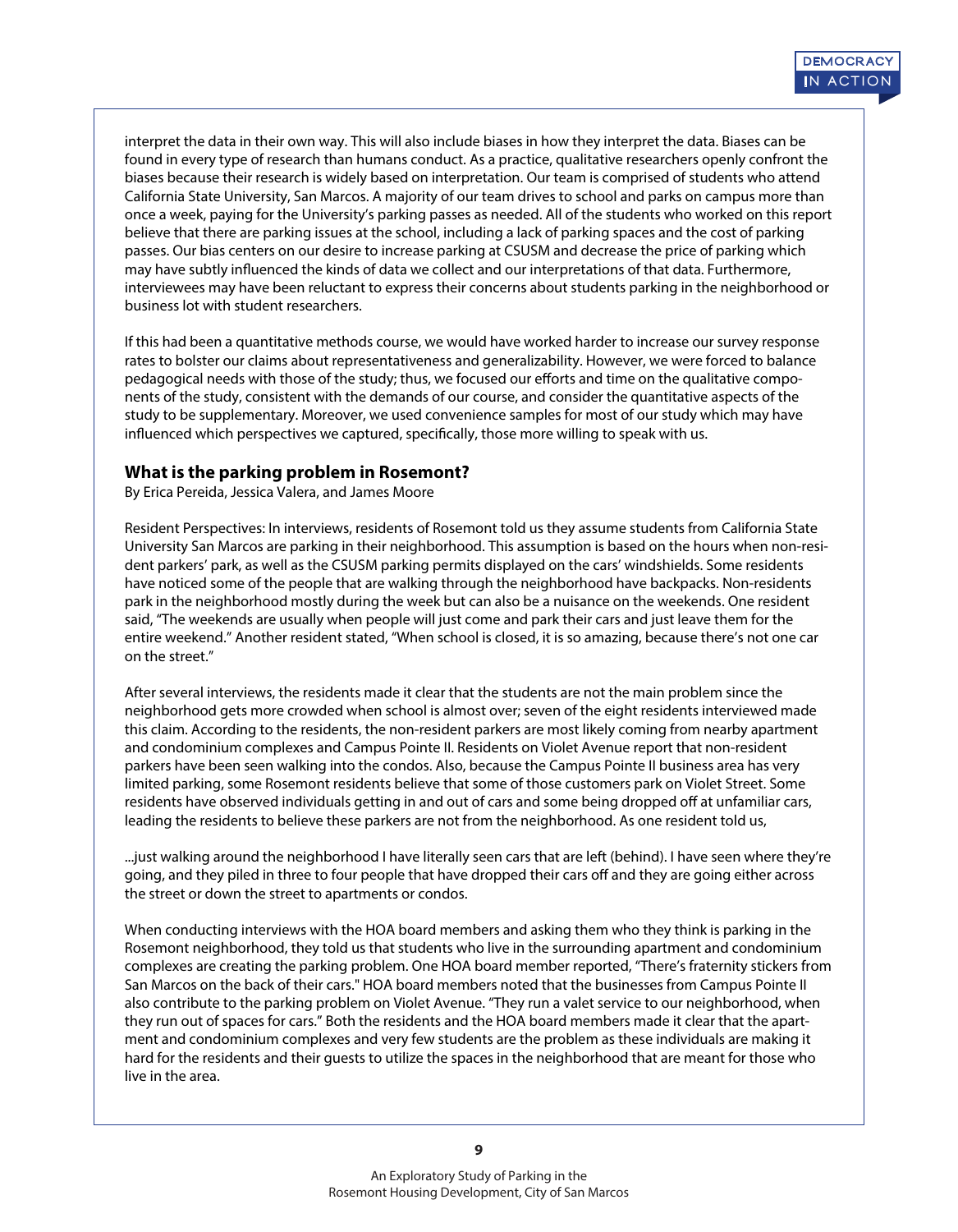The Rosemont residents identify many problems with non-residents parking in their community. One of the major problems all of the interviewed residents remarked on is the trash left behind by non-resident parkers. One resident stated "Different neighbors have found needles in the bushes and beer bottles and condoms." Residents identified this trash as not their own because the trash is "...usually along the sidewalks where the (non-resident) cars are parked." Trash on the streets was problematic for the Rosemont residents, in part because the items found on the street or in the bushes can be categorized as unsafe and, in part, because they feel that non-resident parkers do not have respect for their neighborhood.

Another problem the Rosemont residents raised is safety. Residents noted that non-resident parkers are not driving safely on this small cul-de-sac of Violet Avenue. In interviews, we heard about instances of speeding, texting and driving, running stop signs and some fender benders. Residents also report a sense of unease because there are so many strangers on their street late at night. As one resident told us, "It's just kind of not safe, and you just don't know who's there." This same resident also said, "We've had people wandering around at night in the middle of the night...there's been speeding on the street." Some of these non-residents hanging around late at night have reportedly been intoxicated and/or very loud. Some residents particularly have a problem with this because they worry their young children will be awoken by the excessive noise of the non-residents. One resident confronted a party of loud, intoxicated people on the street; they responded by throwing their beer cans on the resident's lawn. Some residents have had their cars broken into. One resident recalled an instance when their neighbor had her car burglarized: "Her car windows were busted. She forgot her wallet... in the car, and so, they saw it, and... they stole her wallet from her car."

Residents have also complained that cars are being left in front of their houses "…for weeks at a time." Thursdays seem to be the days when residents have the biggest problems with these non-resident cars. When these cars are left for weeks at a time, sometimes they block the trash collectors from picking up trash cans, which makes the residents feel extremely frustrated.

Residents have turned to defensive mode as a result of their frustration. One resident who served on the HOA board mentioned that some residents have said, "We're going to park outside now because I'd rather have my car in the front than, you know, someone else." Other times residents have come home to find their trash cans moved or knocked over with a car parked where their trash cans had once been. Thursdays seem to be the days when non-residents parkers become a huge problem for the Rosemont residents. As well as non-resident parkers leaving trash behind they also have been known to move the residents' trashcans on trash day. Residents have found these non-residential parkers to be disrespectful. One resident told us, "Students are really rude and will say tough luck. That's just what you get for living by a college…as they push our trash cans over."

The parking problem in the Rosemont neighborhood is characterized as a serious problem by residents we interviewed. Some reported that the problem has persisted for the past 10 years and has gotten worse and worse over the years. The residents characterized the root of this problem as, in large part, the result of City inaction. Residents think that the City of San Marcos did not create adequate parking for the nearby condos, apartments, and Campus Pointe II area. Since the Rosemont development is the closest public street to these residences and businesses, the spillover has come to their neighborhood. One resident claimed, "The City is not coming through and doing something about it. It's just gotten worse and it's really upset a lot of the neighbors and they have become very frustrated." Residents reported that they have been complaining for a long period of time and that they feel the City is not responding to them. One resident interviewed told us, "I think they (the City) just let it go too long by not… ten years is a very long time." The Rosemont residents now feel they have a big problem on their hands. Not only do they deal with trash, disrespectful non-residents parkers, safety concerns, and insufficient parking but they are also frustrated by the City's perceived lack of action for a problem they see as created by the City's poor planning.

# **The City's Perspective**

In this section, we explore the parking problem in the Rosemont development as expressed to us through interviews with City officials, including the City Manager, the Director of Development Services, the Public Safety Coordinator, and two parking enforcement officers.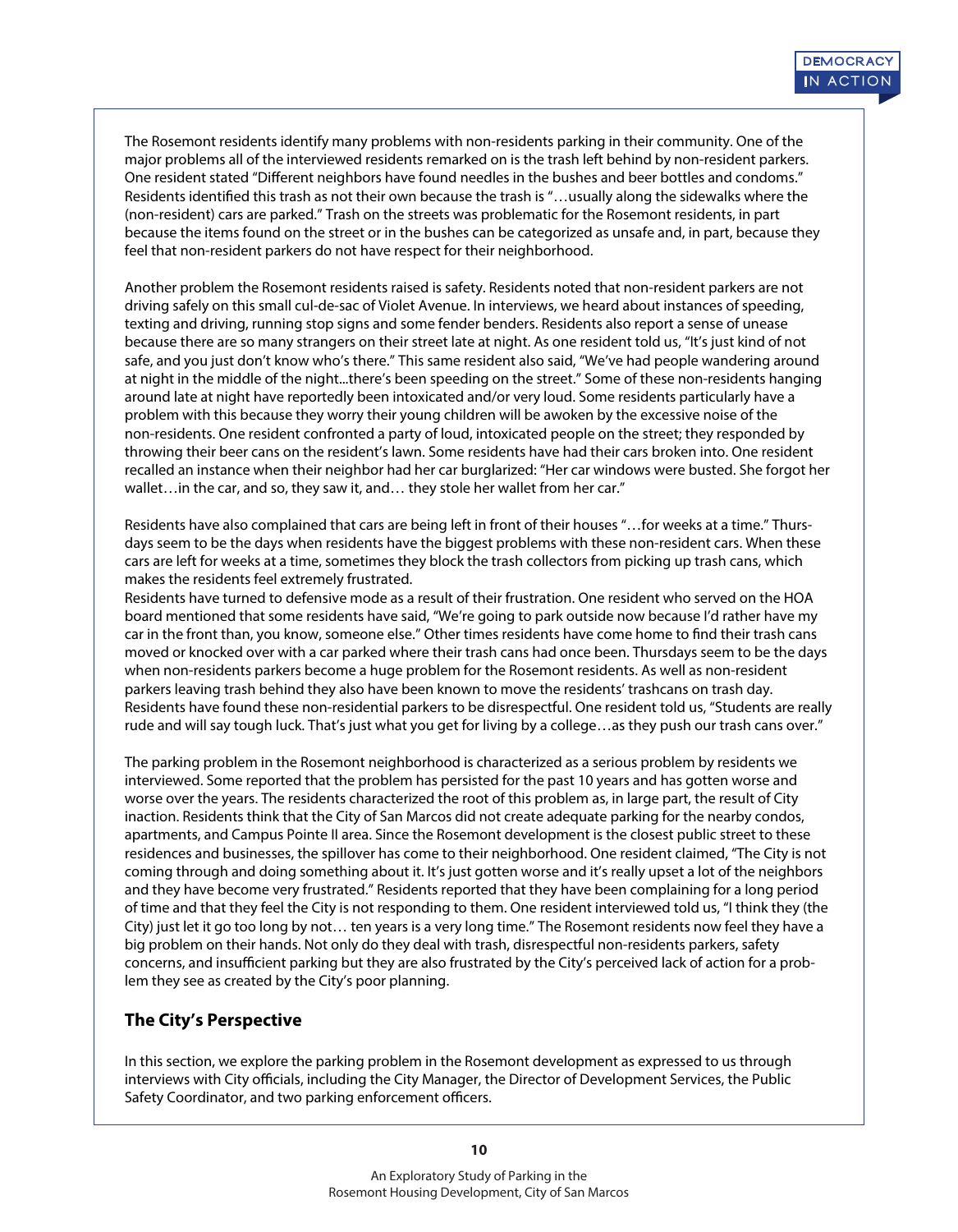The City has received ongoing complaints for three to four years of problematic parking practices and behaviors in the Rosemont neighborhood which residents believe the City has the responsibility to control. The Director of Development Services described the complaints to a student researcher:

"…they're concerned (about)…parking on the public streets in their neighborhood, …being at capacity (in terms of parking), lots of changes of who's going in and out of neighborhood all day long. So it's a variety of folks who don't live in the neighborhood whom they believe are parking there…for example, multiple folks will come into the area in one separate vehicles, park in the location and leave in one vehicle. So it's kind of being treated, as they said, as a big parking lot… And I believe they have indicated there's noise and trash associated with that." (Director of Development Services)

The City Manager and Public Safety Coordinator both confirmed the receipt of ongoing complaints from the area which they described in similar terms as the Director of Development Services. The Parking Enforcement Officers also confirmed receipt of the same type of complaints and reported observing the carpooling practices themselves. As one parking enforcement officer told us, "They're parking, getting on their skateboards or getting in another car and leaving."

City representatives indicated that they feel CSUSM students as well as employees of local businesses and nearby apartment complexes are participants in the parking practices involved in the complaints. Some City representatives who were interviewed asserted that the expense of CSUSM student parking permit could be a factor leading students to park in the Rosemont neighborhood,

"…it's a combination of things. They live by Cal State San Marcos, which is \$360 a semester to park, so some people can't afford that. So they park wherever else they can and keep moving their cars, to not pay the parking…all the way to Twin Oaks there's nothing but apartments and condos, apartments and condos. There are enough parking spaces for two at every apartment." (Parking Enforcement Officer #1)

Interestingly, this employee knew the exact dollar amount for the permit per semester at CSUSM.

The source of the complaints is defined by City administrative representatives as coming from the "community" or the Rosemont Homeowners' Association. These City officials recounted a history of community meetings addressing the neighborhood concerns about parking and related problems,

"...we've met with the Rosemont Neighborhood throughout the years. At first, it was just students parking in the day time… now a lot of it is the businesses and business employees that are parking there during their shift, because there is no parking in Campus Pointe (II) shopping center… so it's evolved to that and them coming back to the car one or two o'clock in the morning, making noise, littering…" (Public Safety Coordinator)

However, the parking enforcement officers cited the source of official complaints as just a few residents within the Rosemont community. When asked about the complaints from Rosemont, the public safety officers said,

Public Safety Officer #2: "It's usually just two people. It's two houses that are complaining. The other ones may not be happy about it but they don't go as far as filing a complaint with the city."

Public Safety Officer #1: "Pretty much, I would say four days a week.

Public Safety Officer #2: "At least."

Public Safety Officer #1: "... the primary complaints are two people. I mean the whole association was involved a lot about a year ago, but lately it's just one person…"

These employees also reported that the problems were decreasing rather than escalating. Citation statistics provided by the City support this and show a decrease in citations, at least in the short-term: The City calculated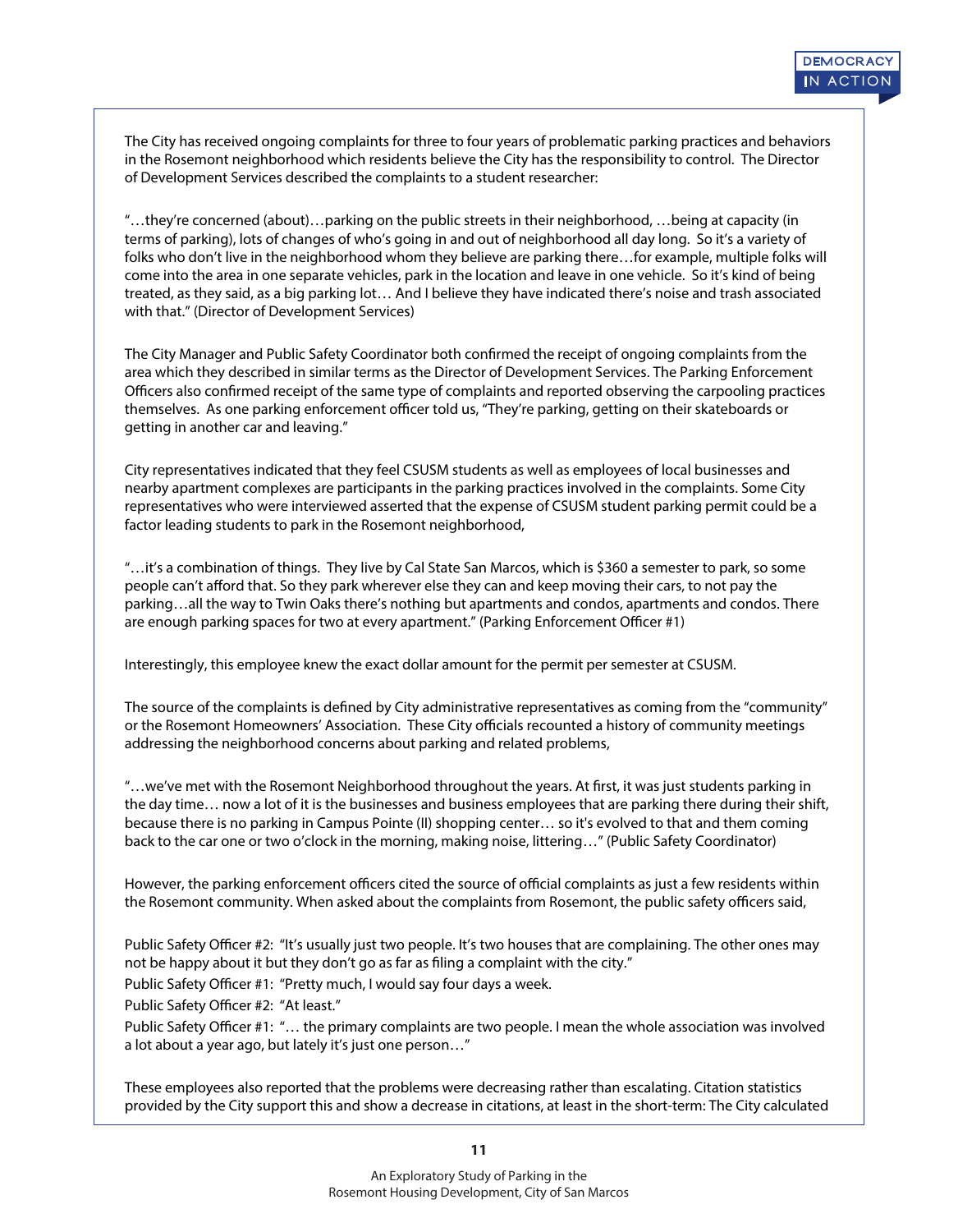that from October 24, 2015 to October 24, 2016 and October 24, 2016 to October 24, 2017, they issued a total of 404 parking citations in Rosemont. Forty-six of these were for 72-hour violations. On Violet Avenue, the City recorded 106 citations from 10/15 to 10/16 and 87 from 10/16 to 10/17; in the last year, thirty-nine of those were for 72-hour violations. On Carnation Street, 114 and 55 cars were cited during the 10/15-10/16 and 10/16-10/17 periods, respectively. Four of these during the last year were for 72-hour violations. Cars on Yarrow Way were cited twenty-six times in 10/15-10/16 and sixteen times last year. Only three of these were for 72-hour violations during this past year. (Data provided by the City of San Marcos)

The City representatives' responses to questions about when the complaints from Rosemont started and/or became a problem were not date specific. The City Manager stated that parking issues were new to the City and that representatives met with Rosemont HOA members in August 2016. The Director of Development Services said her information indicated that the Rosemont community had been complaining for over two years, with more concern over the number of complaints in the last year. The Public Safety Coordinator described the Rosemont complaint situation as beginning three to four years ago and evolving. He speculated that as Rosemont homes increased in price, residents expectations of the City regarding parking access increased. Weighing all of these factors it seems reasonable to estimate that the Rosemont complaints began as much as four years ago and escalated approximately two years ago in 2015.

City representatives agreed that most of the current parking issues cited in the complaints were not illegal violations nor had they yet confirmed the sources of the noise and litter in the neighborhood. As Director of Development Services told us,

"I'm not aware of any data or information that there are more crimes or anything that's documented or associated with this…they express concerns about crime as well as noise and so forth, again I am not aware of any data supporting the concerns about crime…and I think a lack of parking for the resident guests is also a concern they have expressed. I think they have also expressed concerns about speeding in the neighborhood which again I don't believe has been substantiated, but that's a concern." (Director of Development Services)

Although City representatives did not see the Rosemont parking problems as a legal issue, they did feel that residents' concerns needed to be addressed. In separate interviews, City officials expressed the following commitment to solving the problem:

"The city has to balance its obligations to the public for quality of life, access to things, with the university as well. (City Manager)

"It's my job to listen to all perspectives on the issues and to be empathetic to all perspectives…" (Director of Development Services)

"…we are trying to address it, and they're a little hostile sometimes, people are really upset about it." (Public Safety Coordinator)

"Our job is to be there and we will continue to do our job." (Public Safety Officer #1)

#### **Who is actually involved?**

By Kassey Gudez, Kenya De La Roche, Brian Kelton, and Maurice Smith

Going into this project, the prevailing notion was that the majority of non-resident parkers in the neighborhood were CSUSM students; however, analysis of our interview, focus group, and survey data indicates that a variety of people park in Rosemont. To better understand the problem, we "staked-out" the neighborhood on twelve occasions in October and November during times the HOA president told us were particularly problematic -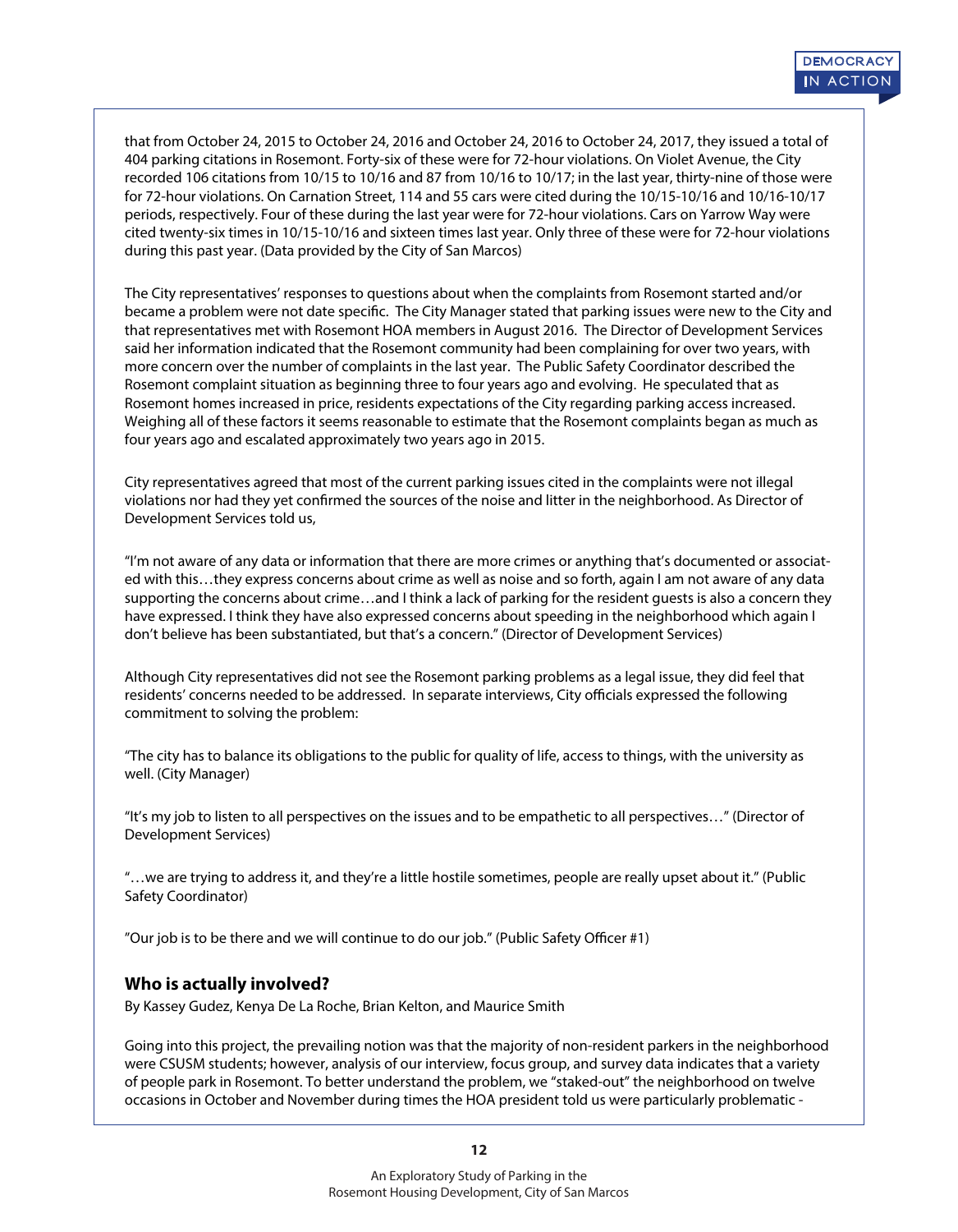mornings from 7:00 to 9:00 a.m. (n=7) and afternoons from 3:30 to 5:30 p.m. (n=5). During these visits to Rosemont, we surveyed 27 non-resident parkers, though we observed many more who were not willing to talk with us. Table 3 summarizes the reasons those surveyed gave for parking in the neighborhood.

| Reasons given for parking in Rosemont: <sup>1</sup>                                                 | # of<br>mention<br>$\mathbf{s}$ | $\frac{0}{0}$ |
|-----------------------------------------------------------------------------------------------------|---------------------------------|---------------|
| It is difficult to find parking in my apartment<br>complex/I can't afford parking in my<br>complex. | 14                              | 37            |
| I can't afford a campus parking pass.                                                               | 10                              | 26            |
| It is difficult to find parking on campus.                                                          | 5                               | 13            |
| I don't want to pay for a campus parking pass.                                                      | 4                               | 10            |
| I know people in this neighborhood and<br>they've told me I can park here.                          | $\overline{2}$                  | 5             |
| I am visiting someone who lives near here but<br>cannot park on their street/in their complex.      | $\mathbf{1}$                    | 3             |
| I walk on the nearby trails.                                                                        | 1                               | 3             |
| Public transport is inadequate.                                                                     | 1                               | 3             |
| It is difficult to find parking at work.                                                            | $\Omega$                        | 0             |

#### **Table 3. Non-resident parkers in Rosemont (n=27): Which of the following reasons best explains why you park here?**

1 Respondents could choose more than one reason

Thirty-seven percent (14 out of 38) of the responses point to non-resident parkers struggling with parking in nearby apartment complexes (note: those surveyed often gave more than one response). Of these, six individuals reported that they lived in the Corte Bella complex, one in the Crest 850 complex, and one "across the street." Our (separate) surveys with those who live in the Crest 850 apartments (n=9) revealed that most of their parking issues revolved around having multiple vehicles and access to few parking spots and/or time-consuming searches for parking in the neighborhood. When the apartment residents have friends over, most are forced to park on nearby streets because of the dearth and cost of parking spots in the complex. An in-depth interview with a resident of the Crest 850 apartment complex helped explain this dynamic; our interviewee lives in an apartment with four roommates who each have a car, yet the inhabitants have access to just two parking spaces in the complex. Thus, two roommates are forced to find parking outside of the complex on a regular basis which typically meant parking in the Rosemont neighborhood and late night walks home alone. It is worth nothing that many of these apartment dwellers may also be students (adding to the perception that students are the problem) but those shaping policy should keep in mind that improvements to parking in the apartments and condominiums, not to University parking, will help solve this aspect of the problem.

**13**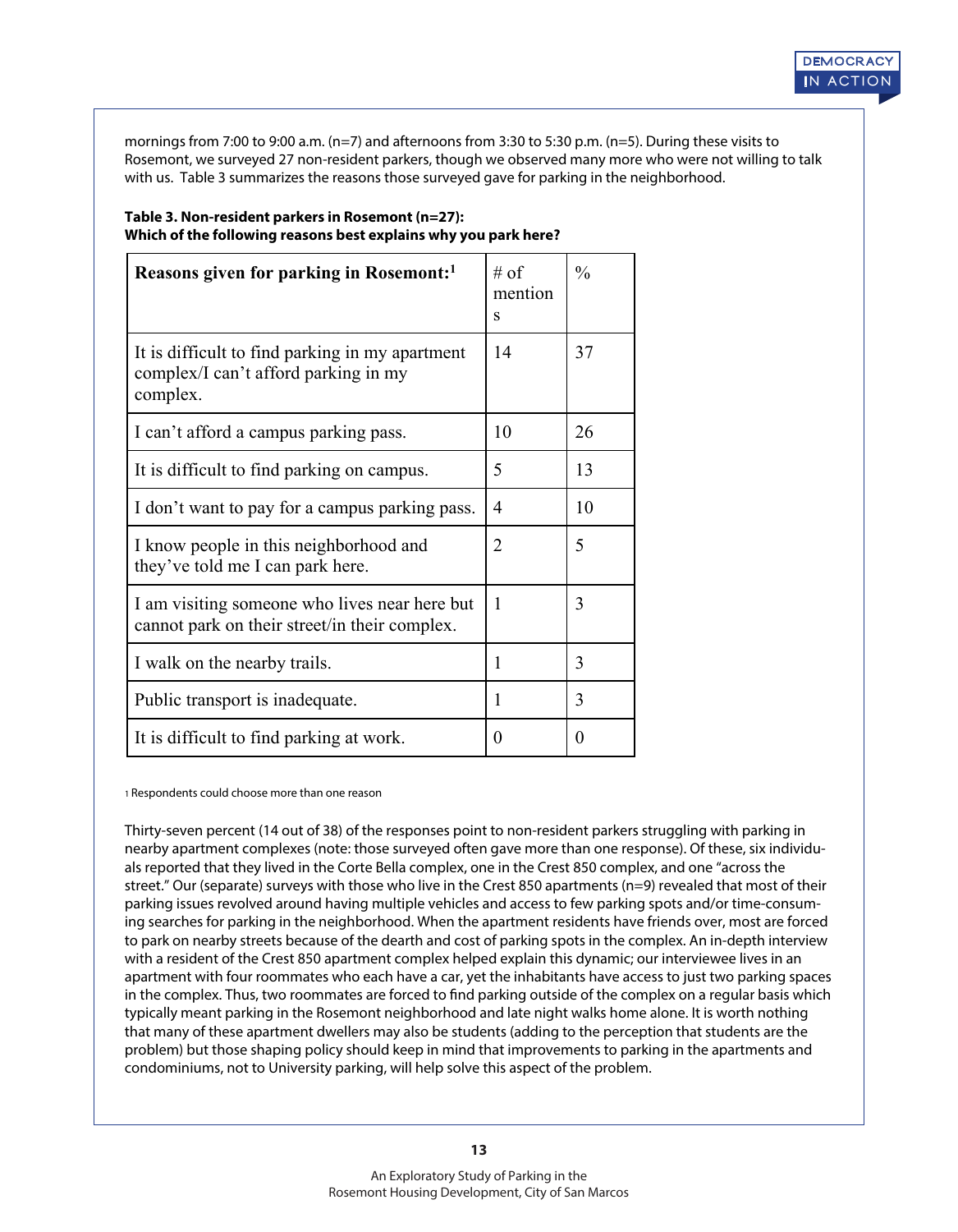Just under half of the answers given by the non-resident parkers (49 percent; 26 percent - I can't afford a campus parking pass, 13 percent - It is difficult to find parking on campus, 10 percent - I don't want to pay for a campus parking pass) suggested that respondents were CSUSM students, though it is important to point out that these 19 mentions came from 13 individuals who sometimes gave multiple reasons (compared to 13 individuals who cited limited parking in their apartment complexes as problematic). In the student interviews and focus groups, students assumed that other students parked in the Rosemont area (though none of the interviewees or focus group participants admitted to doing so).

Surprisingly, no one in our small survey reported that they were going to work (at Campus Pointe II). This runs counter to other (anecdotal) evidence we collected. As detailed in the methods section, we distributed fty surveys to three different businesses in Campus Pointe II, but had very low response rates because, in part, we were told, managers feared repercussions against employees. Another business told us all employees agreed parking was a problem at Campus Pointe II so they decided it would be unnecessary to complete the surveys. An in-depth interview with one employee from Campus Pointe II revealed that he regularly parked in the Rosemont neighborhood and that it is very common for employees to park in the neighborhood because of the lack of parking spots at their workplace. Our analysis suggests that at least some of the non-residents parkers in the Rosemont area may be employees from the Campus Pointe II, but the likelihood of students and apartment residents is higher.

Because a great deal of construction is happening nearby, we surveyed construction workers at the Tesoro development to determine whether the workers were using the Rosemont neighborhood as a parking lot. Out of the fourteen Tesoro employees surveyed, all reported that they park at the construction site and ten of the fourteen reported that no improvement is needed for the parking situation. Over half reported that parking was problem-free and the rest staggered between somewhat difficult to neutral. Since all park onsite at the construction zone, none gave specific feedback on improving parking in the area. Overall, our analysis suggests that a mix of different people use the Rosemont neighborhood to park their cars for a couple hours or even, in some cases, overnight.

#### **How do residents understand the origins and nature of the problem?**

By Bianca Cruz, Ace Valencia, and Sana Wong

Origins of the Problem: Rosemont residents are extremely aware of the parking issue in their neighborhood and are concerned with its progression. Those who were interviewed expressed that this has been a long term inconvenience that has accelerated during the years of 2010 to 2012, and has now grown into a severe issue. They believe the problem stems from either the nearby growing businesses, the housing surrounding their community, the price of parking permits at CSUSM, or a mixture of all three. Residents have the impression that their proximity to local businesses, the university, and nearby apartment and condominium complexes, along with poor city design has caused an "uptake" of the available parking in their neighborhood.

It is clear that the residents of the Rosemont community have mixed ideas of who these parkers really are. Some community members believe the non-resident parkers are mostly students. These residents made claims such as, "Most of the kids that I have talked to and I seen (sic) get out of their car with their backpacks and you know they're students." When asked how they have identified these parkers as students, two residents said the following:

Because they are coming with backpacks… and actually some of them have expired Cal State San Marcos tags on their windshield, so probably, you know, didn't get their parking permit renewed.

I'm going to work...and I see them, and they're walking with their backpacks, so I'm assuming they're students...

Other residents reported that the problem originates from "the overflow of the apartments" and the local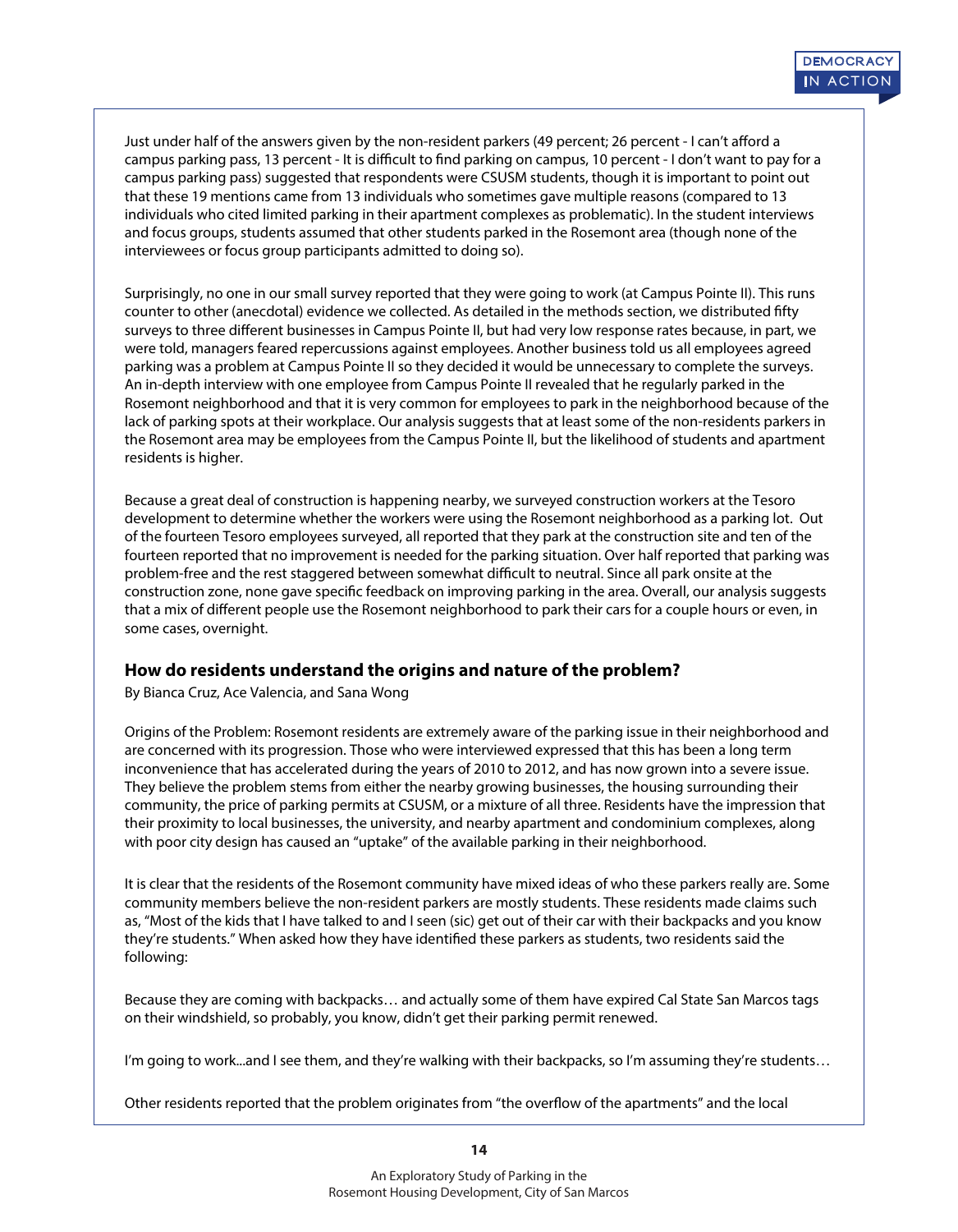businesses. One resident told us, "I see people...dropping their cars, and jumping into another car, and they take off ... so I have to assume that they could be residents across the street..." Other residents claim that they know for a fact that some of these cars are from neighboring apartment and condominium complexes. One resident said "I've watched them…I've been walking and I'll kind of like be going the same direction so I watch where they go and they always tend to go into the condos…" while another said, "My understanding is from one couple that lives up on that street have said that they know that one car that is parked here, they are not students. They actually live over in that complex."

A few other Rosemont residents feel like the parking issue is stemming from the local businesses, and told us that they "...definitely know they are employees of the corner business place," and claimed that they had observed "…valet guys from... the Bellows across the street… valet their cars in our neighborhood, and then walk back over…"

We also found that some residents believe that non-resident parkers may be coming from all three sources, as one resident expressed:

So, the overflow of parking, ... students parking there, people across the street (from the) apartment complexes that were using our street to park their cars overnight … businesses that, patrons that were valeting their cars in our neighborhood… from businesses across the street…

Here the resident is pointing out that s/he has the impression that parkers are coming not only from CSUSM, but also from nearby communities and businesses.

Though there is no consensus among the residents about who these parkers really are, the majority alluded to the idea that most of the parkers are coming from nearby apartment or condominium complexes. One resident told us, "We've noticed it's not just so much the college students. It's more the condos, the apartments..." Another explained that although she had observed students park in the neighborhood during school hours, their parking is less problematic "…because they usually come back for their cars in a few hours... the major problem is the apartments, the condos," as their residents are the ones who park their cars overnight causing excessive "foot traffic," and crowding on their street. One resident described the problem more thoroughly,

Obviously, during the school year it's bad…come summer, and the winter breaks, it's a little bit less during the day, 'cause we are not as impacted...the evenings...we're still impacted, though...so I feel like it's not necessarily, it's our students 'cause they come and go, but it's more of the neighboring neighborhoods that are parking in our communities overnight, that's become problematic.

Also, it is believed that the accessibility of the Rosemont community to outsiders has turned the cul-de-sac into "a public parking lot" for those struggling with parking in the surrounding areas on a daily basis. Many Rosemont residents believe that this inconvenience is a result of poor city planning. Residents overwhelmingly pointed to the lack of parking in the surrounding areas which has resulted in non-residents parking in their neighborhood. One resident explained what s/he saw as the first sign of bad design,

The increase definitely was seen... [to be the result of] ... Palomar Health Center across the street...when they started re-zoning those, and …people had to have permits to park, we started seeing an uptake in our neighborhood.

Residents reported that instead of finding relief of the parking problem with new surrounding infrastructures that were being built, the issue has seemingly deteriorated. One resident claimed,

Since the last three years, with obviously the development of …the businesses across the way: The Bellows, the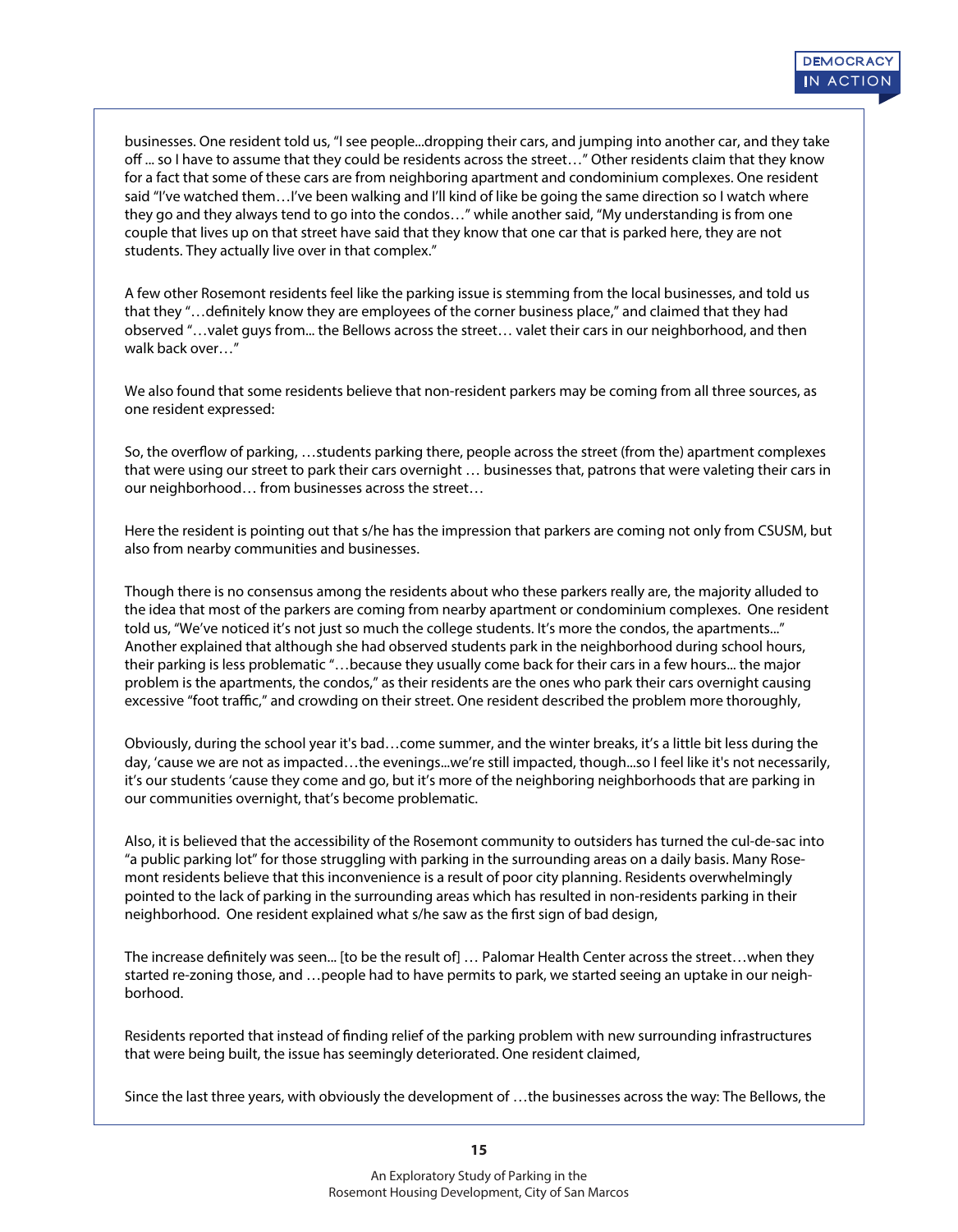Perks Coffee Shop, and also the influx of …residential living whether it be…condominiums, apartments, and things like that then…it's progressively gotten worse, so meaning there's more hours of the day that are there are parking problems...

Another resident explained,

…the… infrastructure for building…communities is not there for, like, new housing...so I feel like that's the root of the problem, for one… the retail space across the street from us…the parking lot is very small. I think maybe you can fit, maybe twenty to twenty-five cars in there... which is not very many.... … and so I think that's problematic…and when they're building these homes, or… residents, or business spaces, they're not thinking how it's gonna impact other people...in the surrounding area, so, I really feel like when those new apartments next to Bellows that... popped up in that...area, there's not sufficient parking for them, so I think that the overflow ends up being....us...

Some of the residents were more blunt in their criticisms, and conveyed the idea that the city's planning practices could be improved. One resident said, "…the City…approved a commercial …development and didn't give a enough parking spaces for it, so we kind of take the brunt of the problem with that." Frustration with the City can be heard in many residents' testimonies as they call on the City to take responsibility for their poor planning.

Residents also explain the issue as originating from the high price of CSUSM parking permits. Echoing a number of residents, one told us "The College charges way too much for the kids to park at the College…" which, they reason, causes students to search for cheaper parking. One resident recalled,

There used to be a lot of free parking along the businesses here on Barham...and then the City implemented two hours only (parking)... and then students were getting ticketed, so then they had to search elsewhere to park their car… so I feel like some of them found our neighborhood... as another place to park without having to pay for parking…

Residents feel that students are resourceful, and willing to walk to save a buck or two. One told us, "…(I) absolutely know that some of the parking is due to students who can't afford or don't want to pay - for any reason parking permit fees at school."

Nature of the Problem: Residents have their own opinion or assumptions of who these parkers are, and where they come from, but equally pressing for those in Rosemont is what feelings this issue evokes for the community. As non-residents continue to take up street space in the Rosemont neighborhood, residents feel that the non-resident parkers do not think about the effects of their presence on the neighborhood. Residents report that the appearance and safety of the neighborhood has been affected and shows a lack of respect towards the community. Even though they have expressed empathy towards these parkers, they have grown frustrated by the property damage and inconvenience of the issue over time.

The appearance of the neighborhood has been a concern for many residents. The overflow of parking has caused the neighborhood streets to feel "cluttered," according to some residents. Not only is space being taken up by non-resident parkers, but cars are being left overnight, sometimes for more than seventy two hours. According to one resident, "Our major concern is not only do cars get parked here daily, but they are left here, you know, for weeks at a time."

Safety in the neighborhood has also become a concern, as more and more parkers continue to park in the neighborhood. The residents believe that the crime rate is increasing in the neighborhood because of this growth of non-resident parkers. One resident told us, "People are coming back and belligerent because they are drunk, making noises...we would find some of our cars were broken into." This creates more frustration for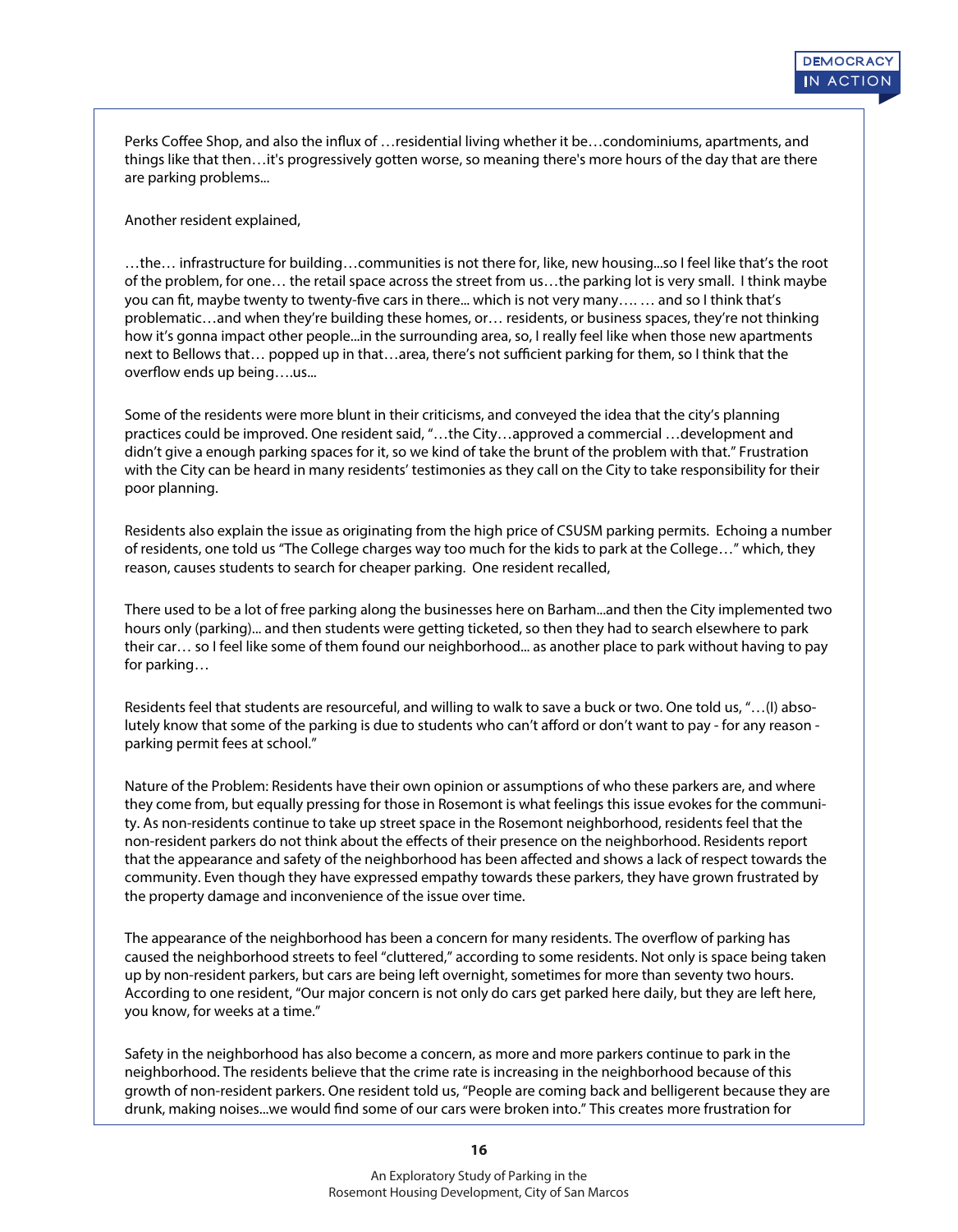residents because some do not feel safe in their own homes. As for residents who have children, they are concerned about how safe the streets are, especially when it is busy, and there is traffic. One interviewee stated, "The cars being parked there (in the neighborhood), made it really unsafe when there were kids out, and you couldn't really see them, and they...would all of a sudden pop into view."

The concern for the safety, and the appearance of the neighborhood has led residents to become protective and, perhaps, territorial. Some of the Rosemont residents have taken actions into their own hands to encourage non-resident parkers to find parking elsewhere. For example, one resident reported, "We definitely at times will let them know that we don't appreciate them parking here... a lot of them are pretty disrespectful." Some residents arrange orange safety cones where their garbage cans are to protect that space, and leave them overnight and throughout the weekend. Some non-residents parkers on Rosemont have been accused of moving trash cans so they can park their cars. One resident told us,

Sometimes we'll come home late at night and our trashcans will be pushed over and there will be cars parked there... or they've been moved... Turned the wrong direction or you know the trash man obviously can't pick them up and they've squeezed their cars in.

Residents feel helpless because the street is public, so they feel they have no "rights" to it. A number of residents echoed what this one said, "People that don't live here, they leaving trash, speeding, loud music. We've found broken bottles, we've found you know, a lot of trash."

With the increase in parking from the outside community, friends and family members visiting are forced to park a far distance from whomever they are visiting. This is an inconvenience that residents have to deal with on a regular basis. At least four residents who were interviewed offered that they had a frustrating experience finding a parking spot. One resident reported, "It's an inconvenience when you have company and there's not a good place to park. So that's part of the problem." Another resident expressed his/her issue with the disturbance that these parkers bring when s/he said, "We already don't have a lot of parking in this little cul-de-sac…and so our guests are having to park like up the street…" A third resident recalled a time that she experienced this kind of inconvenience firsthand,

When we moved in here, we were here about six months and I had some friends come over who had an accident and were on crutches… we invited them over because they haven't seen the house…they called and said, 'Ahh where can we park?' ...they ended up parking I think somewhere up there (pointing outside), and she was on crutches.

Another resident also shared, "Last year, we had a little bit of a Christmas gathering…the people in the neighborhood, they could walk but other people had difficult time to trying to park. Because during the holidays when you wanna have a party…there is no place to park."

However, in some cases, residents expressed empathy for the parkers. One resident explained how she can relate to the students,

I see a lot of college-age kids and probably just don't want to have to pay for the parking fees… I've heard they're pretty high... I was in college once too and I know that's a steep bill to pay…

Other residents in the neighborhood will even make an effort to make space. One interviewee reported, "We will pull our car sometimes in the driveway just for the kids to have a place to park." Some residents expressed understanding because they have kids who are in college as well. Another resident claimed that she did not mind having someone park their car overnight if they were drinking and driving: "And if someone is going to a party, and they are drinking and driving, I'm all for leaving your car parked."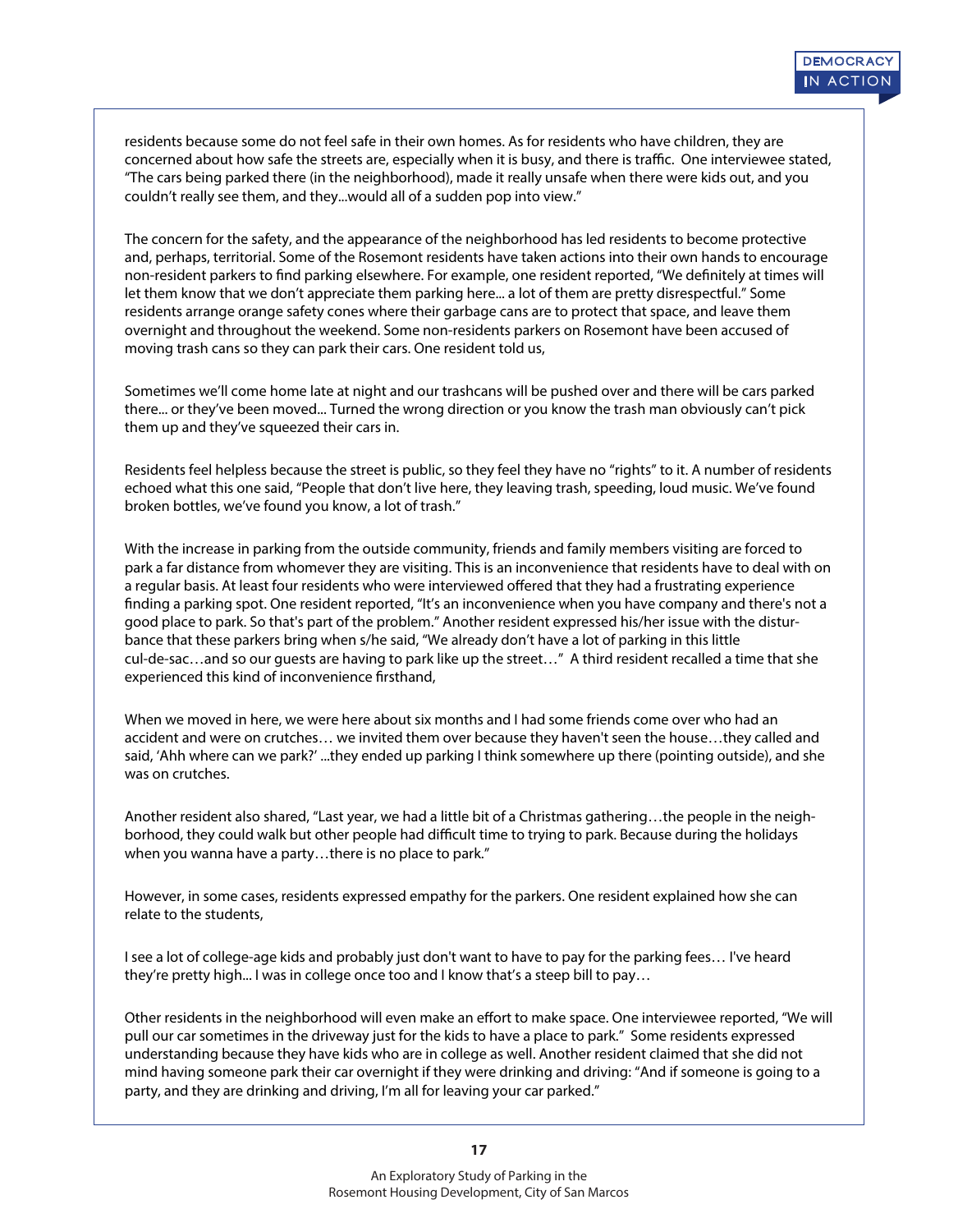they planning anter the eny of earnmarces is growing and winceds more parking space to accommodate overy consi<br>one. In addition to occupying neighborhood parking spaces, the residents feel that non-resident parkers are not oner in dudition to occupying neighborhood panting spaces, the residents recreated resident panters are not<br>showing respect to the community by moving trash cans, littering, being loud, belligerent, and confrontational, There is no denying that Rosemont residents experience ongoing issues with the parking within their community. Based on the residents' interviews, residents perceive that non-resident parkers are a combination of students from the university, tenants from the condos and apartments across the streets, and local customers from the businesses in the neighboring areas. Residents believe that part of the issue is due to lack of efficient city planning since the City of San Marcos is growing and it needs more parking space to accommodate everyand leaving their cars for days.

#### **How does the campus community understand the origins and nature of the problem?**

By Teal Hankins, Elizabeth Martinez Cedillo, and Julio Villa

Students park off campus for a number of reasons, but those reasons are not fully understood by Campus Officials such as the Director of Parking and Commuter Services. Her outlook reflects a more holistic understanding of the University's parking situation and differs greatly from the opinions of the students. Campus parking officials are aware of the issues surrounding parking on campus, such as discontent surrounding parking prices and students feeling as though they have no other choice than to park off campus in neighborhoods such as Rosemont, but the Director says,

We're actually in a really good position—I know that a lot of people don't think so but when we look at the number of parking spaces on our campus compared to the number of students, faculty, and staff we're in a really good position compared to all the other CSUs.

One reason for this difference in opinion is the logistics of providing parking - as highlighted by this quote. While most students take issue with both the price of the parking permit as well as the availability of parking spaces in proximity to their destination on campus, the University evaluates their success through a more structured lens. The ratio of parking spaces versus the amount of bodies on campus is one of their measures of performance.

For students, one of the main reasons they find themselves parking in residential neighborhoods surrounding CSUSM is the \$338 price tag per semester – the highest of all Cal State campuses –

to park on campus. The Director says that the reason for the high price is due to changes that took place within the California State University System during the time that CSUSM was established. This problem continues today, as the Director's description of the current parking challenges shows,

I think one of the biggest challenges is that our existing parking lots are temporary...eventually either a parking structure or a campus building, an academic building, will go on top of it, so we don't have any room to grow out, our only option is to grow up, which is the parking structure...the difference between a surface parking space, which costs anywhere between \$1,500 to \$3,000 per space…in a parking structure it's closer to \$20-\$25,000 per space. So there's a huge difference and unfortunately because we can't grow out, our only option is to grow up...and then, as far as the Chancellor's Office, they review how many spaces we have, what our impact actually is and then they make the determination if we actually need an extra, or an additional parking structure.

Changes within the bureaucratic system have created a financial pickle for the University, if you will, in which Cal State San Marcos students suffer and, quite literally, pay the price. The high price of parking on campus may contribute to students parking off campus. As for the Director's perspective, she believes students are parking off campus because "...usually it's (that) they don't wanna pay for parking and unfortunately, it's not just us. We see it, or we've heard from Palomar College and the City of San Marcos – same thing." As unfortunate as it is that Cal State San Marcos established itself during a time when the Cal State system made it the individual university's responsibility to fund the expansion of their parking, it is problematic to say that students just do not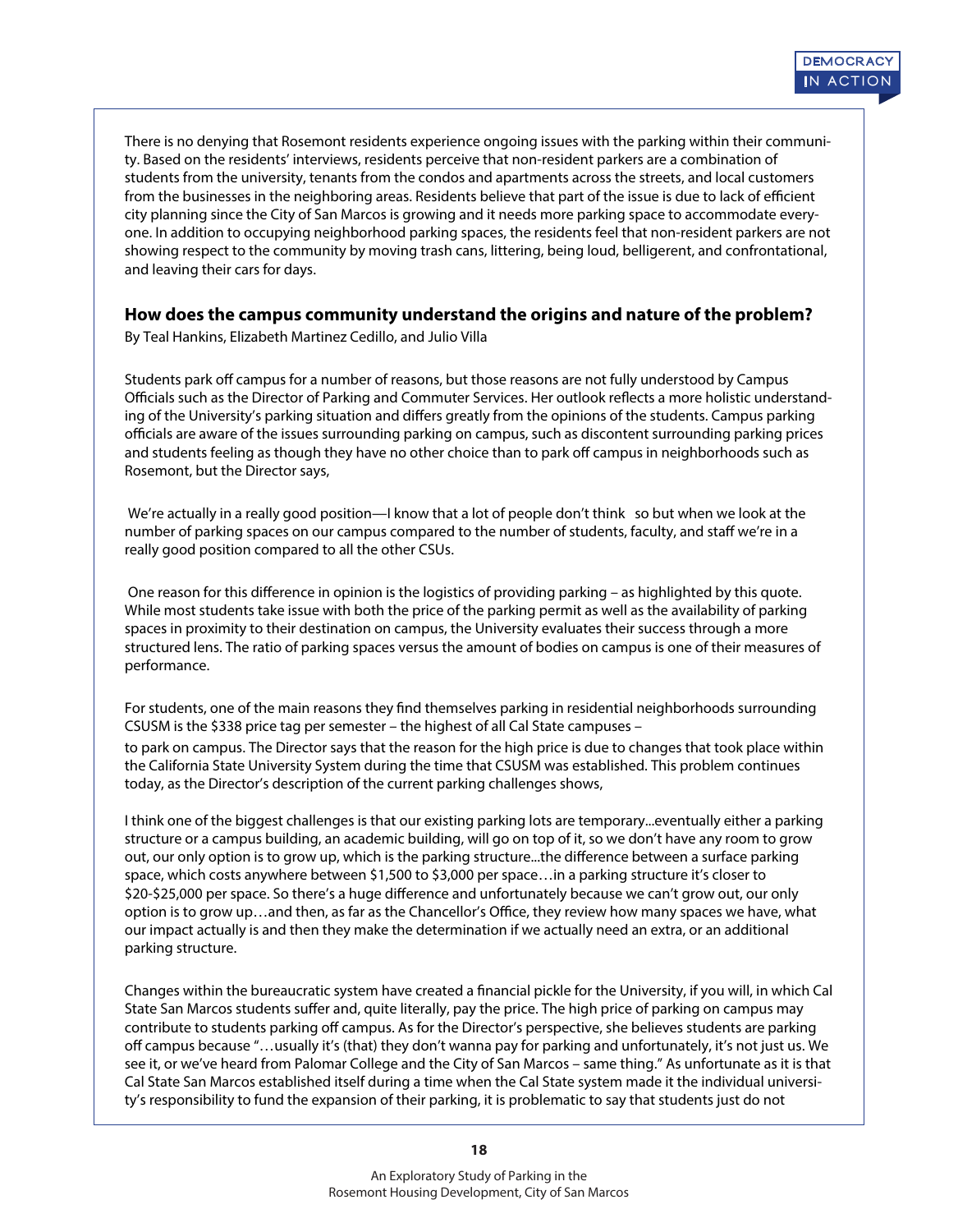"wanna" pay for parking. To say this is also dismissive of the impact that the high price of the parking permit is having on the surrounding community, especially the Rosemont neighborhood. However, this perspective speaks volumes about the University's understanding of the problem of students parking off campus. It is clear that the University believes they have done their part to provide on campus parking, and that those students parking off campus and in the Rosemont neighborhood are simply choosing to do so.

The majority of students parking on campus agreed that the primary problem was the cost of parking. The soaring price was, without a doubt, a shared theme among students. "It's too much!" a student commented about parking. The high price for parking has driven some students to find alternatives like parking in Rosemont to avoid paying the fees. Some students have chosen to park on streets like Carnation Court and Village Drive, but others have decided to take public transportation over driving to school in order to save money. One student said, "Well, it's twenty dollars a month …for the bus pass and paying like how much? Three hundred per semester? And then plus gas." Although this alternative saves students money, they said it comes with its problems too. They contend it is dangerous for students who leave campus at night and public transport stations are far from campus and overall, inconvenient. When it comes to parking on campus, students highly disagree with the fee imposed by the University. "They charge us for breathing air," one student said.

Whether they park on campus or off, many students told us parking is a nightmare. The low parking availability on campus means students must park long distances away from their destinations. A graduate student in particular showed great frustration about not having nearby parking lots near the QUAD where her class takes place. She commented, "…we have to park here and then walk all the way down, cross the street cause they're all the way in the back, like past housing." Students such as this one do not see parking on Village Drive as an option. For some students who park off-campus, they argue that the University needs to take better care of its students, especially those who commute from long distances and cannot afford to park on campus. Another student commuting from Fontana said she is frustrated by leaving her house up to an hour earlier than the commute requires to find parking and walk to campus.

The students who choose to park on campus say there are many inconveniences. The main argument is that there is not enough parking for everyone, making off-campus parking the only alternative. One student reported, "I always have to park all the way in the back or I usually park on the top floor of the complex or whatever it's called." For the past three academic years, CSUSM has broken its record for student enrollment, but has not added any additional parking spaces. Students also complained about not having enough ticket machines around the parking lots, creating long wait lines. When we asked a student about what time of the day parking begins to ll up, she responded as early as nine in the morning. Another student said mid-day was the most difficult time to find parking all around campus and so chose to park in Rosemont. Another student went on to say that he expects the university to give him a proper service for the amount he paid for. Our analysis highlighted the frustration from students about parking on campus.

# **How does the surrounding community understand the origins and nature of the problem?**

By Stacy Broderick, Andrew Castillo, and Jacob Lindgren

From the surveys and interviews of Campus Pointe II employees, residents of the Crest 850 apartment complex, and non-residents parking in the Rosemont area, we found that the origin and nature of the parking problem in the Rosemont Area is that there is not enough parking available to accommodate the amount of people looking to park in the surrounding areas. With inadequate areas to park in the parking area of Campus Pointe II, or inside the Crest 850 complex, or even at the campus of CSUSM, people often look for street parking. Village Drive, the main road for Campus Pointe II and Crest 850 apartments, is always full of cars forcing employees and residents to park in the Rosemont area.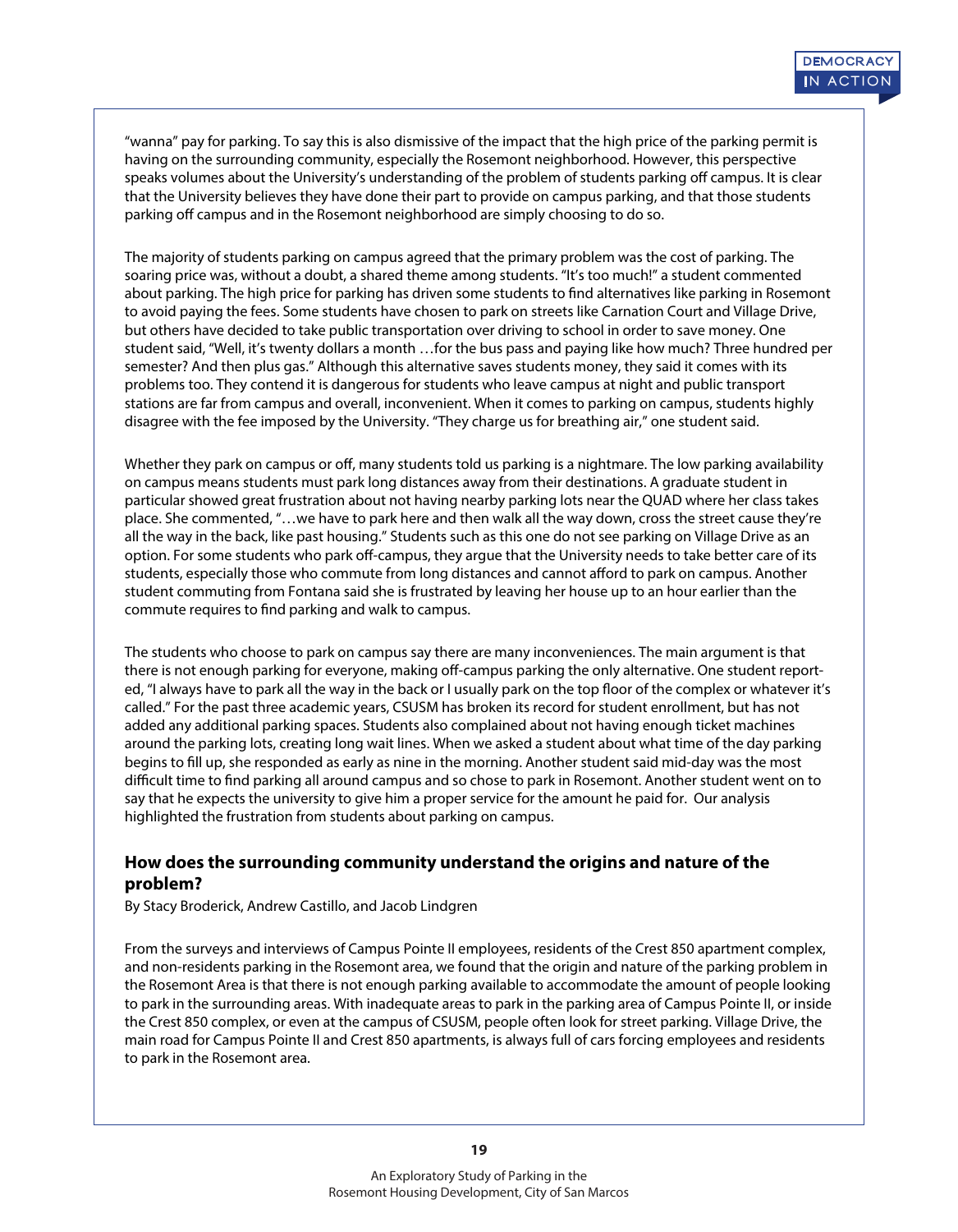For those in Campus Pointe II especially, parking is extremely limited in the small parking lot that is used for all the shops. According to an employee in Campus Pointe II, while not strictly enforced, employees are told by their managers to park somewhere other than the Campus Pointe II parking lot. This leaves them the option to park on Village Drive, which is already packed with cars from residents of the apartments and condos that line the street, or to cross over Twin Oaks Valley and park on Violet Avenue in the Rosemont housing area. The employee we interviewed conveyed that most employees feel that there is simply not enough parking available for neither customers nor employees who park in the area. Out of the 50 surveys we handed out at Campus Pointe II business, only two were returned, yielding no meaningful findings. When questioned, the manager at one establishment told us that it was pointless to complete the surveys because everyone knows that parking is an issue, because there are not enough spots for everyone who wants to park. When asked why parking was insufficient, the employee interviewed blamed the Campus Pointe II businesses, as well as the surrounding apartments or condominiums, for not building a large enough parking area to sustain a growing business area.

When they originally made this area, I don't think they figured that business would bring a lot of cars here. The community and business have an even combination of making the parking situation a crappy one. I think it has a lot to do with that, not making enough parking for the future, of...business, or people filling up the condominiums, so they did not think it out too well.

This employee also told us that, while parking on the surrounding streets is not an ideal solution for employees, there is no other option. Parking on surrounding streets is not without its own issues as cars on both streets have been vandalized and damaged due to other cars hitting them. Our interviewee conveyed an attitude of "it is, what it is." Employees have to drive to work, and thus, have to park somewhere. With no other options available to them than the streets, that is where they must park. Our interviewee asserted that most employees understand the situation and deal with it. They are not going to "...drive around for 15 to 20 minutes to find a parking spot." Instead, they just "…want to be able to park somewhere to go to work," which hopefully, is not too far away, potentially increasing the time it takes to get to work, because time is an issue when parking in this area.

The stakeout conducted on Rosemont Avenue revealed some interesting results. However, when it came right down to it, the data collected pointed to the fact that there are not enough parking spaces in the surrounding community, including California State University San Marcos, the surrounding apartments, and Campus Pointe II. Respondents mostly said that there is not enough parking for where they are situated.

Data collected from those who lived in the apartments and condominiums on Village Drive suggests that they have few choices regarding parking. They and their guests were often forced to park in the Rosemont Community. One resident of Crest 850 explained that parking in her complex was limited, forcing her to share two spaces among four roommates. On Village Drive alone, parking is described as a nightmare for residents of the housing complexes that occupy it. The hours where residents find the most amount of cars is between 8 a.m. and 6 p.m. which would explain why so many students and residents are forced to park over in Rosemont. The overflow of people who live in these apartments are sometimes students who are also trying to save money by filling their apartments with roommates to make rent for themselves cheaper; but more roommates means a higher chance of more cars per apartment.

#### **What are residents' expectations?**

By Abigail Celestino and Jane Gankiewicz

It's been taken to a whole 'nother level, [and] it's just not appropriate.

It's just very frustrating for all of us and it would be wonderful if we could come to a conclusion soon or reach some kind of agreement.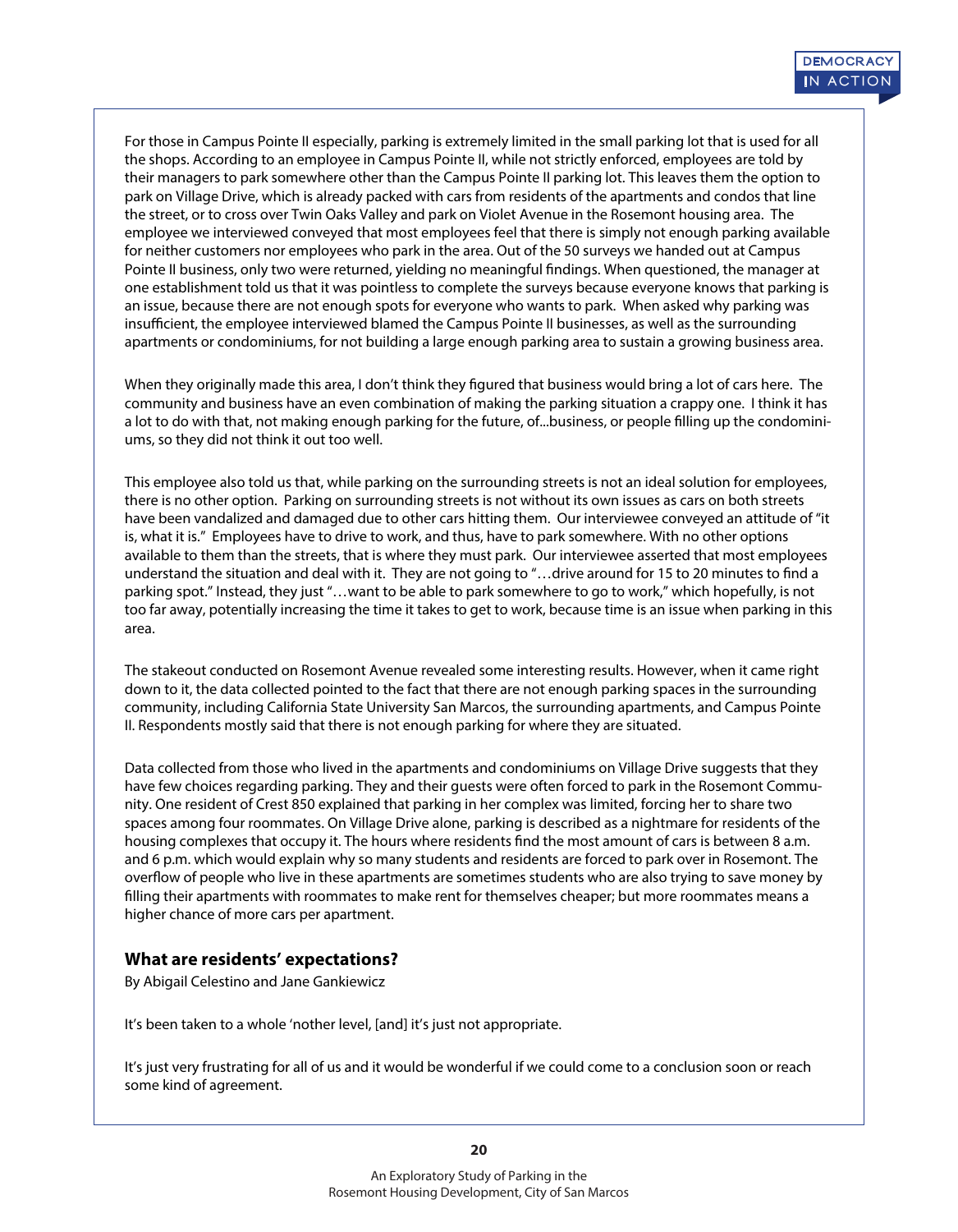These two interviewees summed up the frustration expressed in all of the interviews with Rosemont residents and also the hope and expectation that the situation will be resolved. They also made it clear that they expect a permanent and successful solution to this issue. As has been detailed in previous sections, the parking situation in Rosemont has seriously impacted its residents' quality of life.

The majority of residents interviewed in Rosemont feel that residents and their guests should be able to park in their neighborhood, and that non-resident parkers should not use their street like a "parking lot." One resident said, "Street parking is meant for guest residents, and [the] public on occasions, but not to be abused." Another resident added, "People [non-residents] can park on the street but [it] should not be for commuting purposes." A different resident asserted that, "It's just getting worse, there's more kids coming to Cal State San Marcos... So when there's no place to park, our [neighborhood] is the nearest to the school." Most of the interviewees expressed the same concern about the continual growth of the University, and thus, the continual abuse of parking in their neighborhood. In addition to a growing University, many of the residents also expressed concern about the surrounding businesses and their continual growth. One resident made the point that, "We do have some Bellows overflow when they get busy on the weekends, we have people coming over here and parking." The resident interviews demonstrated their concern regarding the potential problems that may arise from the continual University growth and the surrounding businesses' development.

All of the residents interviewed expressed the need for a parking permit program and an expectation that the City should provide this for Rosemont's residents. For example, one resident explained, "…we came up with a permit solution, so I feel like that's where we need to go. Because it's a small investment on our part." Another resident offered, "We were really hoping for some sort of permit parking. I know they do that at SDSU [and] other colleges. So at least it shows that you belong there." Such a permit would signal to City officials, police, and firefighters that those with a parking permit are residents who live in the neighborhood. A permit system, according to the residents, would decrease the number of non-residents parking in their neighborhood. Some residents told us that a permit system had been in the works but had run into problems. One resident explained,

They (the City) approved something. They were going to do a parking permit program and then they had given us all the forms and given us a rough draft of what the form was going to look like. It was supposed to start this past spring and…when it started getting closer we heard that the person who was in charge of the program retired and that someone else was going to take it over and then after weeks and weeks of emailing back and forth the City told us now that there is not enough money, which they have been saying that for the past 10 years.

Residents voiced disappointment that the plan had fallen through. About the situation, one said, "Funding changed, personnel changed, so….we were being promised that they were looking into it." Another resident mused, "...maybe they don't think this is a big issue enough on top to continue to press it." Despite their disappointment that in the short term the permit program had come to nothing, the residents still hold hope that it can be revived.

In addition to a parking permit program, the residents of Rosemont expressed a desire to collaborate with California State University San Marcos, to hopefully resolve the parking issue. Most of the residents interviewed expressed empathy for the high price of CSUSM parking permits. For example, one resident proposed, "It would be really nice if they could lower their parking fees so everyone could park in their beautiful parking facility they have." The notion of lowering the price of parking permits was common, not only among the residents in Rosemont, but also, not surprisingly, among CSUSM students interviewed. Some of the residents interviewed also mentioned working more closely with CSUSM to have the University advise students not to park in surrounding neighborhoods. One resident offered a simple idea: "The school can send information like, be respectful of the neighbors, [and] be respectful of your community." While another resident recommended a more hands-on approach stating, "I wish we could have someone from Cal State come patrol cars (in the neighborhood)."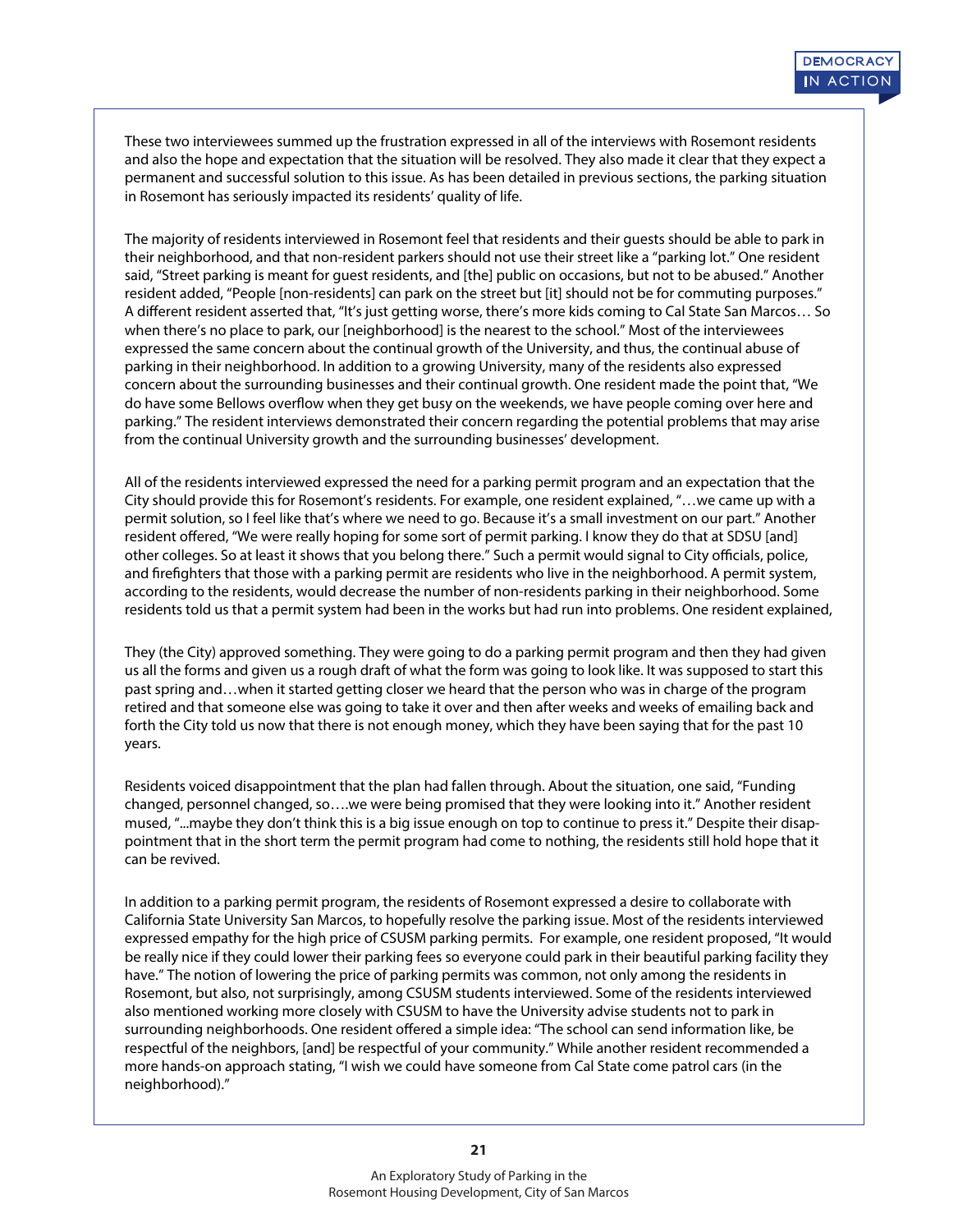The residents of Rosemont expect a conclusive resolution to this issue. Their expectations include establishing a parking permit system and collaborating more with CSUSM. In addition, they feel that it is appropriate for residents and their guests primarily to park on their street. Most of the interviews expressed the recurring themes of urgency, irritation, and concern about this parking issue. It is clear that they expect the City to intervene by working closely with them.

### **What are the campus community's expectations regarding parking in Rosemont?**

By Valeria Lopez

As detailed previously, many students find parking on campus to be expensive and challenging. Our data, however, revealed a mixed picture about whether students are willing to park off-campus; some have no choice but to park off campus, which sometimes means in Rosemont, while others do not want to be bothered with the hassle or do not need to exercise that option.

Through the interviews that we conducted with students we found that although the price of parking is considered high, many students continue to park on campus. Of the students that we interviewed (n=5), two parked offsite and the other three cited that the long walk to campus when parking offsite is not worth the money that can be saved. One interviewee, when asked how far he would park to save money, responded, "Not that far." When asked if they considered parking off campus, another student said,

You could park at one of the transit centers and then from there just take the Sprinter and then that's it. But that's just more of a hassle trying to see if your car is going to be safe or not.

Some students cited stressors and worries that prevented them from parking off campus. Another student said, "I have gotten so many tickets parking off campus that it forces me to pay for the campus parking permit." Most students we interviewed one on one or in focus groups did not mention offsite parking until we brought it up.

But our data clearly shows that some students do park offsite. In our survey of non-resident parkers, 19 answers given (by 13 individuals) for parking in Rosemont suggested that the parkers were CSUSM students on their way to or from campus (10 said, "I can't afford parking on campus;" 5 said, "It is difficult to find parking on campus;" and 4 said, "I don't want to pay for parking on campus."). One factor that compels students to park offsite is the scarcity of spots on campus. One student said, "[Parking] gets packed," and "You're late for class, because you are looking for parking." When asked how often she drives to campus each week, one student replied, "At least twice. I try not to do more because of money…… last year I parked...up in the apartments behind campus – Campus Point II. I have also parked at Urge this semester." She is forced to secure offsite parking because the cost is too high to park at school. At Campus Point II, the same student had an unpleasant experience with another driver. She and a friend were yelled at and told, "You can't park here!" This student reported that she is mindful of the inconvenience she may cause to residents when she parks at in Rosemont; still she believes that she will continue to park there because, "It's outrageous how much we have to pay…just to be on campus." Even when parking offsite brings confrontations, some students are willing to do so because of the price of parking at school.

There was a consensus among those interviewed that students who park offsite should be respectful of the neighborhoods that they park in ("Respect the house and, like, the area.") within reason ("…as long as they don't block the exit or anything like that…"). These areas are not part of the campus and therefore students understand that these are residential neighborhoods that should be treated with respect.

#### **What are the surrounding community's expectations regarding parking in Rosemont?**

By Joceline Castilla-Salas and Jordan Dial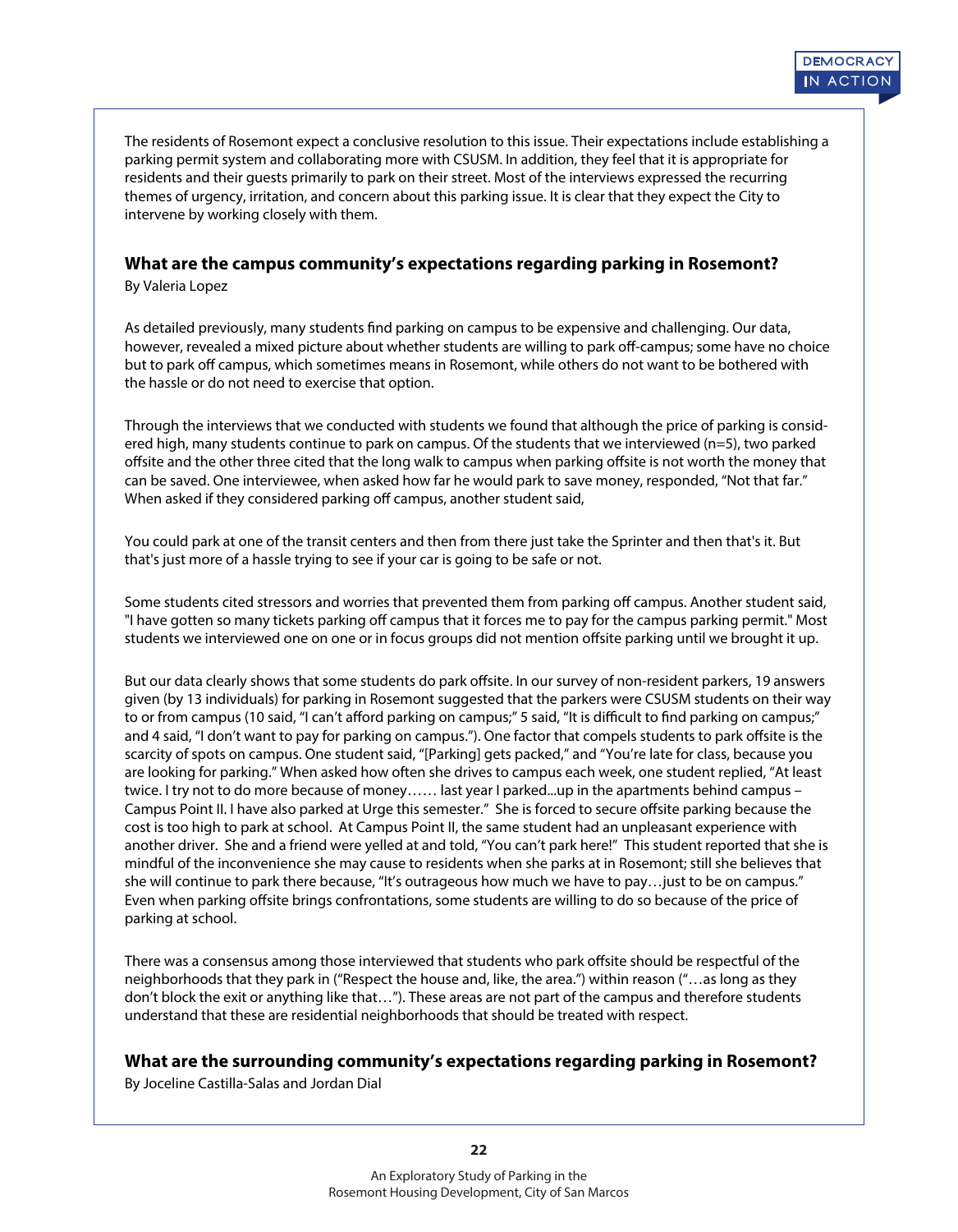In this section, we consider the expectations of those who live and work near the neighborhood regarding parking in the Rosemont development. Drawing on data and analyses from non-resident parker surveys, the one in-depth interview with and surveys of Crest 850 apartment residents, and the interview with an employee at Campus Pointe II, we find that while the surrounding community understands why Rosemont residents might be frustrated, given the limited parking they have to deal with on a daily basis, the surrounding community has little choice but to utilize the public parking the neighborhood provides.

The neighborhood is located close to a coffee shop, multiple restaurants, apartment complexes, the University, a park, and other small shops. It is convenient for people using those establishments to park in the Rosemont neighborhood because its streets are public and accessible. Moreover, as discussed previously, parking is limited in the Campus Pointe II business area and the nearby apartment complexes. Students who are looking for a way around paying for expensive parking at Cal State San Marcos also use the neighborhood to park. While Rosemont homeowners and residents may be unhappy with the parking situation, those coming from the surrounding communities expect that they should be allowed to park in the area because it is public.

Eleven out of twenty-seven of non-resident parkers surveyed stated that it was difficult to find parking in the apartment complexes, specifically citing Crest 850 and Corte Bella. Even though it is an inconvenience to walk to and from the Rosemont neighborhood, residents of the apartment complexes continue to do it because they do not have enough parking in their complexes. For this reason, the residents of the apartment complexes feel they have no choice but to park in the Rosemont neighborhood.

There is limited parking in the apartments across the Rosemont neighborhood. Of the nine Crest 850 residents surveyed, we asked if there was enough parking in the complex; all stated there was not enough and relayed parking difficulties they have experienced. Some difficulties that were expressed were not enough visitor/resident parking, having two parking spots for four people, getting towed, and looking 30 minutes for parking. The apartment residents were also asked if they themselves or their roommates have had to park outside the complex and all nine said yes.

During our interview with a resident of Crest 850, she shared her expectations of parking in the street or in the Rosemont neighborhood. She states, "It is really difficult because we only have two spots, but four girls living there. So if we ever need to find street parking there is never, it is always super full." The limited parking in Crest 850 has made residents of the complex resort to parking outside. From an interview with a Campus Pointe II employee, he shares his thoughts and expectations on the parking in the Rosemont neighborhood and explains why he continues to use their neighborhood for parking. He states, "It was sometimes rough and I would automatically know I would cruise up here and take a right and go park, because I don't want to drive around for 15-20 minutes to find a parking spot. I like to be punctual."

Rosemont residents believe non-resident parkers see their neighborhood as "a parking lot." Given the continuous problem of parking in the area and the relative convenience and availability of parking in Rosemont, those from the surrounding communities will continue to park there until other options are available or the present options are further limited.

# **Solutions: What Can the City Do?**

By Andrea Cortes-Avila, Ivette Jaime and Andrew Cummings

Our findings indicate a need for a strategic parking management plan for the City of San Marcos to ensure quality of life as the community grows. In this section, we explore a number of possible solutions which can serve the community in the short- or long-term and take into account existing and expected parking needs. The potential effectiveness of each solution is presented along with its pros and cons of feasibility and desirability per stakeholder, beginning with the Rosemont residents' most desirable solution. Accurate costs associated with any of these strategies must be calculated to determine the most equitable and affordable solutions. With community support and driver adherence, a newly devoted parking strategy— especially within proximity to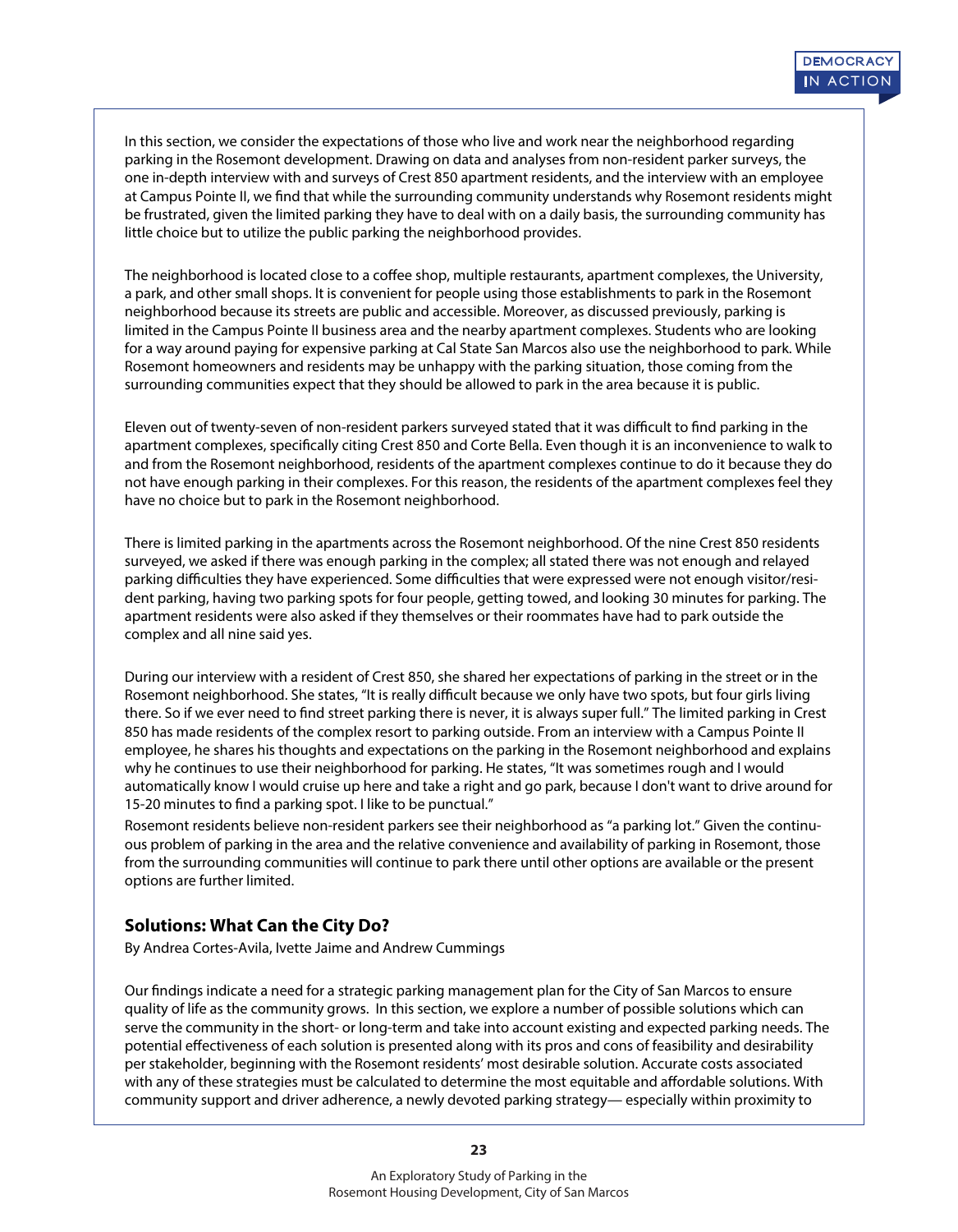CSUSM - can work well for all involved.

**Create a residential parking permit program**: Residents cited a parking permit program as their first choice to resolving the parking issue in their neighborhood; as expressed by a Rosemont resident who said, "We have been putting up with it (the parking problem) for so long, we truly deserve that parking permit program." Such program would consist of a permit, sticker or tag that would identify residents' vehicles and allow them to legally park in their neighborhood. All others would be towed away. Such measures would remove non-residents from competing for on-street parking because it would no longer be a "public street" neighborhood. Such programs are typically intended for residential areas such as condos, town-homes, or apartments. The residents of Rosemont who were interviewed communicated that they are willing to pay a minimal monthly fee to either HOA or the city for such program to be implemented in their neighborhood. However, interviews with the City revealed that a permit system would require an elevated, and thus, more expensive enforcement effort and is not an available option.

...the Rosemont Community is not going to be satised with what we can do legally and what's available… They want to have parking permits for that community... it's going to take the different partnership with Cal State San Marcos, HOA, the City, the Sheriffs... we all have a piece of what we can do and what we are responsible for, but I think if everybody does those things, it's not going to be as bad as the neighborhood is making it out to be. (City official)

The City sees this option as a last step. The City should continue to evaluate what will work in the neighborhood presently given resources available and what can easily be adapted to other neighborhoods later as San Marcos grows. Implementing a parking permit program may solve the immediate issue within the Rosemont neighborhood, but it has the potential to push non-resident parking to nearby neighborhoods as well as necessitate additional enforcement efforts, which may strain the City, given that it employs only two part-time parking enforcement officers.

**Establish park and ride lots with shuttles**: Another feasible option would be to seek out available space in the City for designated park-and-ride lots to supplement available existing public lots. The initial effort and cost of securing, promoting, lighting and providing signage at a satellite lot is presumed minimal in comparison to the overall quality of life advantages. Providing and promoting satellite parking lots may prove beneficial now and in the future, but must be coordinated with NCTD (or some other transit solution) to designate at least reliable hourly service from any lot to different locations around San Marcos such as CSUSM, Palomar, Campus Pointe, and the apartment complexes. Utilizing public transit exclusively (especially for commuting students) is lower on the scale of desirability when it comes to time and convenience, even if it is cheaper. If implemented and marketed correctly, a park and ride program would not only benefit this community, but other communities throughout the city of San Marcos.

The city lacks open available space; thus, the creation of satellite parking lots throughout San Marcos must occur on existing lots suitable for the purpose. The pre-paved lot at Fry's has been mentioned among students, staff, and City officials during interviews. The City Manager said, "What's the next step? Satellite parking? I told them they might want to reach out to Fry's Electronics. There's a gigantic, paved, parking lot that's empty almost all the time." The City may consider initiating contact with, Manuel Valerio, Community Relations Manager, Fry's corporate office at (408) 350-1484.

Satellite lots can also be used around the City as the population increases and more students or employees begin to use customer-intended parking spaces or nearby residential neighborhoods for long-term parking. With a lot in place, full-day students or retail employees who park on nearby residential streets can be directed to use a designated longer-term parking area, perhaps with some kind of incentive program.

**24**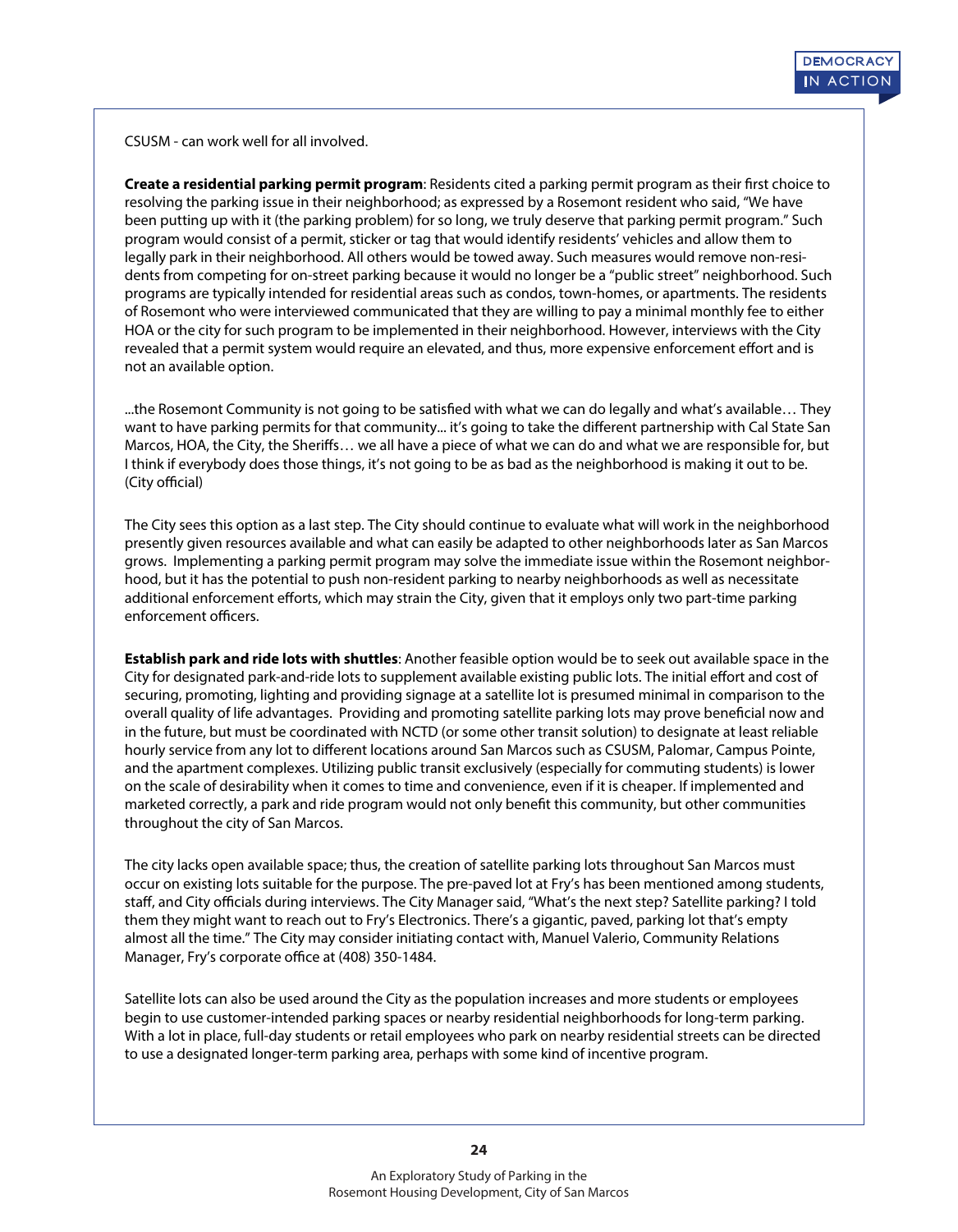**Publicize existing public transportation**: The City could work to increase awareness of existing Caltrans & NCTD-provided parking spaces in North County for use with carpooling, the Sprinter, or buses. Awareness campaigns could promote the "hidden benefits" of public transit (time to relax, read, or do homework, save money, reduce global footprint, etc.) and propagate little-known public knowledge, like how there are sixty active park and ride facilities in San Diego County. San Marcos Park and Ride Lot 69 is located at 855 E. Barham Road/SR-78 at Crosswind Community Church. This lot could be promoted strategically to students, employees and apartment residents, with the intention to provide a desirable parking alternative to the Rosemont neighborhood area. Other cities with similar issues have used this method successfully:

Another cool thing the City does is offer free bus services for students through the Arcadia Bus Service. All students have to do is show a current I.D. card, and they get a free bus ride, this works well to alleviate the parking issues in Arcadia. (City of Arcadia Senior Planner, Alison Hunter).

**Establish time-limited parking**: Time-limited parking, such as two-hour parking blocks, has proven effective for businesses located on Industrial Avenue near CSUSM. We found that the two-hour parking restriction solved the issues businesses experienced with student vehicles crowding and littering outside of their businesses. In an interview, one Industrial Avenue business owner told us, "Yeah, [the parking problems have] improved. It [the two-hour restriction] has been working better for the past two years." One CSUSM official, speaking about Industrial Avenue businesses, remarked, "They implemented the two-hour parking; I think it really benefited the businesses and made it just a little bit easier for them to function." A two-hour restriction or similar parking limit in the Rosemont community would end the issues for the residents who can rely on parking space in their own garages and driveways.

Time-limiting certain areas to best suit the needs of the neighborhood (i.e., two-hour parking from 8 a.m. - 6 p.m., Monday - Friday) would encourage those wanting to park for longer periods of time to utilize a nearby park-and-ride lot, preserving on-street space for higher turnover uses. Residential visitors and those patronizing the businesses at Campus Pointe II could still park in that area, but only for the permitted amount of time. Time-limited parking could also complement a residential permit program. Enforcement, at least initially, would likely add to the workload of the City parking enforcement officers. This solution would cost the City the issuance of street signs and enforcement.

**Install trash receptacles**: To address the residents' complaints of non-resident parkers leaving trash behind, it would require minimal output and effort to place trash receptacles at the entrance and exit of the Rosemont neighborhood (around the corner of Violet and Carnation). Perhaps an agreement can be made with the HOA to purchase the cans and the City could attend to weekly emptying.

**Long-term Planning**: Looking forward, it would be wise to encourage the City's Development Services Department to re-examine building projects that are in-process. With the current state of the City's population growth in mind and the ways public parking is being used, we encourage conservative calculations of planned parking for business developments and multi-housing projects. Findings indicated the need for additional parking for nearby apartment residents and employees of Campus Point II. We suggest working with the apartment complexes and businesses in the area to 1) allow more parking spots per apartment, 2) lower the permit costs per apartment (if applicable), 3) allow employees to use the lot associated with their place of work, and lastly, allow access to restricted streets near that area (if applicable) to allow much needed availability for parking.

#### **Additional Resources:**

Park and ride plans:

http://www.dot.ca.gov/dist11/departments/planning/planningpages/parkandride.ht

"Smart Parking Solutions- It's Not About the Parking" by Benson Chan

https://www.iotforall.com/innovation-in-smart-parking-solutions/

Colorado Springs - Similar situation with parking

https://coloradosprings.gov/public-works/page/residential-parking-programs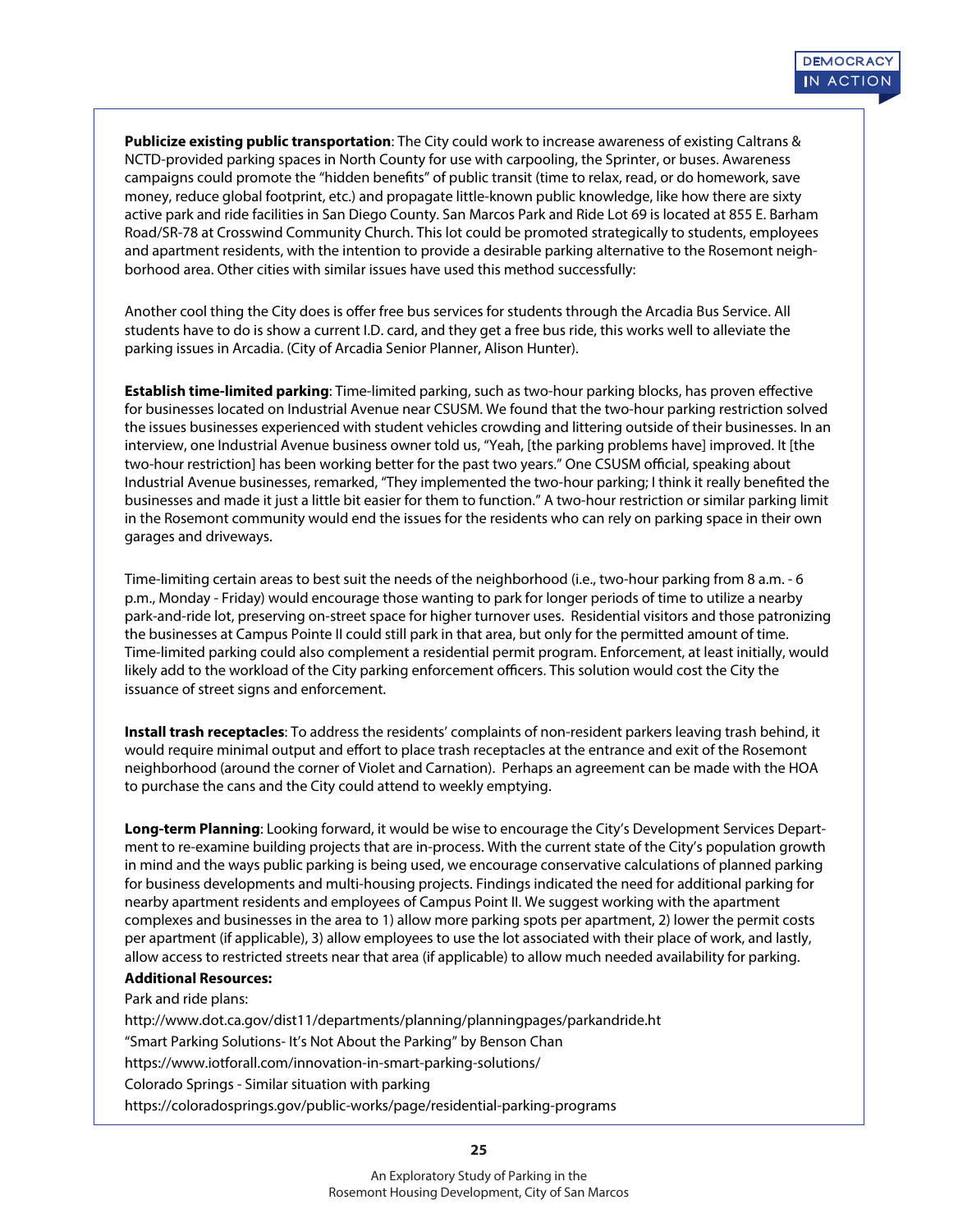# **Solutions: What can the University do?**

By Adrian Solis, Lorenzo Peña, Saul Morales, and Viviana Perez

As this report has detailed, at least some of the non-resident parkers in Rosemont are CSUSM students who either cannot afford a parking permit or are resistant to paying for a permit. Thus, it is important to consider solutions at the University-level. Some of the many possible solutions the University can implement are: offering a parking permit with financial aid packages, building more parking structures, offering metered parking, lowering the cost of the parking permit, offering parking alternatives, starting a shuttle service, and using social media to track the number of open parking spaces. Some of the solutions we find most effective and feasible include: offering parking permits for low-income students or students who commute long distances, lowering cost of the parking pass, providing a park and ride service, and designating an area for additional metered parking.

**Metered parking**: Palomar College introduced the idea of metered parking which turns parking spaces over much more quickly and can save students from paying for a day pass. The parking official at Palomar College explained how this would be helpful,

The other thing that we've done is we've …metered parking … like a coin meter, credit card meter. It turns over spaces a little faster. So let's say …if you want to come to campus, you just need to get a book, and it's 30 minutes so you have to buy that permit. Or let's say you were (taking classes) online and you weren't coming to class but you had to come to class for a counseling appointment so … you put four bucks in there, you get … four hours. Sometimes that's a better alternative for students who are (taking classes) online or maybe they want to commute with somebody.

With more metered parking on campus, students can pay for the time they deem necessary to complete their tasks. At CSUSM, the shortest amount of time on existing meters is one hour with the pay-by-phone app or two hours with the parking machine. It is difficult for students to pay for the full cost when they are only using a portion of the time. Meters will free up space for longer term parkers and thus, make it less likely for students to park in the Rosemont neighborhood.

**Park and ride lots**: Palomar College also has partnerships with the City of San Marcos to rent out parking lots within walking distance of the school, enhanced by live-posts to social media giving the status of the lots, which saves students time when parking. The Palomar official elaborated,

We increased our media efforts on our website and we have a Facebook page and a Twitter page so we were live-tweeting the parking statuses that was then retweeted by the school but they only have around 500 to 1,000 followers. So ideally there's some technology solutions the school is developing an app so maybe that would be something on …what lots are empty or what lots are full. That could be something where it takes some staffing but just something where you can transmit at least the first week or two what lots are full and which lots are not full.

When CSUSM students were asked if they would use a park and ride service at a reduced price, most said they would. With the use of this technology and service, students will know which parking lots have available parking and will be able to use an alternative transportation option. Additionally, if the students know there is available parking and a convenient service then they will not have to park in Rosemont.

Add parking permits to financial aid packages: Those with financial hardship or who commute should qualify for a free parking permit in their financial aid package. Students would have the option of applying for the parking permit or they can simply refuse to apply. However, those who live in the area or have high incomes, will not qualify for the free parking permit but perhaps a reduced parking pass because public transportation is more accessible, or the cost would not impact them as heavily. When a focus group of students at CSUSM was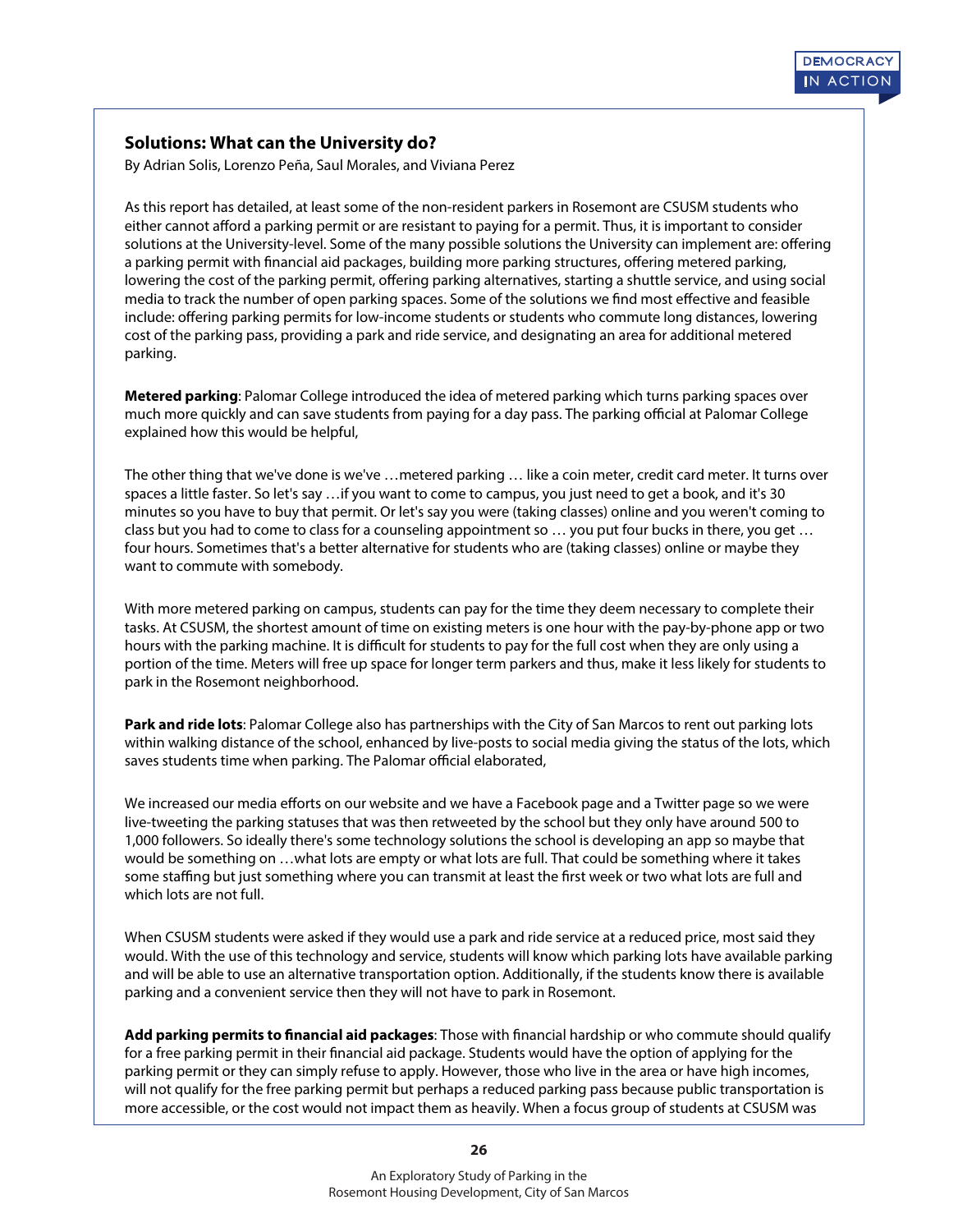asked if it should be included in the Free Application for Student Aid (FAFSA), one student said,

That's why it should, like it should be mandatory, get included in there because when my tuition is paid, I don't look at that, like I don't look at 'oh I'm paying for the gym or to do this, to do this,' like I don't look at it, I just pay. Well, I think you should have that option because not everybody drives. If I don't want to drive, then it shouldn't be taken out, like if you clicked on a button, I don't know.

Another university that has also been working on their parking troubles is Cal Poly SLO. This university has "...three parking structures, two for residential students, and only one for faculty/staff and commuters." SLO has different types of parking permits to give students more options on how they wish to pay for their parking such as weekly passes, evening permits, quarterly permits, etc. The residents around the school also have permits to park on the streets, to clearly indicate who can park on the streets surrounding the school. Along with public transit, there are discounted rates for students to help relieve financial burdens. Public transit is not only more eco-friendly, but financially-friendly as well. By including the parking permit in the financial aid package, students will be more likely to find parking in the Rosemont neighborhood inconvenient. Additionally, by clearly indicating where students can park, it will dissuade students from parking in the surrounding neighborhoods.

**Building more parking structures**: Complaints coming from Rosemont have brought to light practices in which groups of students drive to the neighborhood, drop off their cars, and stuff themselves into one car, and drive to school. A new parking structure would decrease such activity by increasing the amount of campus spaces available to students. A student from CSUSM told us, "I would prefer to park at the structure, but sometimes it's so crowded that I find it easier to just park on Barham and walk to class." Barham Drive might not be Rosemont, but it is roughly the same distance from campus. Due to capacity issues, students choose to park o campus.

But why doesn't the university just build another parking structure to fix the issue? Although increasing the amount of spaces might temporarily reduce the issues of parking, it is not a long-term solution due to the growing number of students that the Cal State system welcomes each year. Enrollment in the Cal State system increased 12 percent between 2010 and 2014. Increasing the amount of parking structures available to students has not solved the parking issues on campuses; just ask Cal State Long Beach, which has a number of parking structures but continues to have issues with parking. Building new structures is also unsustainable when you look at the costs associated with each structure and a dearth of space available to build new structures. As a CSUSM parking official quoted earlier reported, parking structures are dramatically more expensive than parking lots (\$1,500 to \$3,000 per space in a lot versus \$20,000 to \$25,000 per space in a structure). Structures come at a high price for a university and almost never resolve parking issues on campus; rather, a structure is a band-aid on the wound which stops the bleeding for a moment. The benefit of a structure would be short-lived for the Rosemont neighborhood due to the growing number of students the campus faces every year. Sadly, it would not be a feasible solution to the issue that Rosemont faces.

**Lowering the cost of the parking permit**: Yes, the clear option here could be for Cal State San Marcos to simply reduce the price of parking permits, but after years of trying to get that to happen, it seems nearly impossible. Speaking about the cost of the parking permit, a CSUSM parking official reported, "We have the highest parking rate in the CSU system." Ten of the twenty-seven nonresident parkers in Rosemont we surveyed stated they could not afford a campus parking pass. When students say "Prices are way too high," it is not as simple as students do not want to pay for a permit. A recent study found that 50 percent of students surveyed at CSUSM reported dealing with food insecurity issues – that is, limited or uncertain availability of nutritionally adequate and safe foods (Adamsel 2017). There have been efforts made towards alleviating this burden on students (such as a new food pantry), but the University expects students to pay for the most expensive parking permit in the entire CSU system. With the price of housing very expensive in San Marcos and increasing, along with tuition, it makes paying for a parking permit almost impossible for such students, who are already struggling. This reality contributes to some students parking away from campus and in nearby neighborhoods, like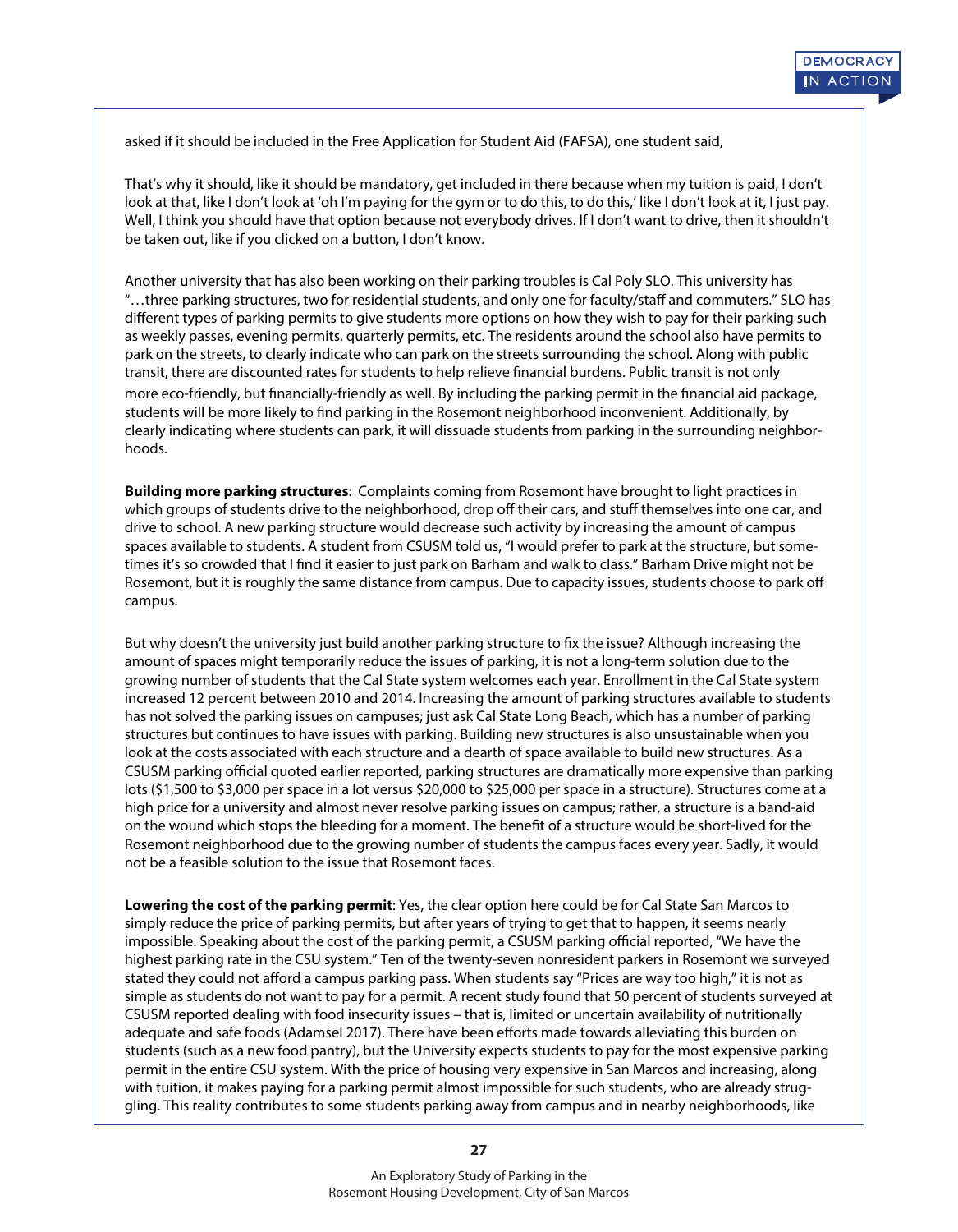#### Rosemont.

Although a reduction in the cost of parking sounds great, there are some complications that come along with said reduction of prices. Although it is a popular option, would reducing the permit price alleviate or worsen the issue at hand? The number of students enrolling in CSUs continues to grow, so reducing the prices would increase the quantity of students using already scarce parking spaces – at least as experienced by students resulting in students having to find spaces elsewhere. Multiple solutions are needed to fix the parking issues and avoid creating even more complications.

In terms of the authority the University holds, there is a limit to the amount of power they are allowed to exercise on campus and within the surrounding community. Their jurisdiction is typically restricted to the property of the University. Additionally, they have an obligation to report to the City in some instances, such as when changes are made to University parking. Overall, we can conclude that there are several solutions that the University can implement to help ease the situation for both the students and Rosemont residents. As stated above, most of our proposed solutions revolve around helping students use alternatives to get to campus and containing the costs of parking. Surveys with non-resident parkers and interviews with students demonstrated that first, students find the parking permit too expensive, and second, they feel the University is too crowded and parking is scarce. The University can help students by notifying them where parking is available and what lots to avoid. This solution is cost effective for the University and can alleviate parking congestion in the area. Promoting the use of public transportation, biking, and walking to school are all possible solutions for the University and it is very manageable and cost efficient. Rosemont residents were mainly concerned with the overcrowding on their street, but they also sympathized with students because some are aware as to why these students are choosing to commute. For example one resident states, "I feel sorry for these kids, I really do...I mean this is ridiculous" (referring to the price of permit). They understand our struggle and they believe that this aspect of the issue was created by the overpriced parking permits and poor City planning. As students from Cal State San Marcos, we have attempted to come up with the most reasonable solutions for the University to consider and help resolve this issue.

#### **Conclusion**

By Lisa Timanus

Through this study, the City of San Marcos and California State University San Marcos teamed up to improve parking, and thus, the quality of life for San Marcos residents, students, and community members. Using primarily qualitative research (in-depth interviews and focus groups) and some quantitative research (surveys), we found a diversity of opinion across stakeholders. Basic agreement exists about the origins of the parking problem in Rosemont but parties disagree about the extent and nature of the problem and what should be done to resolve it. While the Rosemont residents interviewed grow increasingly frustrated by what they see as a substantial issue which they feel is not being adequately addressed, the City remains seemingly unconvinced that the problem is any greater than parking elsewhere in the community. Our findings show that the parking issues in Rosemont are multi-faceted and highlight the need to approach the problem on a number of fronts – at the University, in the surrounding community, and in the Rosemont neighborhood. Our analysis suggests that the overcrowded parking in the Rosemont development stems from three sources: 1) CSUSM students who find the University's parking permit overpriced and/or those who felt parking on campus was scarce; 2) Inhabitants of the nearby apartment and condominium complexes who had limited or too costly parking options and compensated by parking in the surrounding community; and 3) to a lesser degree, employees and possibly patrons of Campus Pointe II who struggle to find parking in the very small parking lot of that business area. It is worth noting that the inhabitants of the apartments and condominiums may also be students, adding to residents' impression that students are pouring into their neighborhood, but solutions for this source of parking will necessarily be different from students parking in the neighborhood to attend classes.

Our study is one of many steps forward in solving this issue. In terms of future steps, we suggest greater exploration of how to ease parking issues at Campus Pointe II and in the nearby apartment complexes. This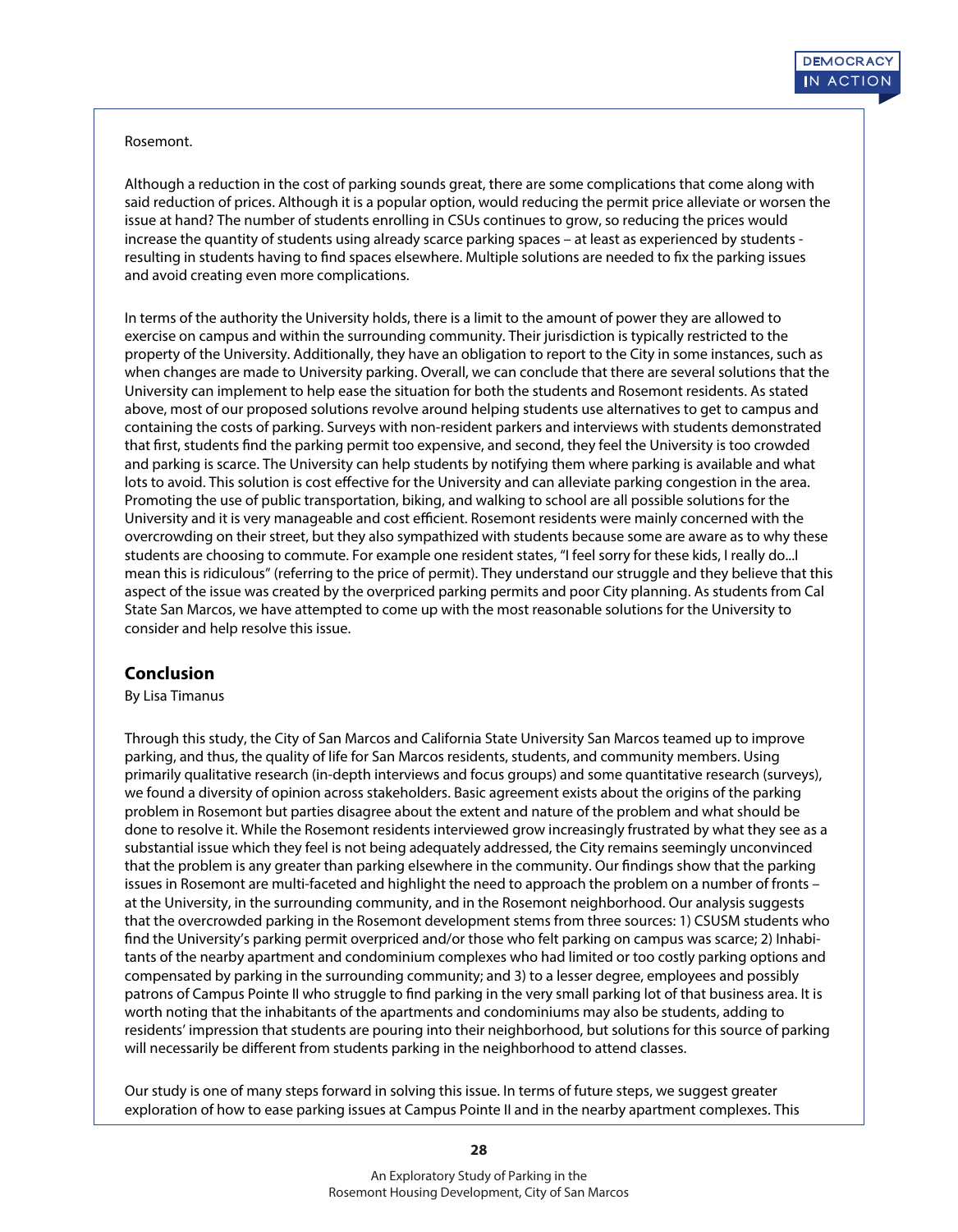should be approached through further information gathering and community discussions, for example, the City may consider holding focus groups with apartment/condo residents and business patrons and employees as well as working with apartment complex managers and business owners and management to brainstorm ways of alleviating parking scarcity. We also suggest that the City partner with University to develop some of the more realistic solutions featured in this report such as park-and-walk lots, shuttle services, and subsidized parking permits for financial aid students. The City may also consider further exploring a permit program and time-limited parking in Rosemont. As the City and the University continue to grow, parking in the area will become ever more complicated and, thus, we recommend that the City begin to move forward with concrete interventions, even if, at least initially, they are small in nature.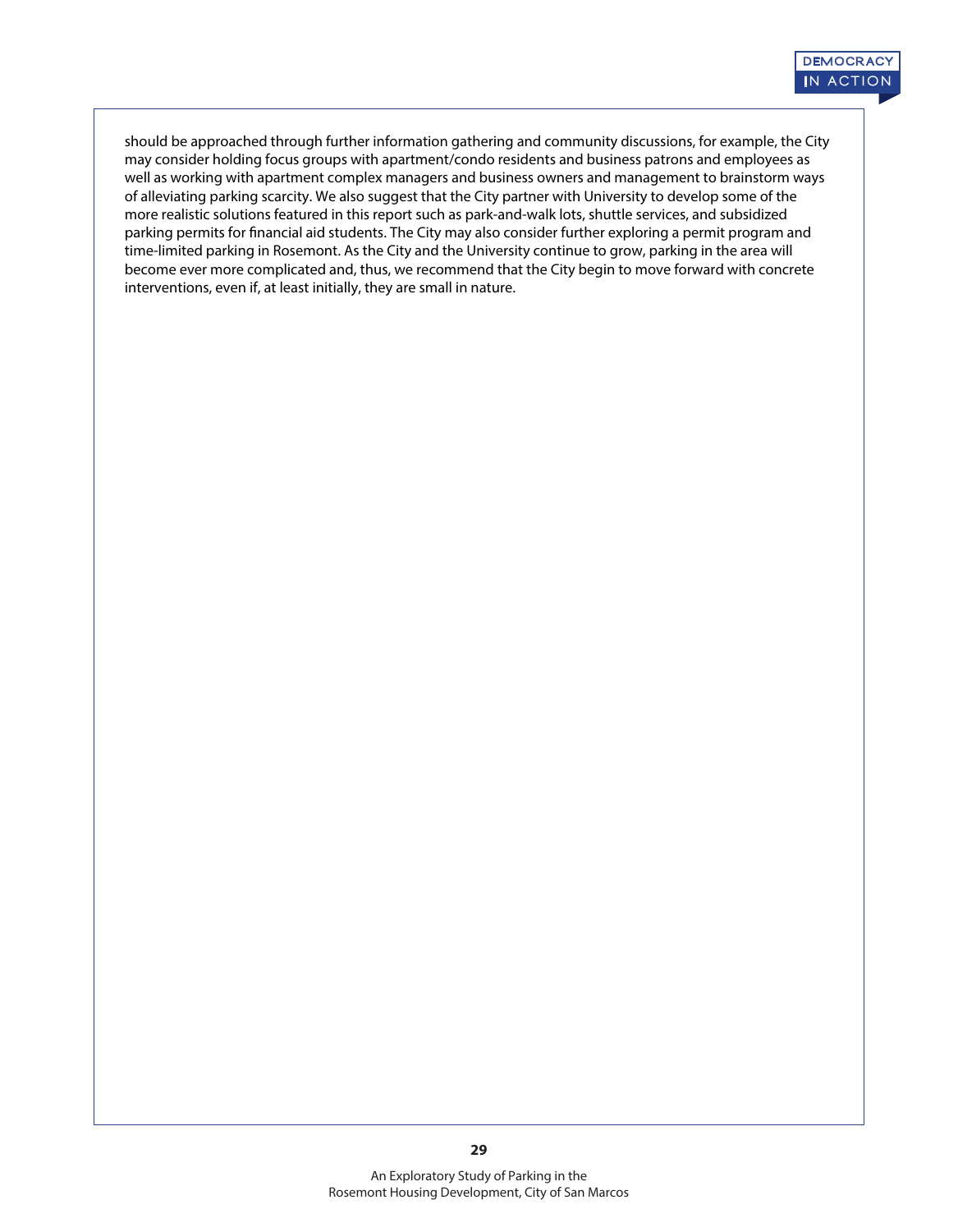# **APPENDIX**

# **In-depth Interview Questions for Rosemont Residents**

\*Thanks for agreeing to be interviewed. I'm from a qualitative research methods class at CSUSM. This project is a collaboration between the City and CSUSM's Office of Community Engagement on parking issues in the Rosemont development near campus.

\*I want you to know that your answers will be kept condential. We won't link your identity to anything you say. If we use your words in our report, we will obscure your identity (for example, if you live in the neighborhood, we will say you are a resident but not identify the street you live on OR if you are an employee of a nearby business we won't identify which on). You are free to stop the interview at any time or skip any questions you don't want to answer. I'd like to record the interview to help us with analysis. The transcription will only be used by our class. Just so you know where we are going, I have questions about Y, Y, Z.

- 1. Tell me about the parking issue in your neighborhood.
- 2. How long has this problem been going on?
- 3. Tell me about the ways this parking issue affects you. The neighborhood?
- 4. How would you characterize the severity of this problem?
- 5. What are some of the patterns you have noticed with these non-resident parkers? (Probes: time of day, day(s) of the week, time(s) of year etc.).
- 6. Who do you think these parkers are? (Probes: Students or employees of nearby businesses or others?) What makes you think that?
- 7. How have you determined that the parkers are not residents or guests of residents?
- 8. What do you think is the root of the problem?
- 9. Tell me about any interactions between the residents and the non-resident parkers you may have heard about.
- 10. The City informed us that they have given out notices to some homeowners who are not utilizing their garage for parking.

Tell me about your personal parking situation. (Probes: garage, street, driveway)

Has the HOA been encouraging you to use your garage for parking?

Does not having available garage parking contribute to this situation?

- 11. What kind of non-resident parking seems reasonable on public streets in a neighborhood like yours?
- 12. What should CSUSM do about this, if it is students parking in your neighborhood?
- 13. What solutions would you suggest for the current parking situation?
- 14. Is there anything else I should know?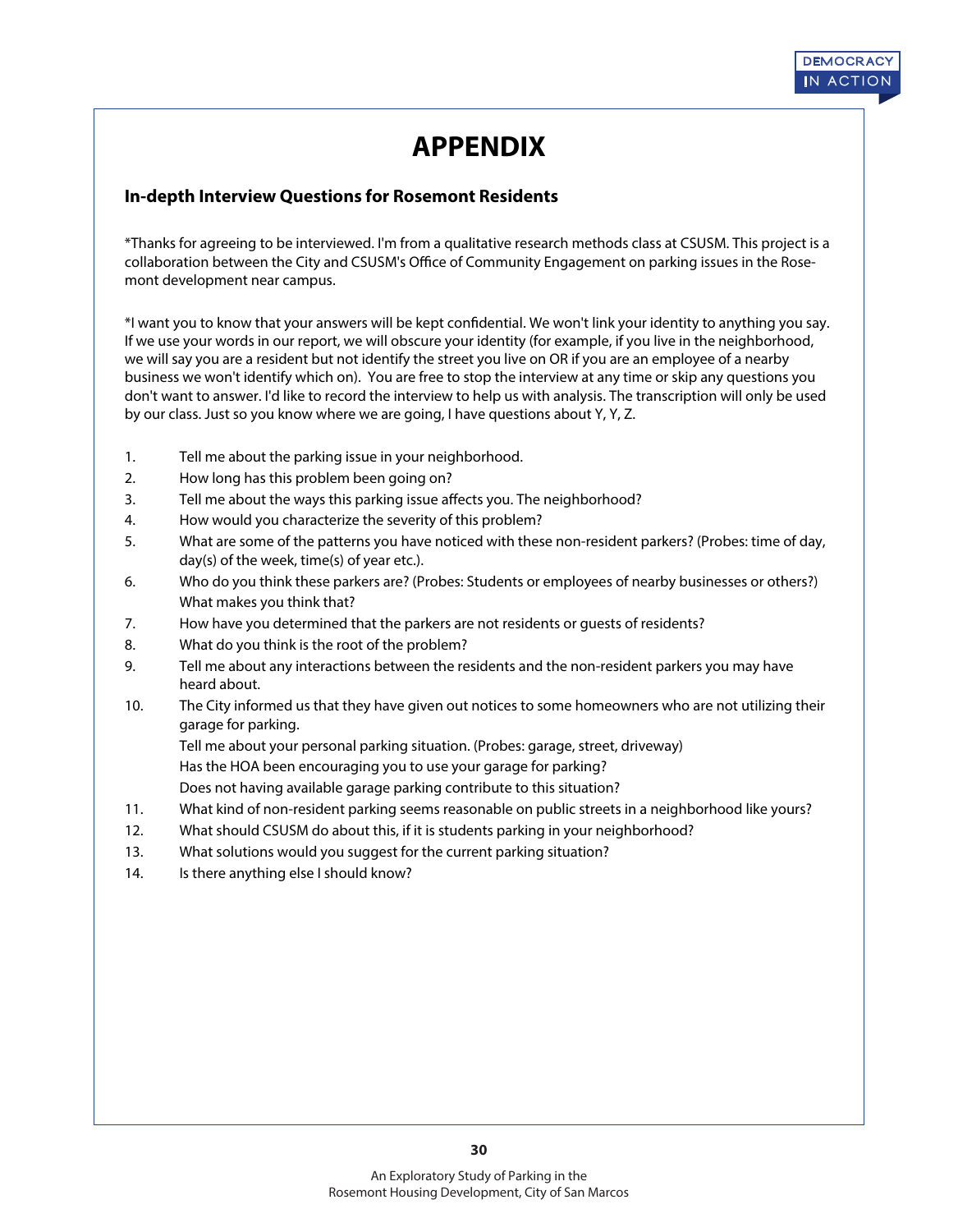# **In-depth Interview Questions for HOA Board Members**

\*Thanks for agreeing to be interviewed. I'm from a qualitative research methods class at CSUSM. This project is a collaboration between the City and CSUSM's Office of Community Engagement on parking issues in the Rosemont development near campus.

\*I want you to know that your answers will be kept condential. We won't link your identity to anything you say. If we use your words in our report, we will obscure your identity (for example, if you live in the neighborhood, we will say you are a resident but not identify the street you live on OR if you are an employee of a nearby business we won't identify which on). You are free to stop the interview at any time or skip any questions you don't want to answer. I'd like to record the interview to help us with analysis. The transcription will only be used by our class. Just so you know where we are going, I have questions about Y, Y, Z.

- 1. Tell me about the parking issue in your neighborhood.
- 2. How long has this problem been going on?
- 3. Tell me about the ways this parking issue affects you. The neighborhood?
- 4. How would you characterize the severity of the problem?
- 5. What are some of the patterns you have noticed with these non-resident parkers? (Probes: time of day, day(s) of the week, time(s) of year etc.).
- 6. Who do you think these parkers are? (Probes: Students or employees of nearby businesses or others?) What makes you think that? How have you determined that the parkers are not residents or guests of residents?
- 7. What do you think is at the root of the problem?
- 8. What kinds of actions has the HOA taken to address the problem?
- 9. Tell me about any interactions between the residents and the non-resident parkers you may have heard about.
- 10. The City informed us that they have given out notices to some homeowners who are not utilizing their garage for parking.

 Tell me about your personal parking situation. (Probes: garage, street, driveway, problematic?) Has the HOA been encouraging residents to use their garages for parking? Does not having available garage parking contribute to this situation?

- 11. What kind of non-resident parking seems reasonable on public streets in a neighborhood like yours?
- 12. What should CSUSM do about this, if it is students parking in your neighborhood?
- 13. What solutions would you suggest for the current parking situation?
- 14. Is there anything else I should know?

**31**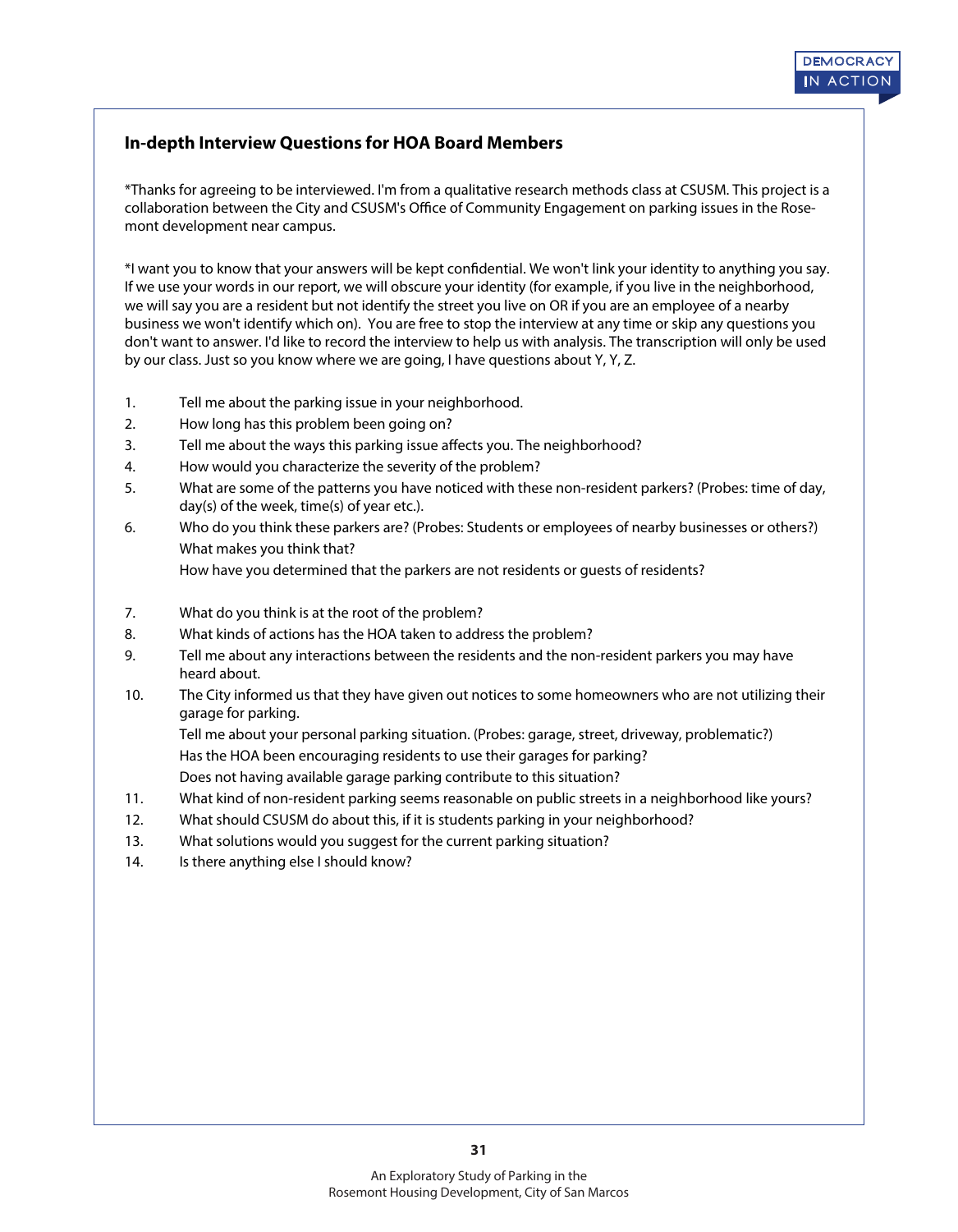# **In-depth Interview for Apartment Complex Resident**

\*Thanks for agreeing to be interviewed. I'm from a qualitative research methods class at CSUSM. This project is a collaboration between the City and CSUSM's Office of Community Engagement on parking issues in the Rosemont development near campus.

\*I want you to know that your answers will be kept condential. We won't link your identity to anything you say. If we use your words in our report, we will obscure your identity (for example, if you live in the neighborhood, we will say you are a resident but not identify the street you live on OR if you are an employee of a nearby business we won't identify which on). You are free to stop the interview at any time or skip any questions you don't want to answer. I'd like to record the interview to help us with analysis. The transcription will only be used by our class. Just so you know where we are going, I have questions about Y, Y, Z.

- 1. Tell me about parking in your complex. Probes: Is there enough parking in your complex? Tell me about some of the parking difficulties you have experienced in your complex.
- 2. Tell me about any times when you (or your roommates) have had to park outside the complex while you were home or in the area. Please give details (why? what street did you park on? for how long? what time of day?).
- 3. When friends visit, where do they park? Please be as specific as possible (problematic times of the day, street names, etc.).
- 4. How has that been for your friends?
- 5. Please describe any issues that you (or your visitors) have had when parking outside of your complex (e.g., trouble finding spots, negative interactions with residents, parking tickets, etc.). Probe for details about any of these experiences.
- 6. Are you a student? Tell me about your experiences of parking on campus. Probe: Do you ever have to park off campus? Probe for details.
- 7. How could parking be improved for you at home? Please explain.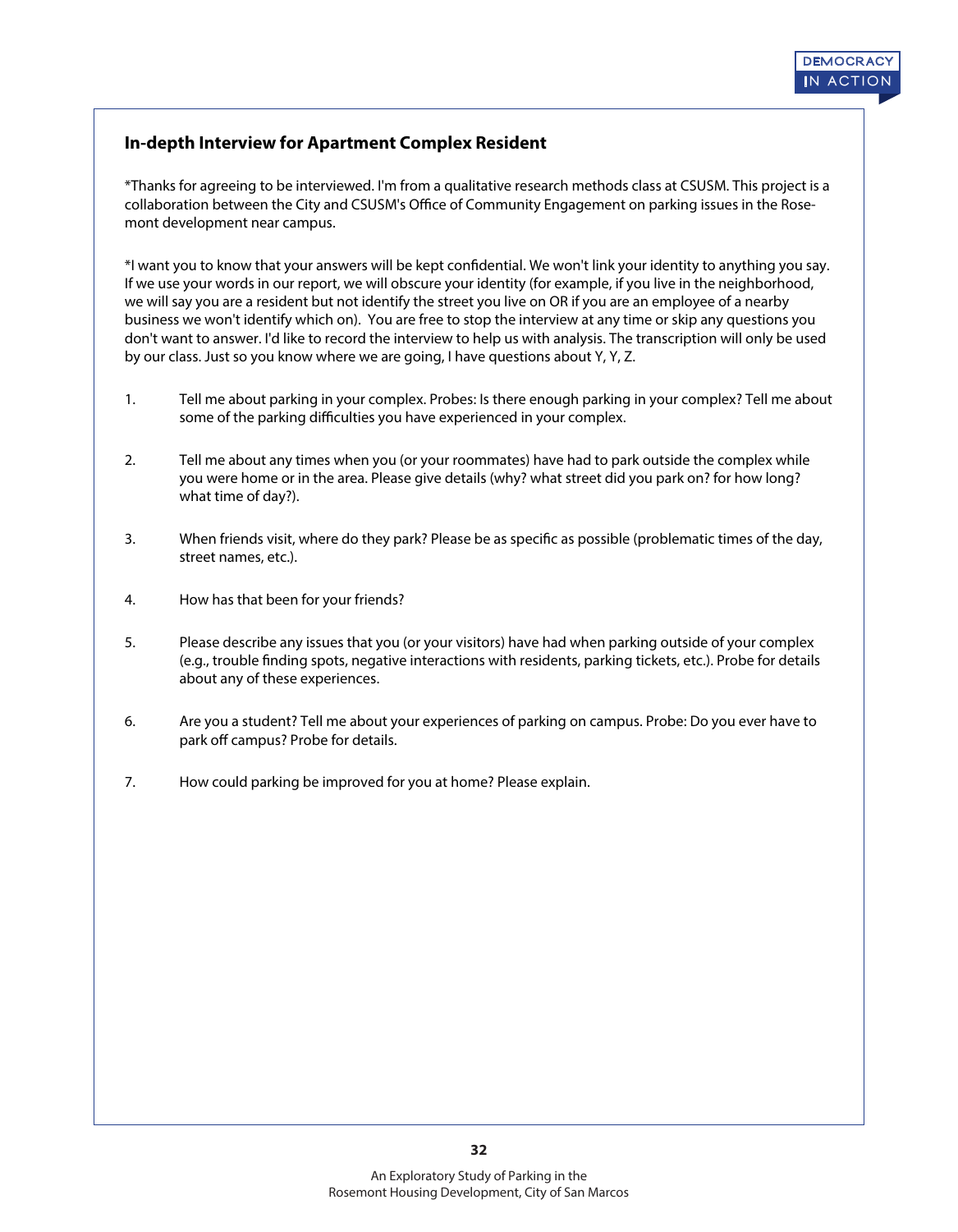# **Surveys for Non-resident Parkers**

Introduction: Hi, I'm X from Cal State San Marcos. Our research methods class has teamed up with the City to do a study of parking in this neighborhood. I'd love to ask you 7 quick questions about parking – should take 2-3 minutes. The study is completely confidential. We are not going to get you in trouble for parking here; this is a public street and you are legally permitted to park here. In return for completing the survey and for your time, I have a \$5 Starbucks card for you. I am happy to talk and walk if that's better for you.

- 1. Do you live in the neighborhood (on Yarrow, Carnation, or Violet)? (If no, ask the rest of the questions; if yes, thank them for their time)
- 2. How often do you park here?
- 3. (If applicable) How long have you been parking here?
- 4. Where are you (circle one) going/coming from right now school, work, home, a friend's?
- 5. Which of the following reasons best explains why you park here (and not on campus/at work/in your apartment complex) (read all and choose all that apply)?
- a. I can't afford a campus parking pass.
- b. I don't want to pay for a campus parking pass.
- c. It is difficult to find parking on campus.
- d. It is difficult to find parking at work. Where do you work?
- e. It is difficult to find parking in my apartment complex. Please identify complex:
- f. I know people in this neighborhood and they've told me I can park here.
- g. I am visiting someone who lives near here but cannot park on their street/in their complex.
- h. Some other reason:
- 6. If you have parked in this neighborhood before, have you had any issues with parking here?
- 7. Seems like it is an inconvenience to walk so far. What would improve your parking situation?

Thank you so much for helping us!

| Time:   | Date: |
|---------|-------|
| Gender: | Race: |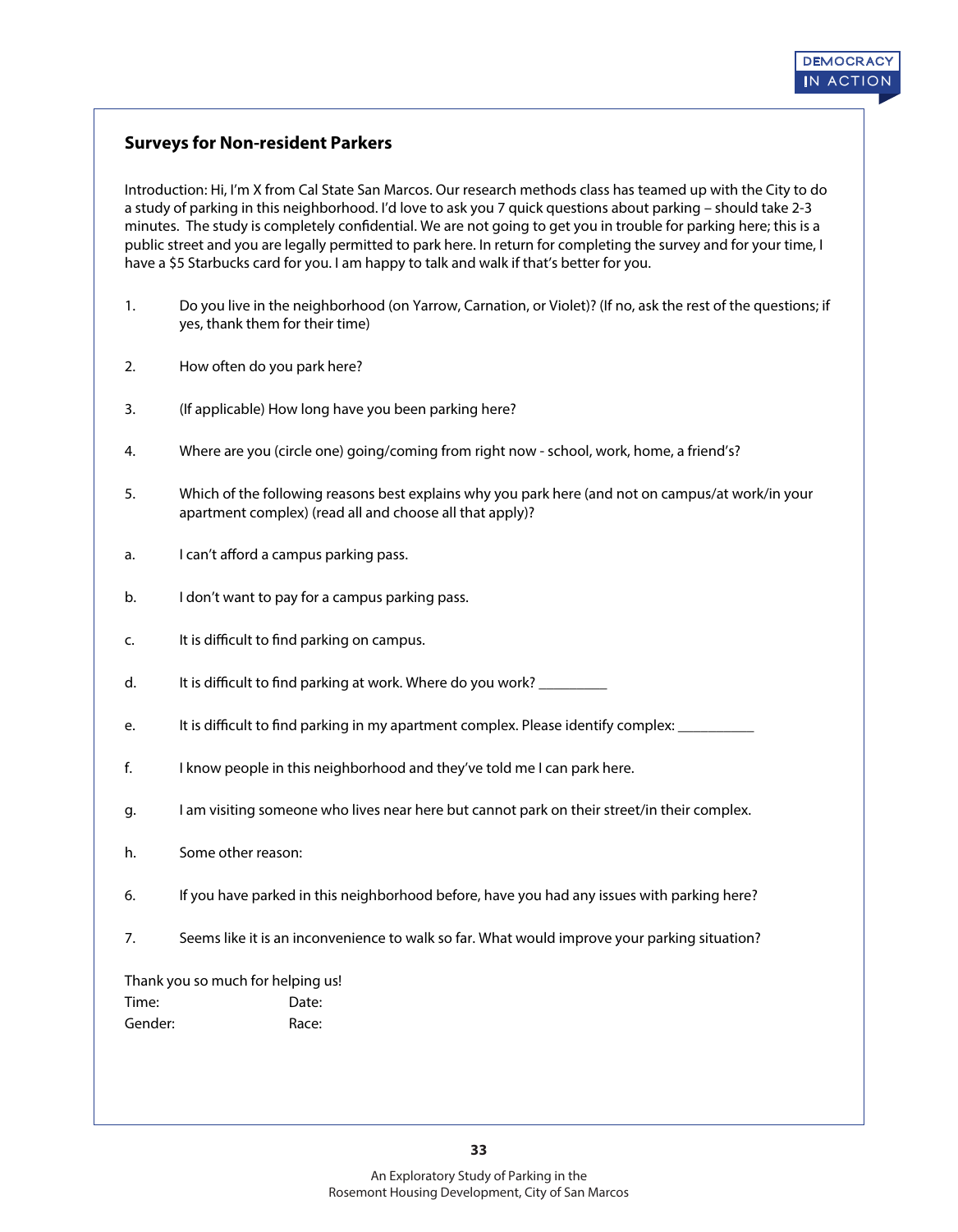# **DEMOCR A CY IN A CTION**

# **Survey for Tesoro Construction Workers**

Hello! We are a CSUSM research methods class that has partnered with the City of San Marcos to conduct a study of parking in the Rosemont neighborhood. We would appreciate your help in understanding some of the parking issues in this area. You do not need to write your name on this brief survey. All of your answers will be kept confidential. If you have any questions or would like to contact us, please visit our website: http://www.csusm.edu/sociology/untitled.html Thank you!

- 1. When you are working at the Tesoro development, where do you park?
- a. Onsite
- b. Offsite
- c. Both onsite and offsite
- 2. If you park offsite, where do you park? (Please be specific and include, if possible, street names, how many times per week you park there, times of day you park)
- 3. What guidance does your employer give employees about offsite parking?
- 4. How would you characterize parking for work in this development on most days?
- a. Difficult
- b. Somewhat difficult
- c. Neutral
- d. Somewhat easy
- e. Easy
- 5. If you have parked offsite, have you encountered any difficulties in doing so? Please explain.
- 6. How could your work parking situation be improved?
- 7. Is there anything else we should know about parking in this area?

Thank you for your time!

Please return this survey to your supervisor by November 1, 2017.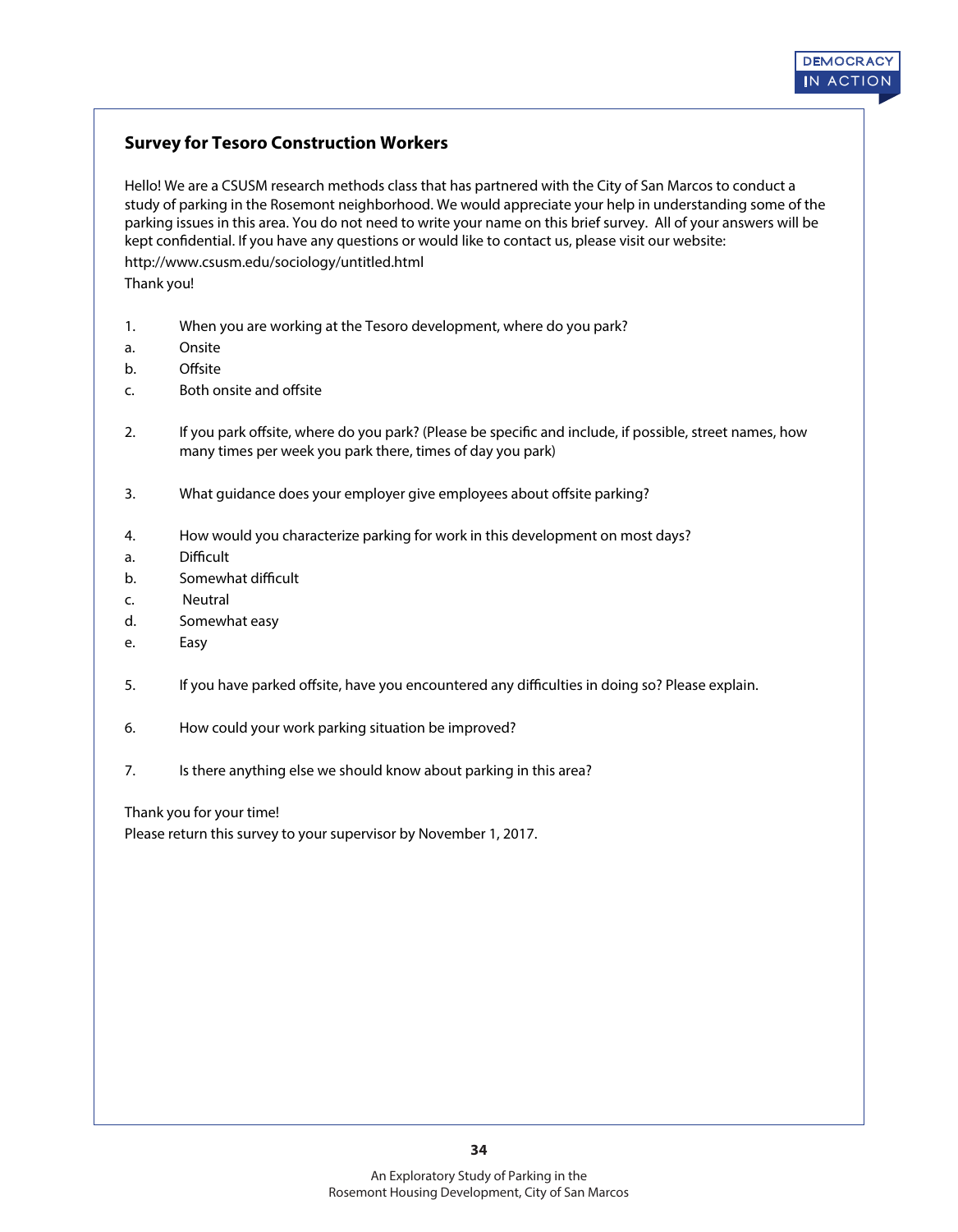#### **Flier for Residents**

**DEMOCR A CY IN A CTION**



**Have an opinion about non-residents** parking in your neighborhood?

Help us document this issue by participating in a brief interview or focus group conducted by **CSUSM students. The City of San Marcos has** partnered with our research methods class to better understand parking in your neighborhood. We will be interviewing Rosemont residents during October and would appreciate your participation in our study.

To participate or inquire further about the project, please contact our professor, Dr. Jill Weigt (jweigt@csusm.edu or 760 750 4178)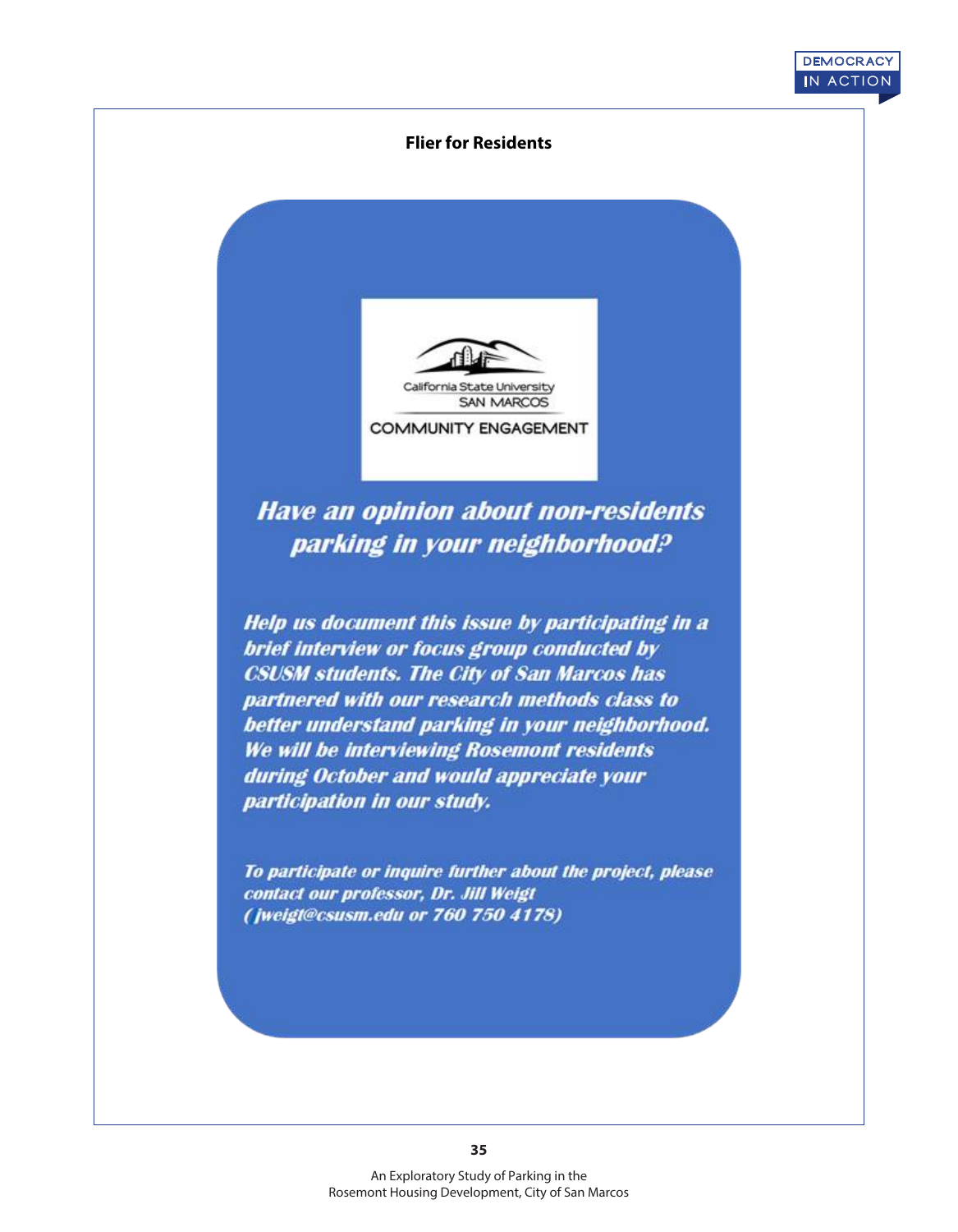# **In-depth Interview Questions for Campus Point II Employees**

\*Thanks for agreeing to be interviewed. I'm from a qualitative research methods class at CSUSM. This project is a collaboration between the City and CSUSM's Office of Community Engagement on parking issues in the Rosemont development near campus.

\*I want you to know that your answers will be kept condential. We won't link your identity to anything you say. If we use your words in our report, we will obscure your identity (for example, as an employee I will not specify which business you work at). You are free to stop the interview at any time or skip any questions you don't want to answer. I'd like to record the interview to help us with analysis. The transcription will only be used by our class. Just so you know where we are going, I have questions about your opinion on the parking situation, what the problem is, the cause of the problem, as well as any solutions you might have to solve this situation.

- 1. As an employee here, what has been your experience with parking?
- 2. Where do you usually park?
- 3. Have you had any problems?
- 4. What is at the root of the parking problems at the Campus Pointe? Probes: How long has this been an issue? Any particular day or time you find it harder to find parking?
- 5. As a class, we are studying parking in the Rosemont area. We understand from conversations that you have parked there. How often do you park there?
- 6. Who else do you think is parking there? And why? Probes: What about residents of the apartment complex? Do you think students park here for school? Other businesses? Construction? Any others?
- 7. Tell me about any issues you have had parking in Rosemont. Probe: Have you had any interactions with the residents in the neighborhood: harassment, vandalism, etc.?
- 8. Tell me about any encounters you have had with the residents.
- 9. Have you heard about any other encounters co-workers have had? Tell me about those.
- 10. If you have had a bad experience in the residential area, do you continue to park there? Why?
- 11. What would you do if parking in the residential neighborhood was no longer an option?
- 12. How do you think the parking issue at Campus Pointe should be resolved?